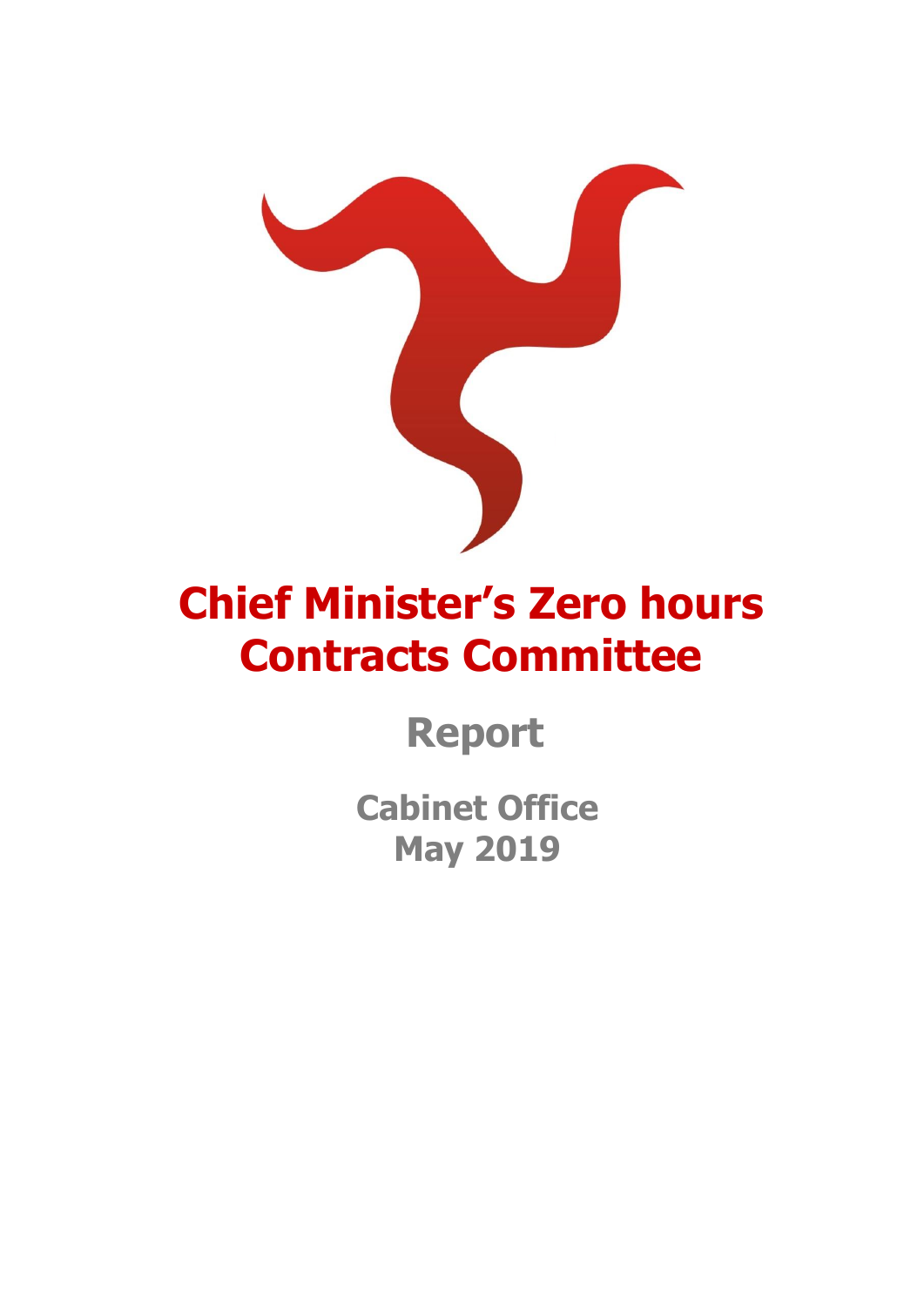# <span id="page-1-0"></span>**Foreword by Chair**



I was delighted when the Chief Minister asked me to Chair a Committee to examine the potential issues surrounding the use of zero hours contracts. I am very fortunate to be joined on this Committee by Members with such commitment, empathy and analytical thoroughness.

The Committee were very clear from the start that it had no preconceived position about zero hours contracts; its role was to gather evidence before making any judgment.

The Committee is very grateful for everyone who assisted in its considerations - those who sent in submissions, met with the Committee or completed the survey; our work is all the more robust and rounded for this engagement.

The Isle of Man has historically had a buoyant labour market with consistently high levels of employment and correspondingly low levels of unemployment in recent times. The Committee recognises the tension that employers often face in recruiting appropriately skilled staff. Earnings, when adjusted for the affects of inflation remain steady for the last three years. This is measured by median earnings, which is a better indicator of actual earnings as it is unaffected by extreme outliers. This administration is also committed to supporting those in work at the lower level of earnings. We have introduced, calculated and committed the Public Service to paying the Living Wage

The Council of Ministers, through it's Programme for Government remains steadfastly committed to delivering an Inclusive and Caring Society. This can only be done by ensuring we have an Island of Enterprise and Opportunity which delivers economic growth but also ensures that those in work are treated fairly.

**Hon D Ashford MHK Chair Minister for Health and Social Care**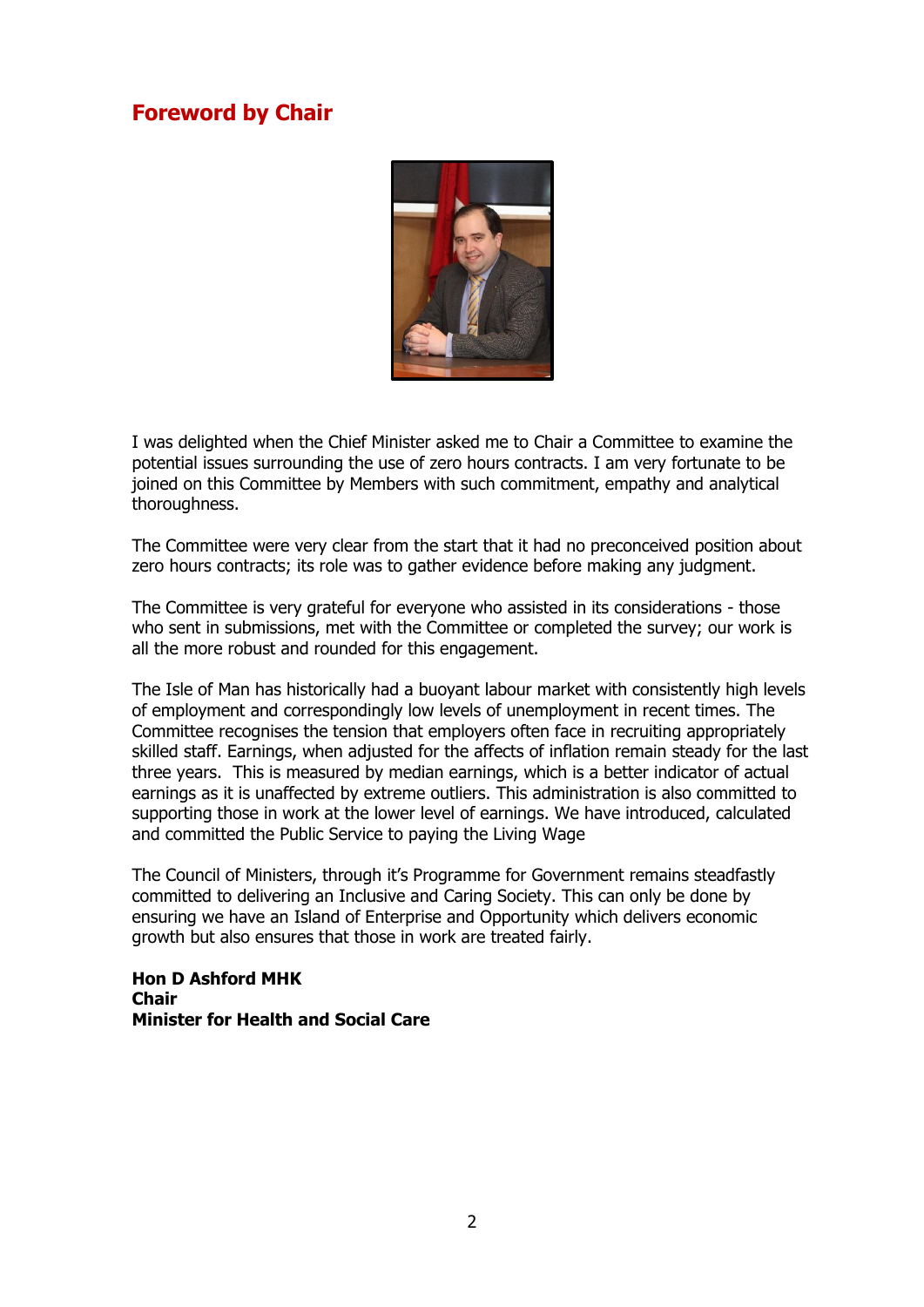# **Contents**

| 1. |                                                                                     |  |
|----|-------------------------------------------------------------------------------------|--|
| 2. |                                                                                     |  |
| 3. |                                                                                     |  |
| 4. |                                                                                     |  |
| 5. |                                                                                     |  |
| 6. | Prevalence of zero hours contracts in the Island and evidence of any abuse 30       |  |
| 7. |                                                                                     |  |
|    |                                                                                     |  |
|    | Appendix 2 – Extract from the Regulated Services (Service Providers and Responsible |  |
|    | Appendix 3 - Extract from the New Zealand Employment Relations Act 2000 38          |  |
|    |                                                                                     |  |
|    |                                                                                     |  |
|    |                                                                                     |  |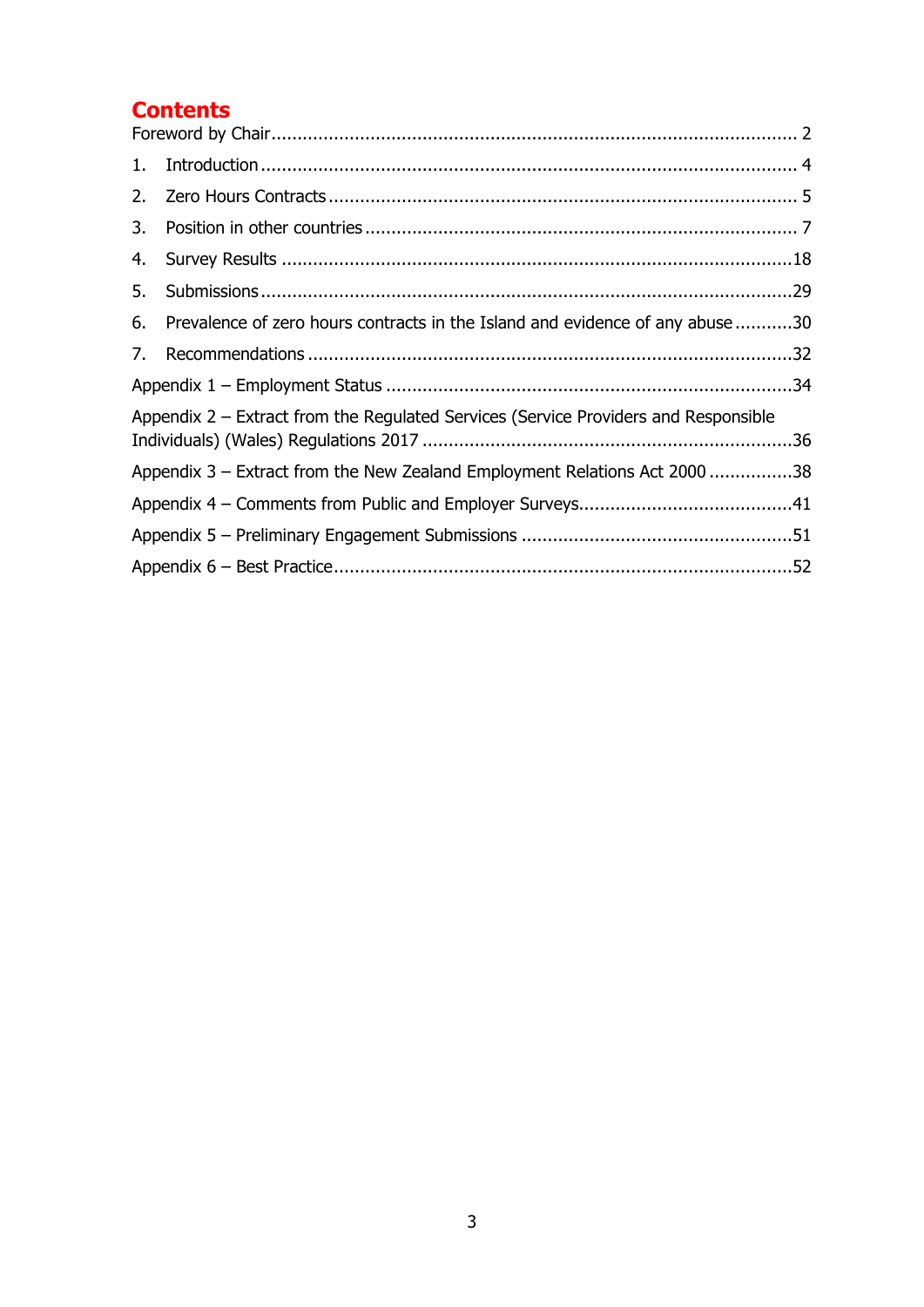# <span id="page-3-0"></span>**1. Introduction**

- 1.1 The Chief Minister commissioned the Committee to look carefully at the issues faced by those on zero hours contracts. This was announced by the Chief Minister in his 'State of the Nation' statement at the October 2018 sitting of Tynwald.<sup>1</sup>
- 1.2 The remit of the Committee was to:
	- explore the prevalence and use of zero hours contracts in the Isle of Man:
	- explore any possible abuse in relation to zero hours contracts including any abuse in relation to National Insurance payments by employers or workers;
	- if there is evidence of abuse, make recommendations for dealing with it;
	- produce a report for submission to the Chief Minister.
- 1.3 The Chief Minister appointed Hon D J Ashford MHK, Minister for Health and Social Care as Chair. Membership of the Committee comprised:

Hon D J Ashford MHK, Minister for Health and Social Care (Chair) Mr L L Hooper MHK, Member for Enterprise Mr R W Henderson MLC, Member for Treasury Dr A J Allinson MHK, Member for Cabinet Office

1.4 The Committee was supported in its work by officers from the Cabinet Office, Treasury and Department for Enterprise.

-

 $<sup>1</sup>$  Tynwald, 16 October 2018</sup>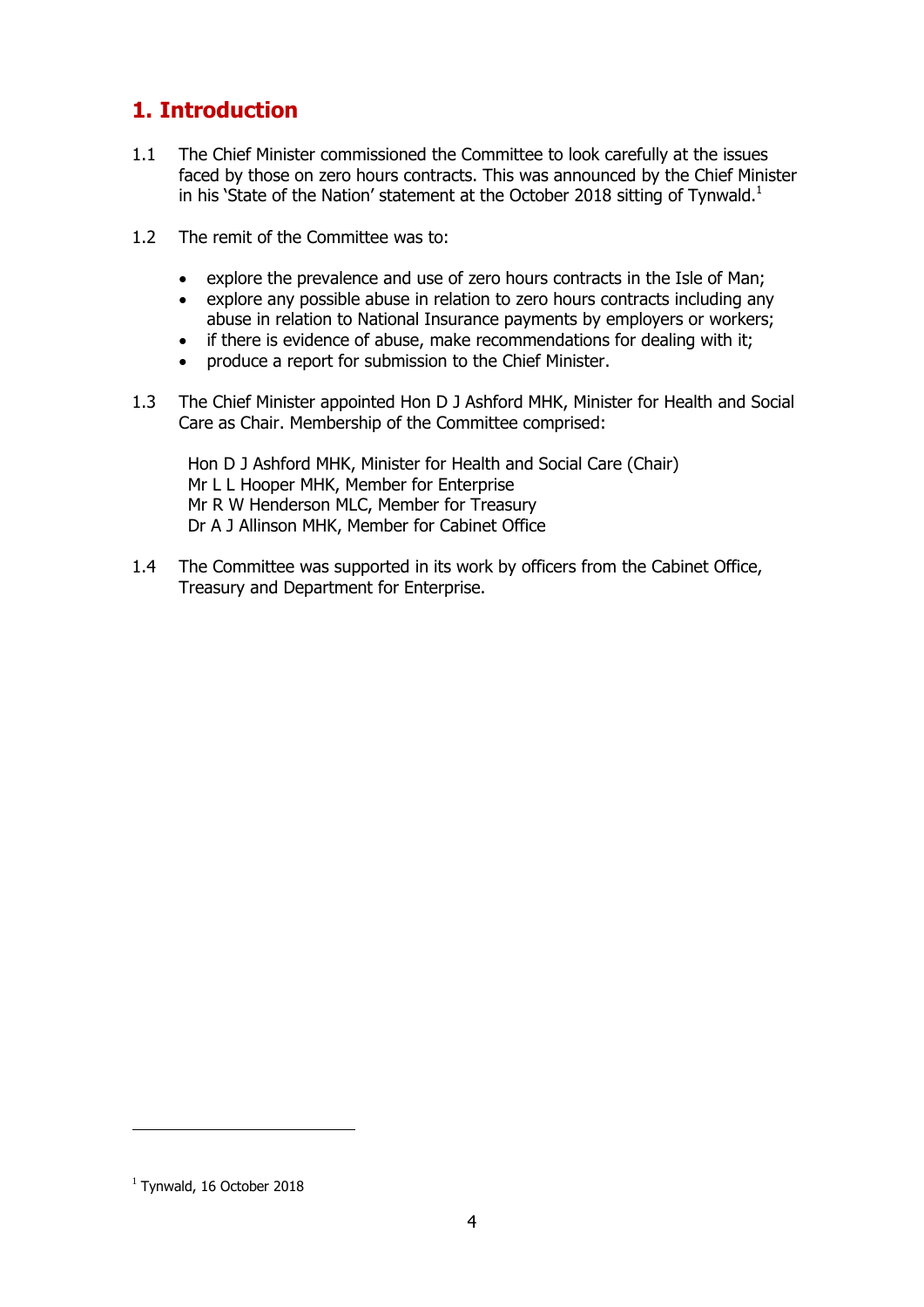# <span id="page-4-0"></span>**2. Zero Hours Contracts**

### **What is a zero hours contract?**

- 2.1 A zero hours contract is at its simplest, a contract where the employer does not guarantee a minimum number of hours.<sup>2</sup>
- 2.2 There are a number of different types of zero hours contracts:
	- contracts under which a person is obliged to work whenever the employer demands (subject to agreed exceptions);
	- contracts under which a person is obliged to work subject to a minimum notice period being given, (but is otherwise not obliged to work); or
	- arrangements under which a person is free within reason to accept or reject any offer of work.

### **Employment status of persons on zero hours contracts**

- 2.3 Individuals working on zero hours contracts can be employees, workers or selfemployed for employment status purposes but will generally be workers or employees. A person's employment status determines their employment rights. Employees have the most rights while the genuinely self-employed have the least rights. Between these two extremes there is an intermediate status, usually termed 'worker'; such people enjoy certain core employment rights including entitlement to be paid at least the minimum wage, paid annual leave and the rights conferred by the Equality Act 2017. For further information on employment status see **[Appendix 1](#page-33-0)**.
- 2.4 In the case of an employee on a zero hours contract, the contract may be viewed either as continuing in force for the duration of individual engagements or else throughout the year even when there is no work available; thus an overriding or umbrella contract may exist during periods when the individual is not working. Sometimes too a regular pattern of work may develop so that a contract of employment may be implied, irrespective of the original intentions of the parties.

#### **Legislation on zero hours contracts in the Island**

-

2.5 Since 1 January 2018, section 166A of the Isle of Man [Employment Act 2006](https://www.legislation.gov.im/cms/images/LEGISLATION/PRINCIPAL/2006/2006-0021/EmploymentAct2006_13.pdf) has prohibited the use of exclusivity clauses or terms in any zero hours contract in the Isle of Man. This means it is unlawful for an employer to seek to prevent an individual from looking for work or accepting work from another employer. If an employer includes an exclusivity clause in a zero hours contract, the clause cannot be enforced. That section also contains wide enabling powers which permit the Department for Enterprise to make regulations on zero hours contracts.

 $2$  For further information on the conceptual framework see chapter 5 of the Income Data Services Handbook "Atypical and Flexible Working" and chapter 7 of Tolley's "Managing Fixed-Term & Part-Time Workers.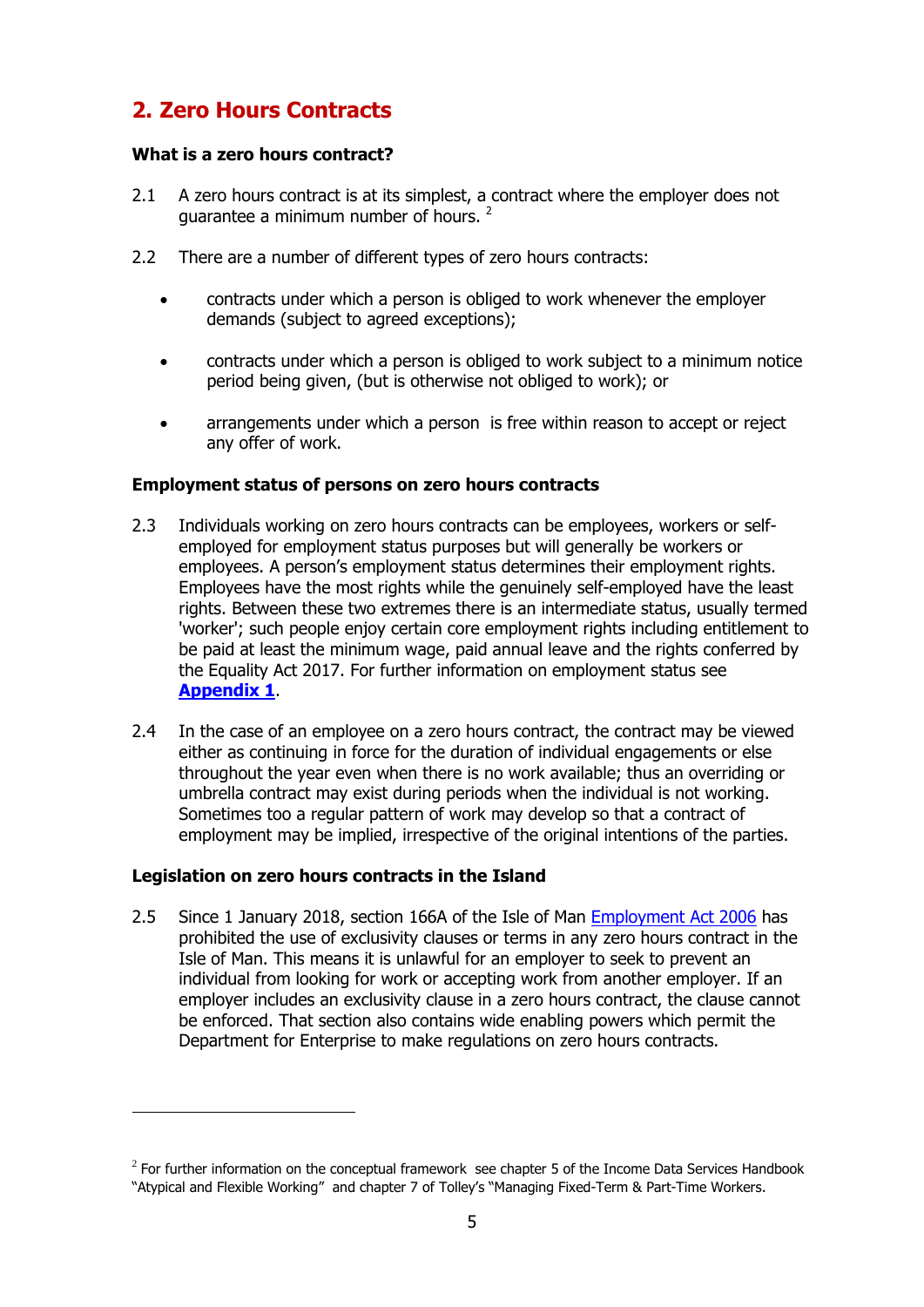### **Legislation on zero hours contracts in the UK**

- <span id="page-5-0"></span>2.6 In the UK, the Exclusivity Terms in Zero hours [Contracts \(Redress\) Regulations](https://www.legislation.gov.uk/ukdsi/2015/9780111139950)  [2015](https://www.legislation.gov.uk/ukdsi/2015/9780111139950) made under the [Employment Rights Act 1996](https://www.legislation.gov.uk/ukpga/1996/18/contents) make provision in relation to the right for individuals on a zero hours contract not to be unfairly dismissed or subjected to a detriment for a reason relating to a breach of a provision relating to an exclusivity clause. To date, no comparable Regulations have been made in the Island.
- 2.7 It is to be noted that whereas the provisions in the Isle of Man Employment Act 2006 are partially based upon the provisions in UK Employment Rights Act 1996, the enabling powers in the Isle of Man Act do not only relate to an exclusivity requirement.

### **Zero Hours Contracts in the Isle of Man Public Sector**

- 2.8 The Isle of Man Government utilises zero hours contracts because there are operational advantages for having workers available on zero hours contracts and many Departments would struggle to ensure continuity of service to the public without them. Examples of the types of work on zero hours are:
	- Health bank staff Doctors/Nurses/Midwives/Physiotherapists/Radiographers
	- Relief social workers
	- Relief cleaning/caretaking staff
	- Bank Catering Assistants
	- Education teaching supply staff
	- Exam Invigilators
	- Sports Coaches
	- Relief Ancillary Helpers
	- Casual Bus Drivers
	- Bank Railway Staff
	- Casual Bar/Leisure Staff
	- External Investigating Officers
- 2.9 Because the contract is not based on a mutual obligation to work, the flexibility enables Departments to call on workers if they can assist with unexpected demand as well as occasional tasks with inconsistent hours, e.g. covering absence, seasonal or unpredictable demand, or intermittent work arising from temporary projects, one-off events or annual commitments.
- 2.10 The contractual arrangements for zero hours contracts vary between employment groups dependent upon the terms and conditions of the group concerned, in the same way that there are variations in terms and conditions and contractual arrangements between permanent employee groups.
- 2.11 It is recognised, however, that improvements could be made in the overall management of zero hours contracts therefore the Office of Human Resources within the Cabinet Office is currently progressing a review, in conjunction with Government employers', to ensure the necessary changes are made.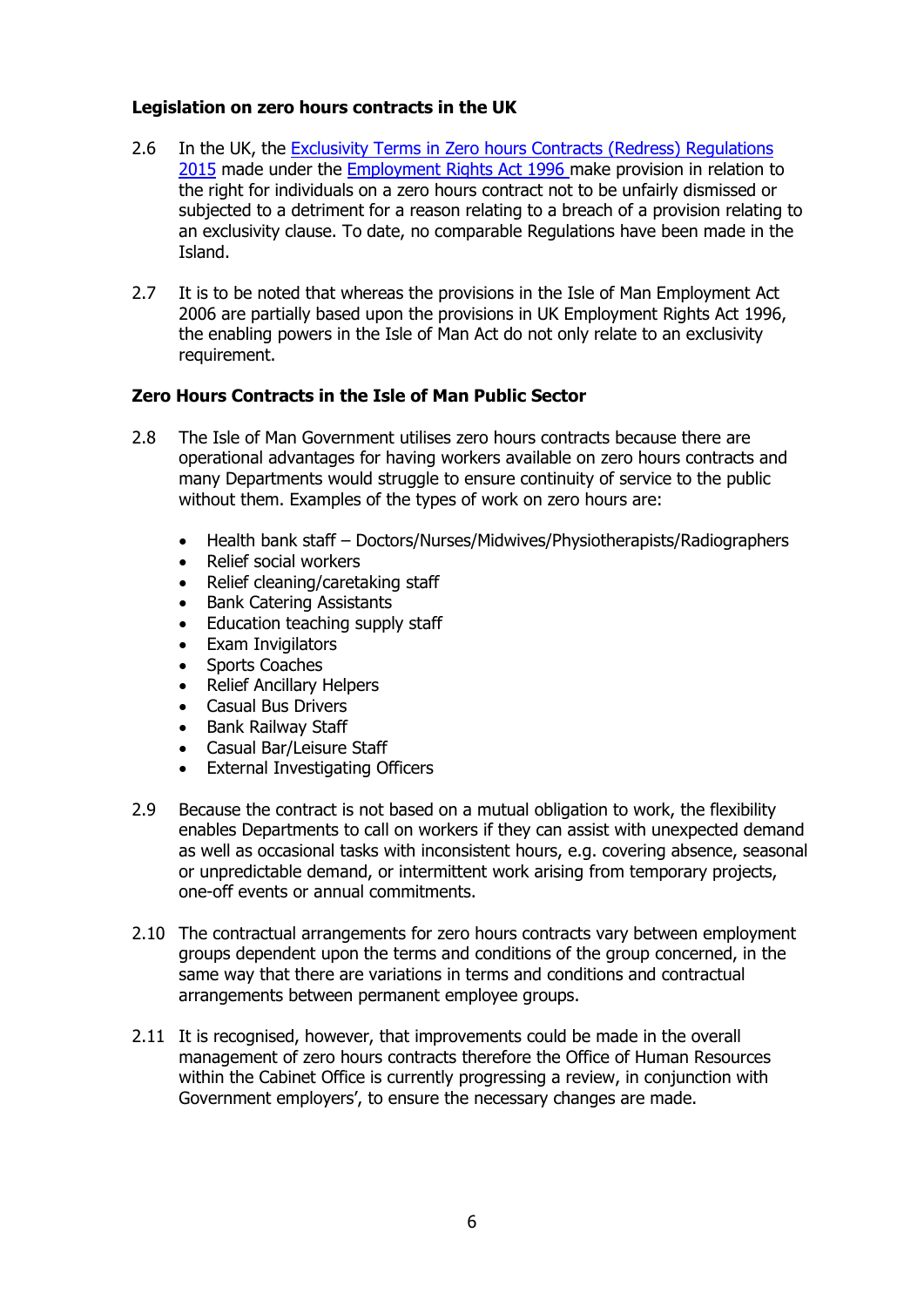# <span id="page-6-0"></span>**3. Position in other countries**

### **United Kingdom**

- 3.1 As mentioned at paragraph [2.6](#page-5-0) the UK regulates one aspect of zero hours contracts by prohibiting exclusivity clauses; any clause that seeks to tie a zero hours worker to an employer by preventing or limiting the worker from working for another employer is unenforceable. Section 27A of the [Employment Rights Act](https://www.legislation.gov.uk/ukpga/1996/18/contents)  [1996](https://www.legislation.gov.uk/ukpga/1996/18/contents) makes any exclusivity clause unenforceable while section 27B of the Act gives the Secretary of State powers to make further provision by way of regulations in respect of exclusivity clauses. To date the powers have been used to make the Exclusivity Terms in Zero hours [Contracts \(Redress\) Regulations 2015](https://www.legislation.gov.uk/ukdsi/2015/9780111139950) which, inter alia:
	- make provision in relation to the right for individuals on a zero hours contract not to be unfairly dismissed or subjected to a detriment for a reason relating to an exclusivity clause; and
	- provide remedies for individuals, including renumeration, by way of proceedings in employment tribunals.

### **Taylor Review of Modern Working Practices**

- 3.2 Matthew Taylor, Chief Executive of the Royal Society of Arts, was commissioned by UK Prime Minister Theresa May in October 2016 to conduct a review into modern employment practices in the UK. A report was published in July 2017, with 53 recommendations.
- 3.3 In February 2018, the UK Government published [its response to the Taylor](https://assets.publishing.service.gov.uk/government/uploads/system/uploads/attachment_data/file/679765/180206_BEIS_Good_Work_Report.pdf)  [Report.](https://assets.publishing.service.gov.uk/government/uploads/system/uploads/attachment_data/file/679765/180206_BEIS_Good_Work_Report.pdf) The Report stated that the Government accepted some recommendations whilst others required further consultation. To this end the Government simultaneously published 4 consultations on aspects of the Review: '[Employment](https://beisgovuk.citizenspace.com/lm/employment-status-consultation/supporting_documents/FINAL%20%20Employment%20Status%20consultation%20%20FOR%20UPLOADING%20and%20PRINTING.pdf)  [Status Consultation](https://beisgovuk.citizenspace.com/lm/employment-status-consultation/supporting_documents/FINAL%20%20Employment%20Status%20consultation%20%20FOR%20UPLOADING%20and%20PRINTING.pdf)', '[Consultation on agency workers recommendations](https://assets.publishing.service.gov.uk/government/uploads/system/uploads/attachment_data/file/679831/2018-02-06_Agencyworkerconsultationdoc_Final.pdf)', '[Consultation: Increasing transparency in the labour market](https://assets.publishing.service.gov.uk/government/uploads/system/uploads/attachment_data/file/679849/Consultation_-_Increasing_Transparency_-_070218__3_.pdf)' and [Enforcement of](https://www.gov.uk/government/consultations/enforcement-of-employment-rights-recommendations)  [employment rights.](https://www.gov.uk/government/consultations/enforcement-of-employment-rights-recommendations)
- 3.4 In December 2018, the Government published the outcome of all of the consultations other than the consultation on employment status in the document [Good work plan.](https://assets.publishing.service.gov.uk/government/uploads/system/uploads/attachment_data/file/766187/good-work-plan-printready.pdf) This document included an updated response to the 53 recommendations in the Taylor Review that are relevant. These are set out below.
- 3.5 Only a small number of recommendations in the Taylor Review are directly relevant to zero hours contracts workers but there are other more general recommendations.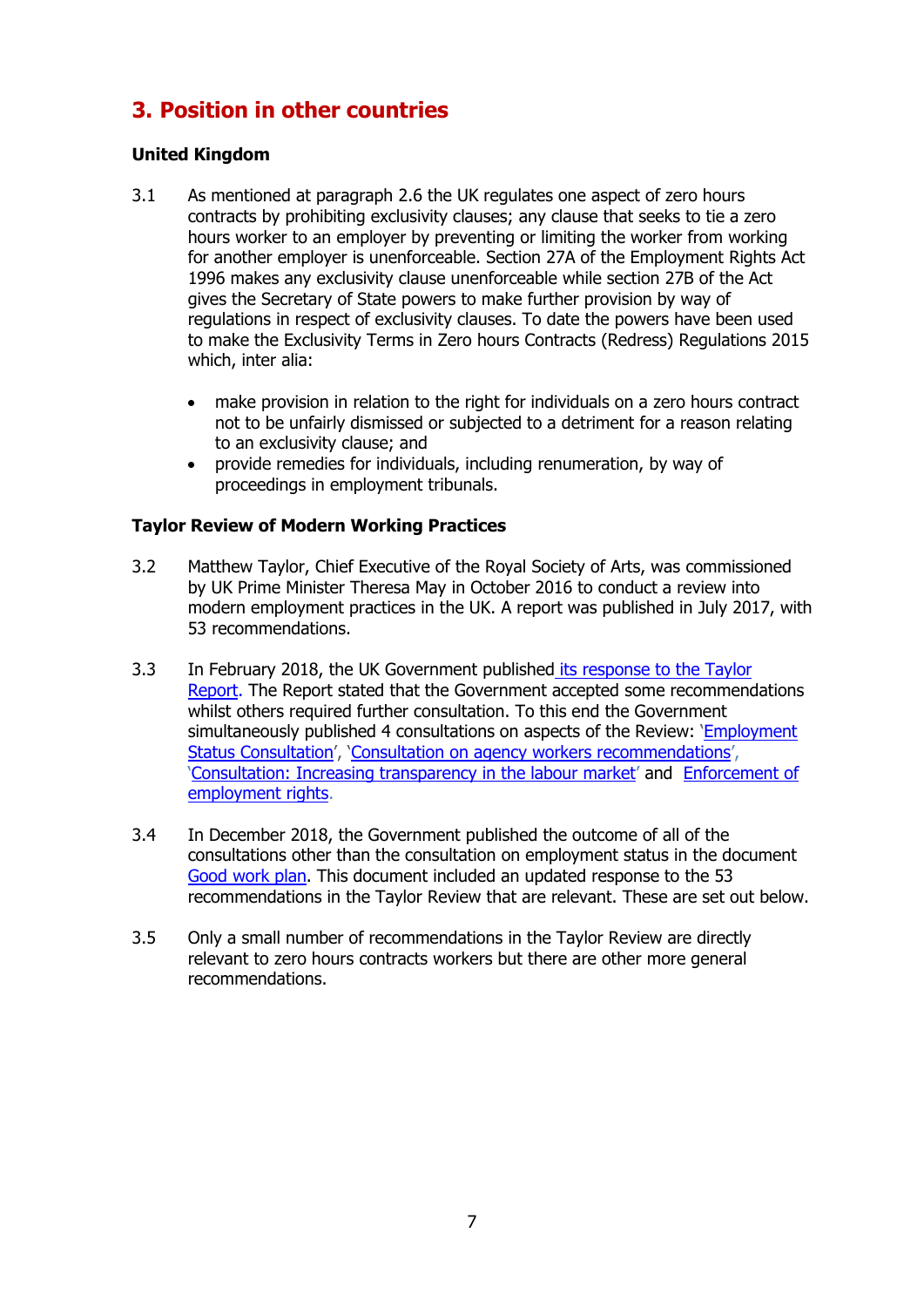| <b>Recommendations in the</b><br><b>Taylor Review of Modern</b><br><b>Working Practice</b>                                                                                                                                                      | <b>Latest UK Government</b><br>response in the Good<br>work plan                     | <b>Commentary and</b><br>considerations as<br>regards Isle of Man<br>employment law                                                                                                                                                                                                                                                                                                                                                                                                                                                                                                                                                                                                                                                                  |
|-------------------------------------------------------------------------------------------------------------------------------------------------------------------------------------------------------------------------------------------------|--------------------------------------------------------------------------------------|------------------------------------------------------------------------------------------------------------------------------------------------------------------------------------------------------------------------------------------------------------------------------------------------------------------------------------------------------------------------------------------------------------------------------------------------------------------------------------------------------------------------------------------------------------------------------------------------------------------------------------------------------------------------------------------------------------------------------------------------------|
| <b>6.</b> The government should<br>build on and improve clarity,<br>certainty and understanding<br>of all working people by<br>extending the right to a<br>written statement to<br>'dependent contractors' as<br>well as employees              | Agree to extend to<br>'workers' and consult on<br>what information to<br>include     | There are enabling powers<br>at section 162 (Power to<br>confer rights on individuals)<br>in the Isle of Man<br>Employment Act 2006.<br><b>But</b> zero hours contract<br>workers are only a sub-<br>group of workers.<br>It would be necessary to<br>decide which particulars be                                                                                                                                                                                                                                                                                                                                                                                                                                                                    |
| 8. The government should<br>ask the LPC [Low pay<br>Commission] to consider the<br>design and impacts of the<br>introduction of a higher NMW<br>[National Minimum Wage]<br>rate for hours that are not<br>guaranteed as part of the<br>contract | Agree to ask LPC to<br>consider the impacts of<br>this option and of<br>alternatives | given to workers.<br>This would be possible. It<br>would involve<br>amending the (principal)<br>Minimum Wage<br>Regulations 2001 and<br>amending the Minimum<br>Wage Regulations 2018<br>(which set minimum<br>wage rates)<br>Careful thought would<br>$\qquad \qquad -$<br>need to be given as to<br>what the higher rate<br>should be.<br>A drawback to the<br>$\qquad \qquad \blacksquare$<br>measure is that it would<br>only impact the lowest<br>paid workers rather than<br>all workers.<br>There could be a more<br>general rule that non<br>guaranteed hours would<br>attract some kind of<br>premium but this would<br>need a new Bill and could<br>have unintended effects,<br>about which a public<br>consultation would be<br>required. |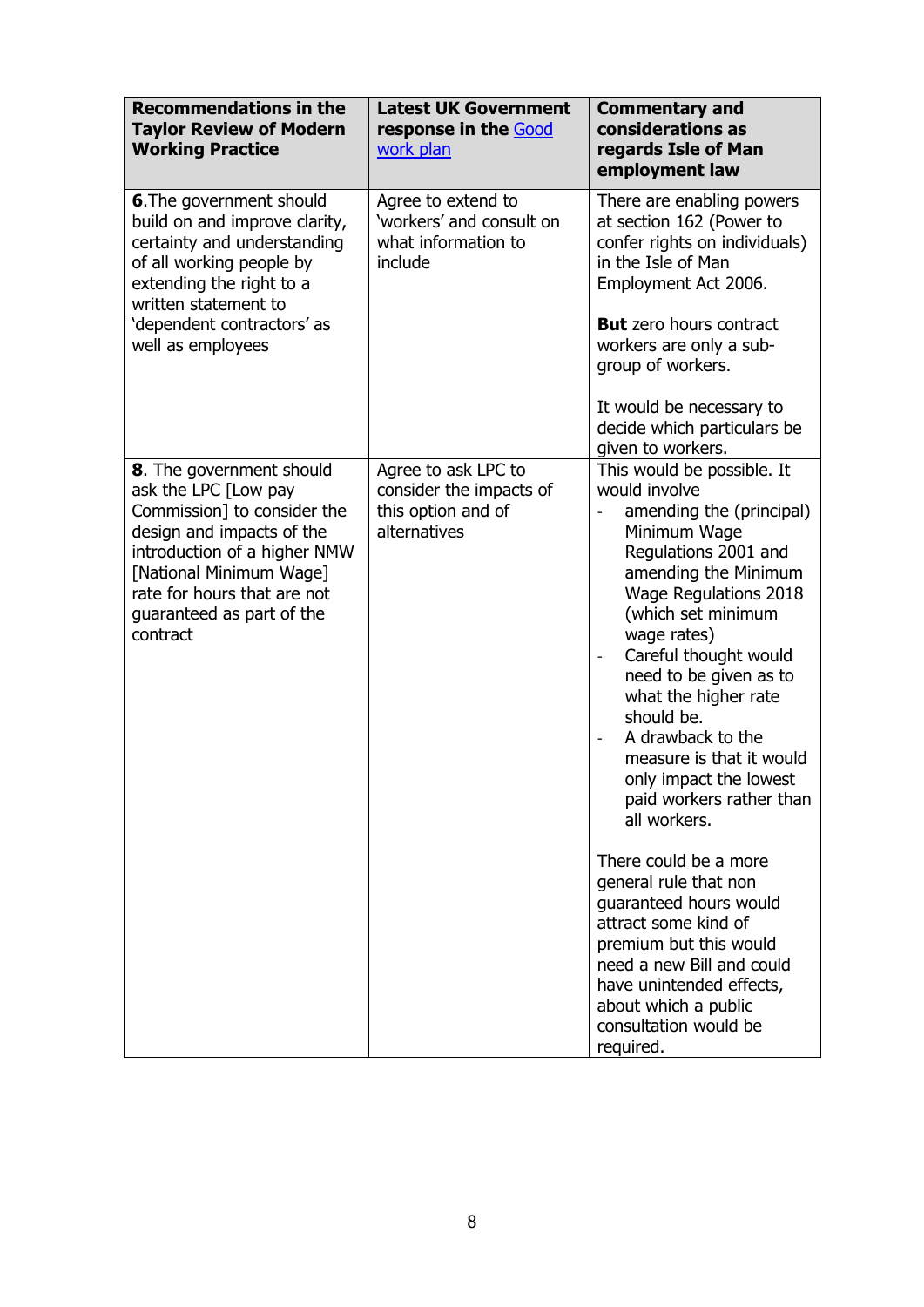| <b>Recommendations in the</b><br><b>Taylor Review of Modern</b><br><b>Working Practice</b>                                                                                                                        | <b>Latest UK Government</b><br>response in the Good<br>work plan                                                      | <b>Commentary and</b><br>considerations as<br>regards Isle of Man<br>employment law                                                                                   |
|-------------------------------------------------------------------------------------------------------------------------------------------------------------------------------------------------------------------|-----------------------------------------------------------------------------------------------------------------------|-----------------------------------------------------------------------------------------------------------------------------------------------------------------------|
| 9. The Government should<br>extend, from one week to one<br>month, the consideration of<br>the relevant break in service<br>for the calculation of the<br>qualifying period for<br>continuous service and clarify | $Accept - we will extend$<br>the consideration of the<br>relevant break in service<br>from one week to four<br>weeks. | This would be likely to<br>assist some zero hours<br>contract employees build up<br>continuous employment<br>(which provides access to<br>employment rights).         |
| the situations where<br>cessations of work could be<br>justified.                                                                                                                                                 |                                                                                                                       | There are powers to modify<br>the continuous employment<br>rules by secondary<br>legislation paragraph 16 of<br>Schedule 5 to the Isle of<br>Man Employment Act 2006. |
|                                                                                                                                                                                                                   |                                                                                                                       | But the continuous<br>employment rules affect all<br>employees not just zero<br>hours contract employees                                                              |
| 13. The government should<br>act to create a right to<br>request a contract that<br>guarantees hours for those on<br>zero hour contracts who have                                                                 | Accept and consult to<br>apply this to a wider group<br>of workers                                                    | This is the UK Government's<br>main proposal which<br>specifically deals with zero<br>hours contract.                                                                 |
| been in post for 12 months<br>which better reflects the<br>hours worked                                                                                                                                           |                                                                                                                       | There are enabling powers<br>at Isle of Man Employment<br>Act 2006 section 166A<br>(Regulation of zero hours<br>contracts).                                           |
|                                                                                                                                                                                                                   |                                                                                                                       | A drawback to this measure<br>is that it puts the onus on<br>the worker to seek change.                                                                               |
|                                                                                                                                                                                                                   |                                                                                                                       | Presumably some employers<br>will find ways of turning<br>down requests.                                                                                              |
|                                                                                                                                                                                                                   |                                                                                                                       | The requirement to have<br>been in post for 12 months<br>will be considered by some<br>to be too long.                                                                |
|                                                                                                                                                                                                                   |                                                                                                                       | The right to request a<br>quaranteed hours contact is<br>obviously a more limited<br>right than the right to a<br>guaranteed hours contact.                           |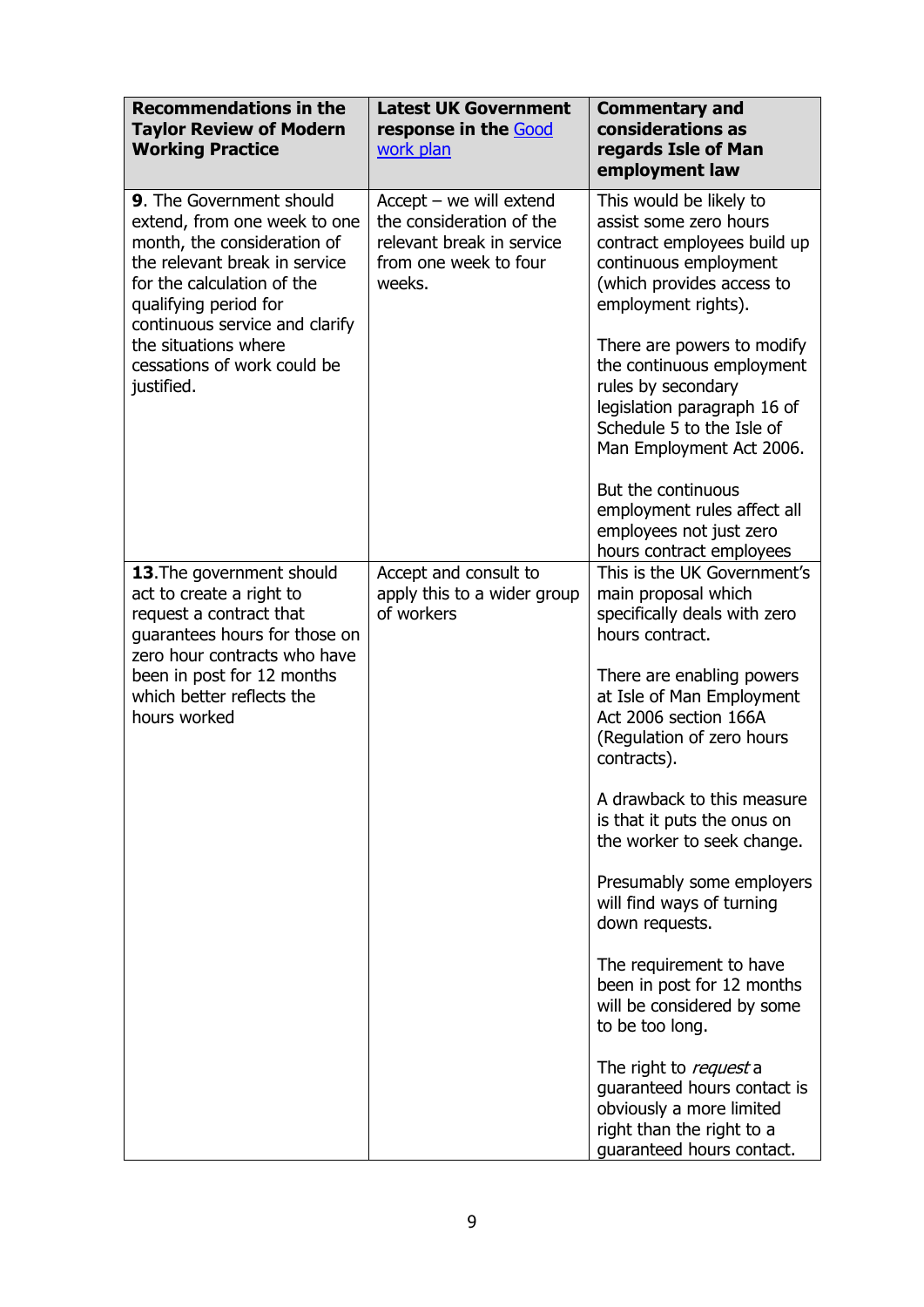| <b>Recommendations in the</b><br><b>Taylor Review of Modern</b><br><b>Working Practice</b>                                                                                                                                                                                                                                                                                                                                                           | <b>Latest UK Government</b><br>response in the Good<br>work plan                                                                                                                                                                                                                                      | <b>Commentary and</b><br>considerations as<br>regards Isle of Man<br>employment law                                                                                                                               |
|------------------------------------------------------------------------------------------------------------------------------------------------------------------------------------------------------------------------------------------------------------------------------------------------------------------------------------------------------------------------------------------------------------------------------------------------------|-------------------------------------------------------------------------------------------------------------------------------------------------------------------------------------------------------------------------------------------------------------------------------------------------------|-------------------------------------------------------------------------------------------------------------------------------------------------------------------------------------------------------------------|
| <b>16</b> (extract). The government<br>should introduce new duties<br>on employers to report (and<br>to bring to the attention of<br>the workforce) certain<br>information on the workforce<br>structure. The government<br>should require companies<br>beyond a certain size to: `<br>Report on how many requests<br>they have received (and<br>number agreed to) from zero<br>hours contracts workers for<br>fixed hours after a certain<br>period | Monitor the impact of<br>corporate governance<br>reforms, supported by a<br>refreshed Corporate<br>Governance Code and take<br>further action if these<br>reforms do not change<br>behaviour. This could<br>include a 'People<br>Statement' and we<br>welcome views on how<br>effective this might be | This Recommendation and<br>response would be unlikely<br>to have much effect and the<br>majority of employers in the<br>Island are small<br>organisations or businesses<br>in comparison with UK<br>demographics. |

### **Wales**

-

### **Treatment of zero hours contracts in the Regulated Services (Service Providers and Responsible Individuals) (Wales) Regulations 2017**

- 3.6 Regulation 42 of the [Regulated Services \(Service Providers and Responsible](https://www.legislation.gov.uk/wsi/2017/1264/contents/made)  Individuals) (Wales) Regulations  $2017<sup>3</sup>$ , made under powers in the Regulation and [Inspection of Social Care \(Wales\) Act 2016,](http://www.legislation.gov.uk/anaw/2016/2/contents/enacted) imposes a requirement for providers of regulated care services to offer their employed staff a choice of non-guaranteed or fixed hours contracts, based on their average hours worked over the preceding 3 months (or less than the average, if the employee would prefer this). Where the employee chooses to remain on a non-guaranteed hours contract the employer must offer further reviews of contractual arrangements 3 months from the date of the employee's decision and thereafter on the same basis.
- 3.7 The relevant extract from the Regulations is set out at **[Appendix 2](#page-35-0)**.
- 3.8 The Regulations constitute a radical intervention in the relationship between employer and employees as regards zero hours contracts. The [Welsh Government](https://beta.gov.wales/sites/default/files/consultations/2018-02/171122responses-workforceen.pdf)  [Consultation](https://beta.gov.wales/sites/default/files/consultations/2018-02/171122responses-workforceen.pdf) shows that many employers did not welcome the imposition of this requirement because in their view zero hours contracts offer greater flexibility to meet the demands on business when there is not sufficient work or there is a need for emergency cover.
- 3.9 The consultation also asked whether the qualifying period should be 6 months instead of 3 months. Many employers thought the 3 month qualifying period to be too short. Further, many employers were opposed to the continued obligation imposed upon the employer to offer a further reviews of contractual arrangements

 $3$  (made under the Regulation and Inspection of Social Care (Wales) Act 2016)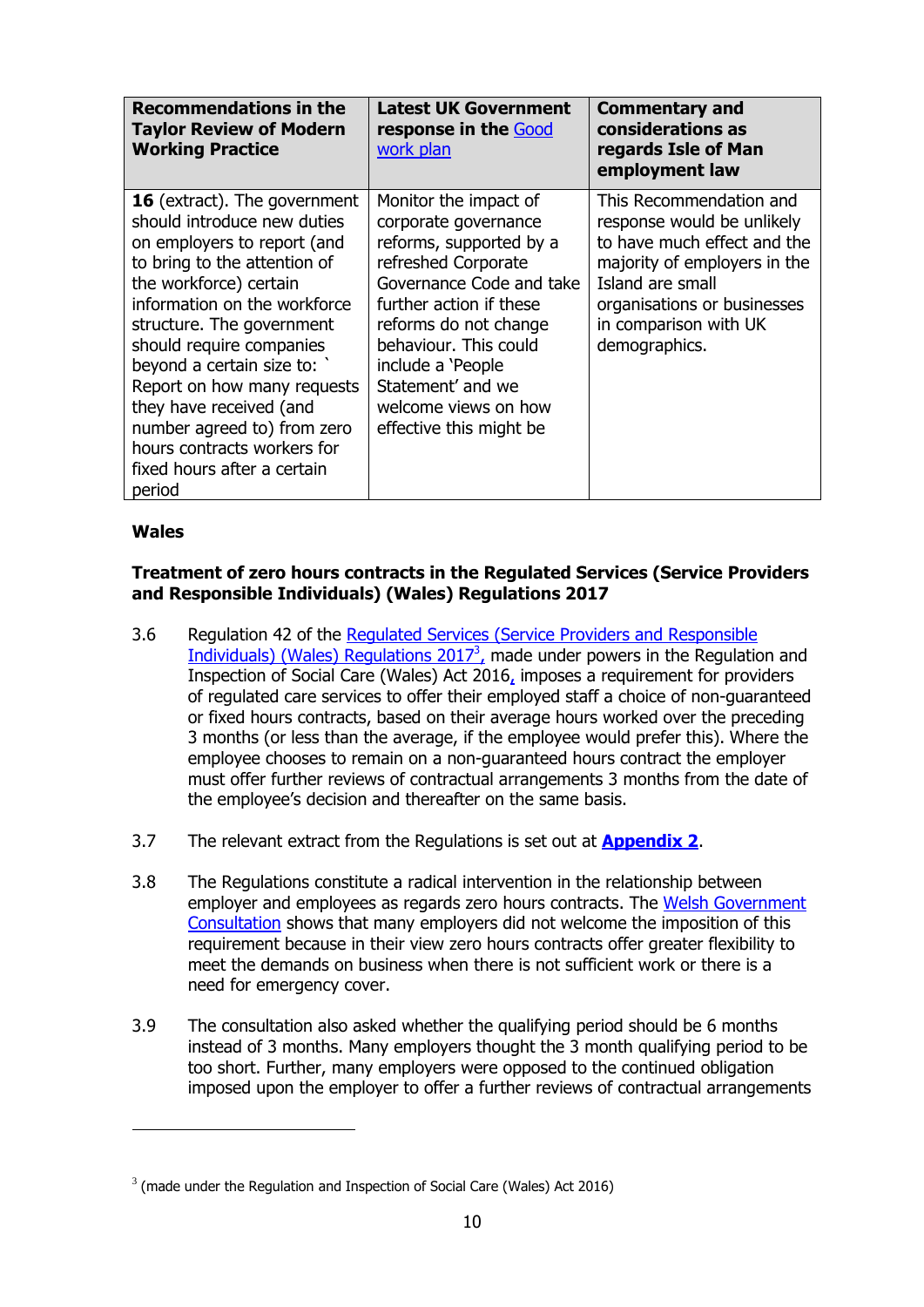3 months from the date of any employee's decision to remain on a nonguaranteed hours contract.

- 3.10 It is of note that the proposal in the Taylor Review to give employees a right to request a quaranteed hours contract after 12 months is much more limited.
- 3.11 The arrangements are limited to employees and do not include persons working under a contract for services i.e. persons other than employees.
- 3.12 The GMB Trade Union commented "Our concern however is that undue pressure may be brought to bear upon individuals to accept the contracts that the employer would prefer rather than the contract which would suit the individual carer…"
- 3.13 Welsh Ministers have statutory powers to impose compliance with the Regulations on service providers in the field of social care. Were a similar system to be introduced into the Isle of Man careful thought would need to be given as to an appropriate enforcement mechanism for requiring the Island's employers to provide staff with a choice of non-guaranteed or fixed hours contracts after a defined period.
- 3.14 The approach offers the following advantages:
	- it is relatively simple;
	- it is likely that it could be implemented by secondary legislation within the vires contained at section 166A of the Isle of Man Employment Act 2006;
	- it could be adapted to cover both employees and workers on zero hours contracts; and
	- while not discriminating between an employer's legitimate or illegitimate business need for using zero hours contracts it does, however, only apply where the worker has worked regular hours during the three months preceding the end of the qualifying period so that it would exclude employees and workers working small numbers of irregular hours.

### **New Zealand**

- 3.15 The [Employment](http://www.legislation.govt.nz/bill/government/2015/0053/18.0/d56e2.html) Standards Legislation Act 2016 amended the [Employment](http://www.legislation.govt.nz/act/public/2000/0024/109.0/DLM58317.html) [Relations](http://www.legislation.govt.nz/act/public/2000/0024/109.0/DLM58317.html) Act 2000 to deal with some aspects of zero hours contracts.
- 3.16 The following extract from [Hours of work law changes 2016](https://www.employment.govt.nz/about/employment-law/employment-law-changes/hours-of-work-law-changes-2016/) published by Employment New Zealand, the leading source of information on employment in New Zealand, summarises how these laws deal with certain types of zero hours contracts.

"New employment law came into effect from 1 April 2016 aimed at ensuring New Zealand workplaces are fair and productive.

The changes aim to retain flexibility where it is desired by both employers and employees, but also increase certainty by ensuring that both parties are clear about the mutual commitments that they have made. This will mean that where the employer and employee agree to a set number of hours they be required to state those hours in the employment agreement.

### **Employers are now prohibited from the following practices**: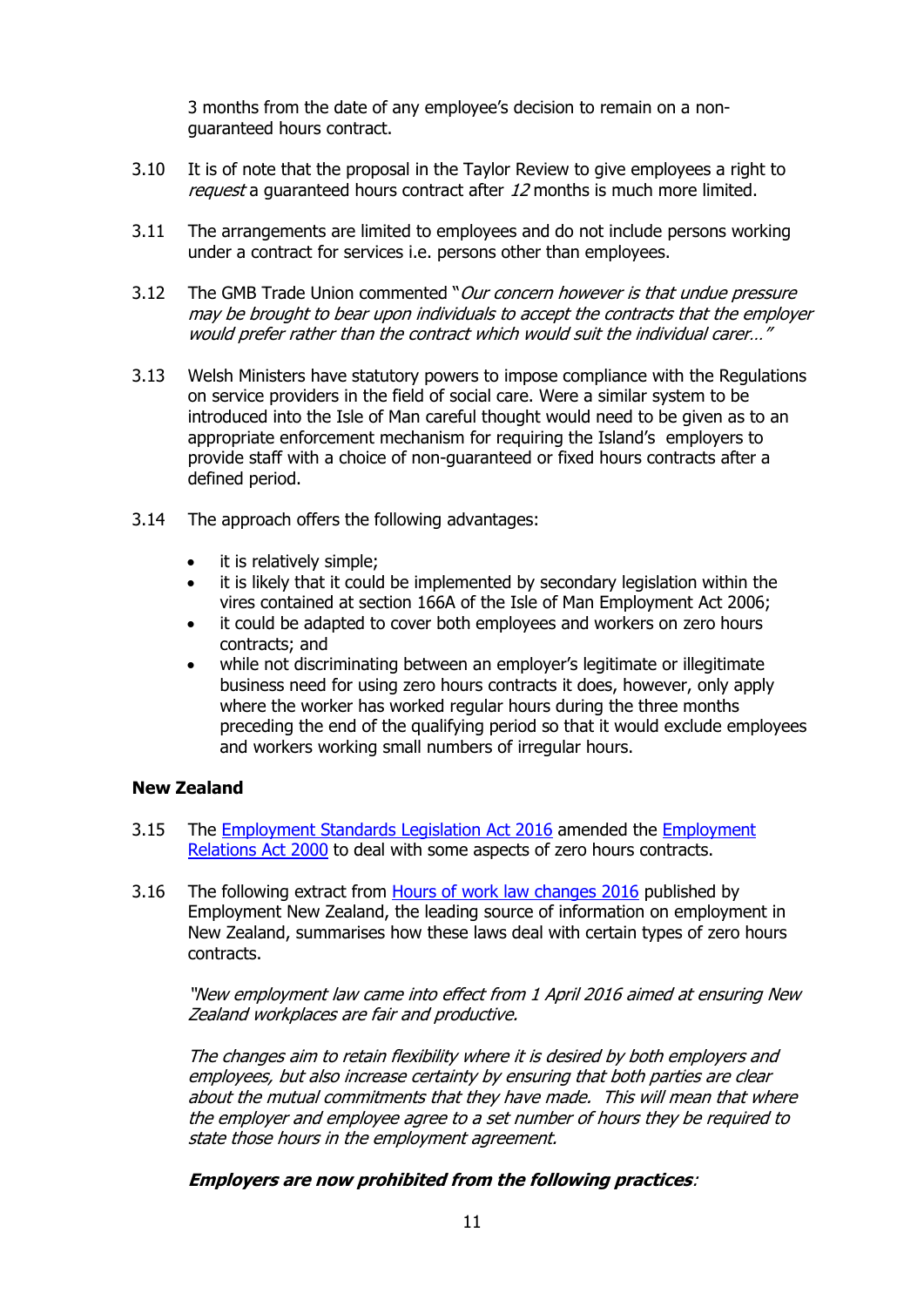- not committing to any hours of work, and expecting employees to be available when required
- expecting employees to be available, without reasonable compensation
- requiring employees to be available, without a genuine reason based on reasonable grounds
- cancelling a shift without reasonable notice or reasonable compensation to the employee

**Every employee must have a written employment agreement**

This can be either an individual agreement or a collective agreement. All employers **are required** to retain a signed copy of the employment agreement or the current signed terms and conditions of employment.

Hours need to be stated in the employment agreement.

Where the employer and employee agree to a set amount of hours, they will be required to state those hours in the employment agreement. This includes agreement on any or all of the following:

- the number of hours;
- the start and finish times; or
- the days of the week the employee will work

This will ensure employers and employees are clear in their commitments to each other. The employer and the employee do not have to agree on hours, times, or days, but when they do, anything that is agreed must be recorded in the agreement.

#### **Employers may not require employees to be available without a genuine reason based on reasonable grounds and reasonable compensation**

 Employers are prohibited from requiring employees to be available above their agreed hours stated in their employment agreement, unless employees are compensated for that availability as agreed in the employment agreement. Employers are not obliged to offer, and employees are free to decline, work that is above the agreed number of hours.

#### **Cancelling a shift only with reasonable notice or compensation**

 An employer will not be able to cancel an employee's shift without providing reasonable compensation. Employers will be required to either give employees the agreed reasonable notice before cancelling a shift, or provide them with reasonable compensation for late notice, before the shift commences. Notice periods and reasonable compensation rates will need to be agreed and stated in the employment agreement. If an employee has commenced their shift already, or the reasonable notice period and reasonable compensation are not recorded in the employment agreement, the employee is entitled to what they would have otherwise earned for that shift.

#### **Prohibiting unreasonable restrictions on secondary employment**

 Employers will be prevented from restricting secondary employment for employees in their employment agreements, unless they have a genuine reason based on reasonable grounds to do so, the reasons must be stated in the employment agreement. Those grounds won't be prescribed but will be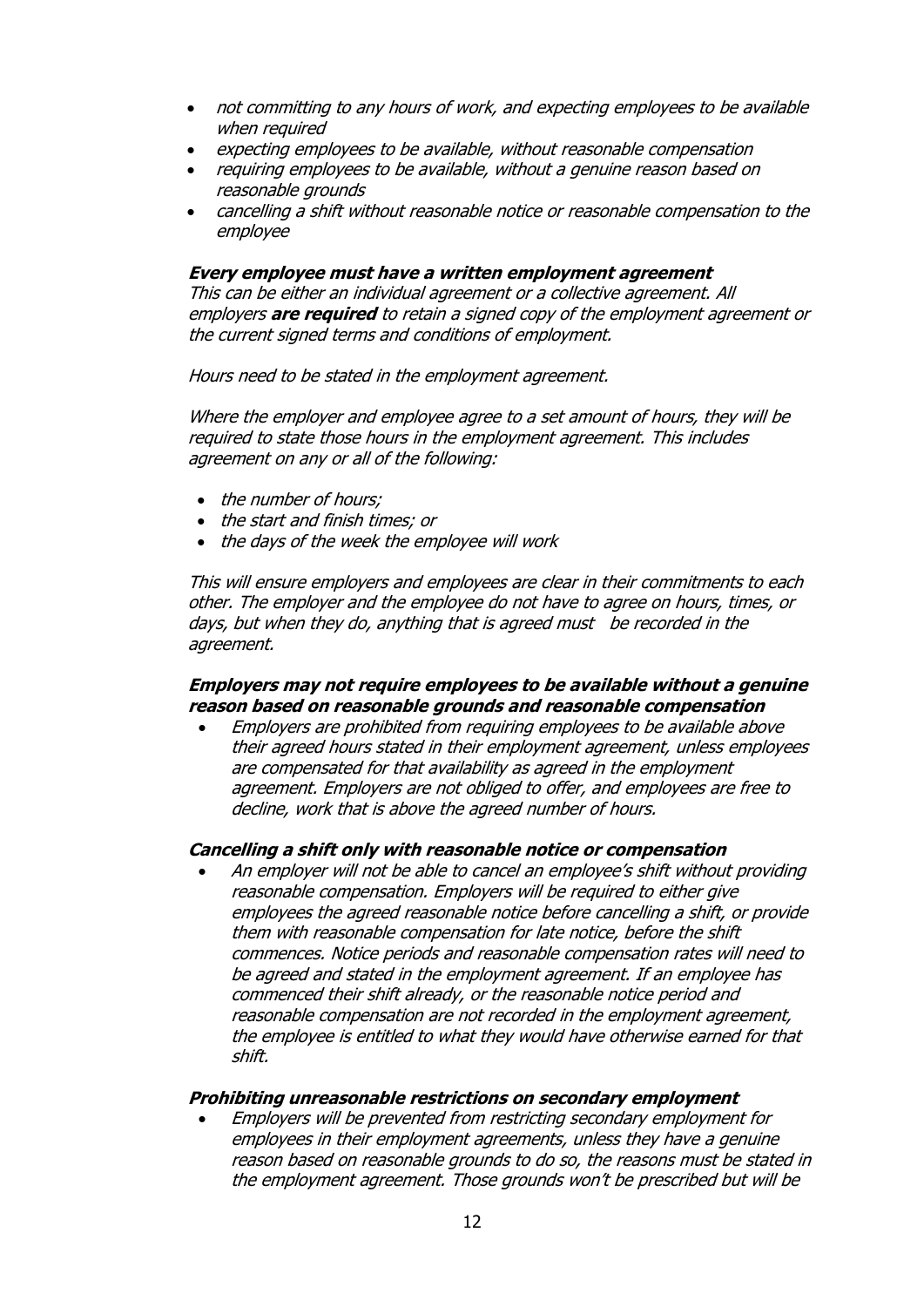related to the risk of loss to the employer of knowledge, property (including intellectual property), commercial reputation, or preventing a real and unmanageable conflict of interest."

- 3.17 Some of the key provisions in the New Zealand Employment Relations Act 2000 are set out at **[Appendix 3](#page-37-0)**.
- 3.18 The following is [an extract from an article by a New Zealand employment law](https://rangeofreasonableresponses.com/2016/03/13/new-zealand-bans-zero-hours-contracts-not-exactly/)  [commentator,](https://rangeofreasonableresponses.com/2016/03/13/new-zealand-bans-zero-hours-contracts-not-exactly/) Darren Newman:

"The New Zealand 'Availability Provision'

The Bill (or at least the part we are interested in) inserts new provisions into the Employment Relations Act 2000. In its provisions on hours of work it requires employment contracts or collective agreements to specify the number of guaranteed hours of work that the employee is entitled to (S.67C). But it does not set a minimum. Employers are perfectly free to specify that there are no guaranteed hours of work.

#### But here is the good bit.

S.67E Availability Provision

(1) In this section and section 67EA, an availability provision means a provision in an employment agreement under which—

(a) the employee's performance of work is conditional on the employer making work available to the employee; and

 (c) (sic) the employee is required to be available to accept any work that the employer makes available.

So here the Bill is seeking to regulate the extent to which an employer can require an employee to be available for work while not being guaranteed it.

(2) An availability provision may only—

(a) be included in an employment agreement that specifies agreed hours of work and that includes guaranteed hours of work among those agreed hours; and

(b) relate to a period for which an employee is required to be available that is in addition to those guaranteed hours of work.

That means that if you have no guaranteed hours, you cannot require an employee to be available for work. If you offer work without guaranteeing any, then the employee must be free to refuse any work that is offered. That particular kind of zero hours contract is indeed being banned.

But can an employer get around this ban by simply offering a token amount of work – say one hour a week? Well, they have thought of that. The Bill goes on…

(3) An availability provision must not be included in an employment agreement unless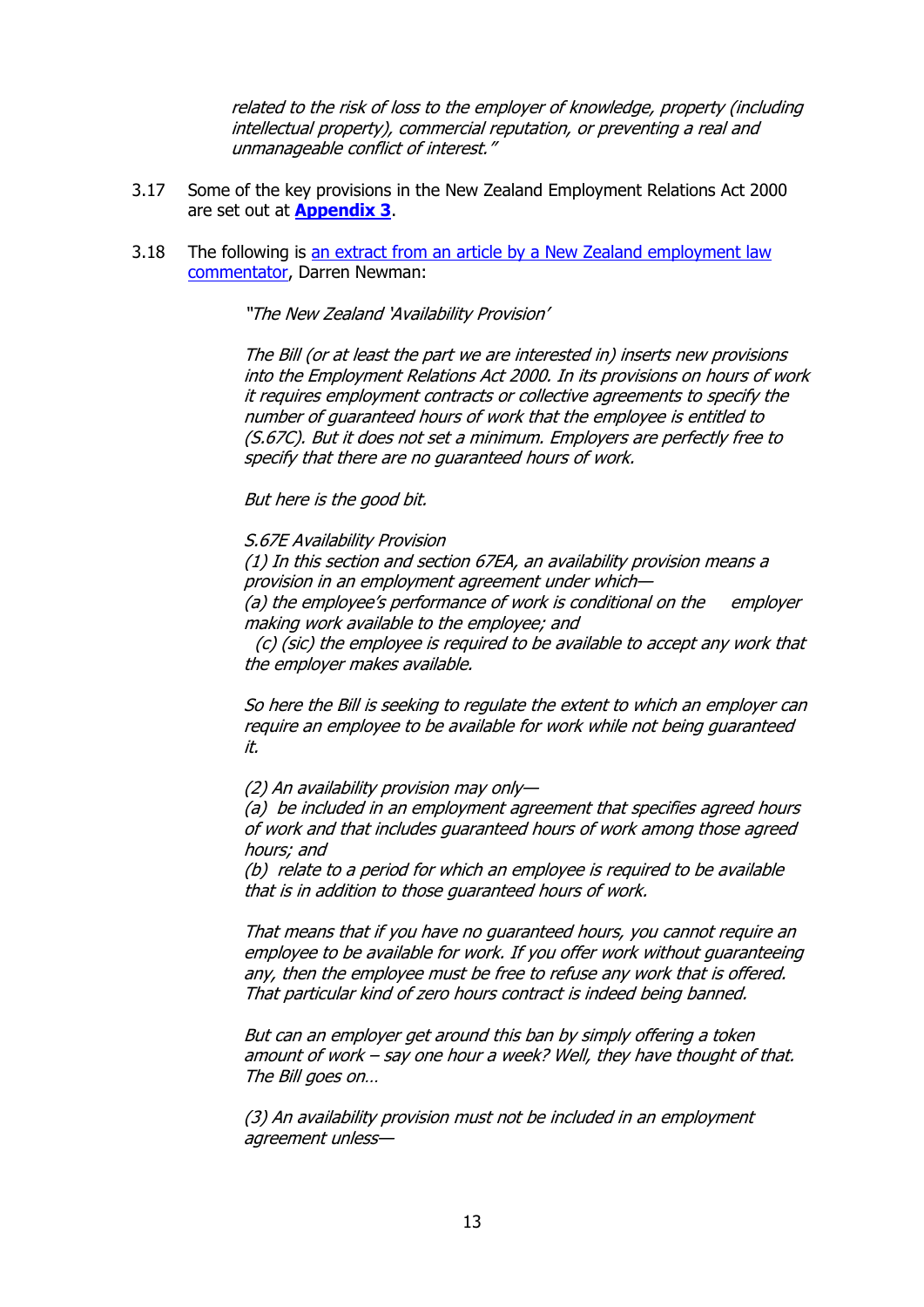(a) the employer has genuine reasons based on reasonable grounds for including the availability provision and the number of hours of work specified in that provision; and

(b) the availability provision provides for the payment of reasonable compensation to the employee for making himself or herself available to perform work under the provision.

(3A) An availability provision that is not included in an employment agreement in accordance with subsection (3) is not enforceable against the employee

In other words, a contract with minimum guaranteed hours  $-$  whether that is one hour a week or forty hours a week – cannot require the performance of additional hours unless there are reasonable grounds for doing so and the contract provides adequate compensation for the employee being available. This is about much more than zero hours contracts; it is about employment relationships where the obligation on the employee to be available for work exceed the employer's obligation to offer it. That seems rather neat.

To tie this altogether, the Bill specifies that employees may refuse to do work in excess of the minimum guarantee if the employer does not have a properly justified 'admissibility provision' providing adequate compensation. There are also the expected rights not to be subjected to a detriment for refusing additional work.

Finally, the Bill also provides for employees to be compensated if their employer cancels a shift at short notice.

Without knowing much about the employment law system of New Zealand, I would say that this is a radical measure that will indeed go some way to addressing the imbalance in some employment contracts. But it only bans zero hours contracts if what you mean by that term is a contract where the employer is not obliged to offer any work, but the employee is obliged to accept work offered by the employer. It does not address contracts in which the employer accepts that just as it is not obliged to offer work, the employee is free to refuse it. If that is what you mean by a zero hours contract, then New Zealand has not banned them at all.

What about the UK?

The New Zealand reform could easily be adopted in the UK. Indeed the structure of the law is already in place. The Small Business Enterprise and Employment Act 2015 sought t[o ban exclusivity clauses](http://www.legislation.gov.uk/ukpga/2015/26/section/153/enacted) in zero hours contracts. But were they ever really a problem in the first place? I doubt many employers really cared whether their zero hours employee was doing work for another employer. But I suspect many are concerned if he or she is not available for work. Extending the law along New Zealand lines would be quite straightforward and would mean that an employer would be incentivised to guarantee as many hours as possible, knowing that if more hours are needed the employee would be free to refuse them.

But of course the effectiveness of that depends on the state of the labour market – and the bargaining power that the two sides to the employment relationship can exert. An employer may be very happy to give an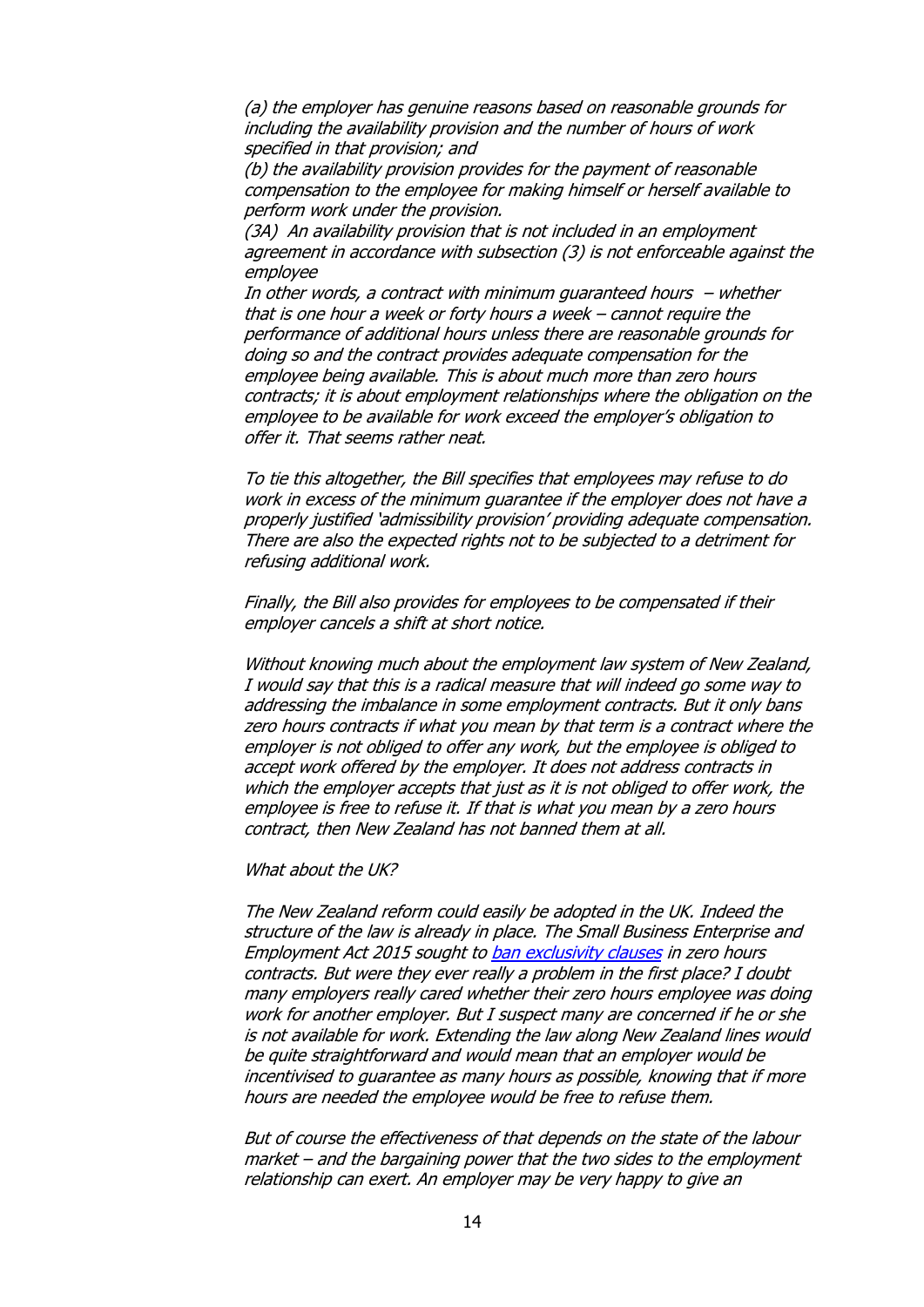employee complete freedom to refuse work if it is clear that the employee needs to take whatever work is offered. The freedom to turn work down may be a rather hollow one for an employee trying to scrape together enough hours of work to make ends meet. This is not to denigrate the New Zealand law  $-$  it seems perfectly sensible. For what it's worth I think the Government in the UK should look to do something similar (place your bets). But has New Zealand banned zero hours contracts? Well, not exactly."

### **Commentary on the New Zealand provisions**

- 3.19 The proposal is an alternative way of dealing with zero hours contracts.
- 3.20 As Darren Newman points out the provisions seek to deal with a particular form of zero hours contract characterised by a marked imbalance between the employer and the worker where the employer is not obliged to offer any work, but the employee is obliged to accept work offered by the employer. This is a subset of zero hours contracts.
- 3.21 The provisions do not affect contracts in which the employer accepts that just as it is not obliged to offer work, the employee is free to refuse it. Such contracts would continue and the worker has no right to seek to convert a non-guaranteed hours contract into a guaranteed hours contract.
- 3.22 The provisions are relatively complex and would be likely to require new primary **legislation**

#### **Ireland**

### **Recent legislation in Ireland - the Employment (Miscellaneous Provisions) Act 2018 Ireland**

- 3.23 Significant measures designed to improve the security and predictability of working hours for employees on insecure contracts, or who work variable hours were introduced when the [Employment \(Miscellaneous Provisions\) Act 2018](http://www.irishstatutebook.ie/eli/2018/act/38/enacted/en/html) came into force on 4 March 2019<sup>4</sup>.
- 3.24 These changes apply to all employers but are expected to have the greatest impact on those operating in sectors which utilise variable working arrangements, such as tourism, hospitality and retail. Some of the key provisions are set out below.

#### **Terms of Employment**

-

3.25 An employer will now be required to notify its employees in writing of five core terms within five calendar days of commencing employment:

<sup>4</sup> [https://www.lawsociety.ie/News/News/Stories/employment-miscellaneous-provisions-act-2018--what-you](https://www.lawsociety.ie/News/News/Stories/employment-miscellaneous-provisions-act-2018--what-you-need-to-know/)[need-to-know/](https://www.lawsociety.ie/News/News/Stories/employment-miscellaneous-provisions-act-2018--what-you-need-to-know/)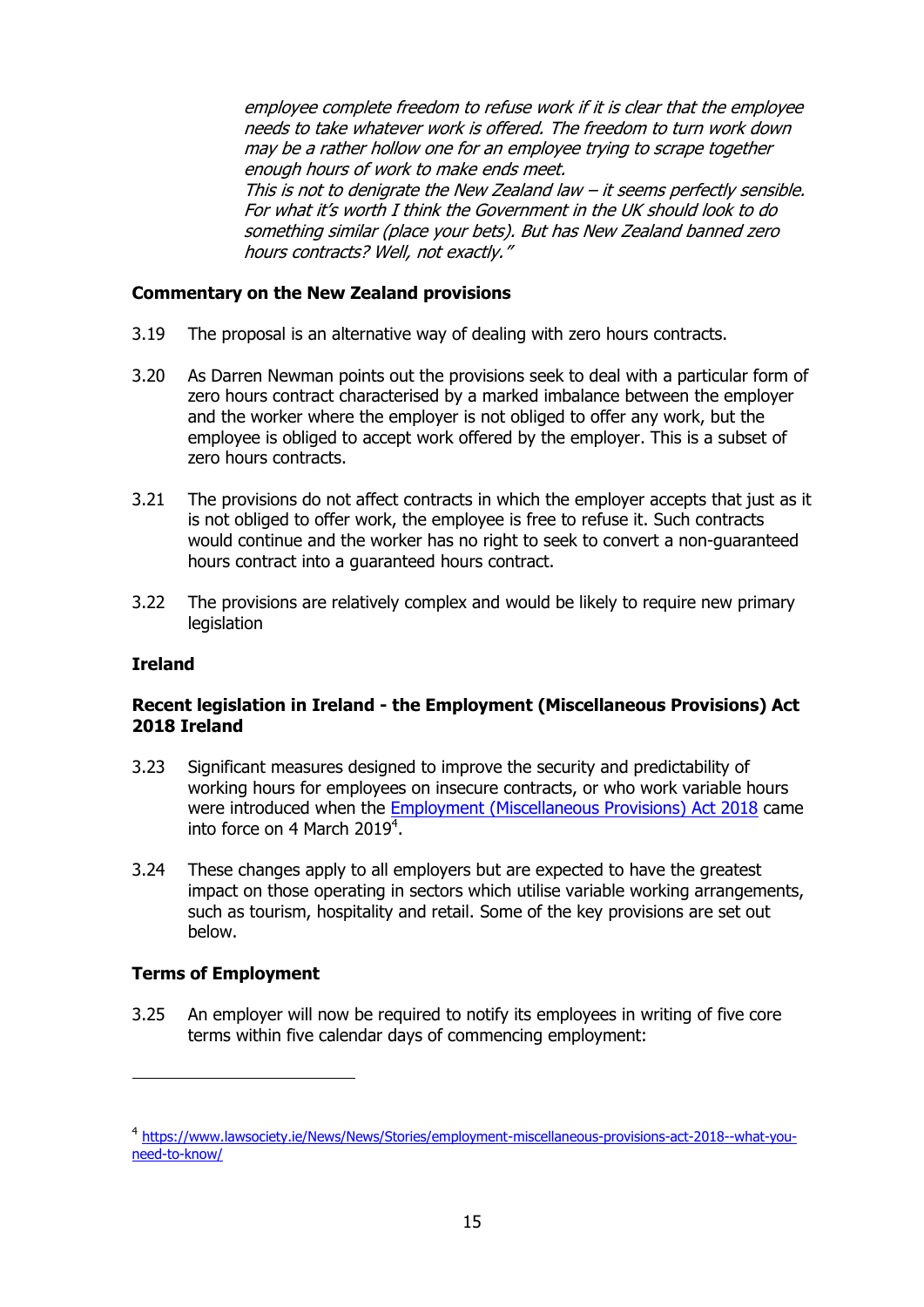- full names of the employee and employer;
- address of employer;
- expected duration of the contract;
- rate/method of calculating pay and pay reference period; and
- normal daily and weekly hours that the employer reasonably expects the employee to work.
- 3.26 Failure to do so may expose an employer to an award of up to four weeks' remuneration. A further failure to provide such terms within one month is a criminal offence punishable by up to one year's imprisonment and/or a fine not exceeding €5,000. Personal liability also arises for such a breach.
- 3.27 This new obligation is in addition to an employer's current obligation under the Terms of Employment (Information) Act 1994 to provide a written statement of particulars to an employee within two months of commencing employment.

### **Prohibition of zero hours contracts**

- 3.28 The 2018 Act of Ireland inserts a new section 18 to the Organisation of Working Time Act 1997 Act (the "1997 Act") which prohibits such contracts. The only exceptions are as follows –
	- work of a casual nature;
	- work done in emergency situations; and
	- short-term relief to cover routine absences.

### **Banded hours**

- 3.29 The 2018 Act of Ireland inserts section 18A to the 1997 Act which enables employees, whose contracts do not reflect the reality of the hours actually worked, to be placed into an appropriate specified band of weekly working hours. The employer must determine the appropriate band on the basis of the average number of weekly hours worked over a 12 month reference period. This essentially guarantees the employee with a minimum number of weekly hours.
- 3.30 Where an employer fails to place an employee on the appropriate band, the Workplace Relations Commission can require the employer to reallocate the band specification.
- 3.31 Employees who are penalised for invoking their rights under the 1997 Act of Ireland can be awarded compensation of up to two years' remuneration.

#### **Introduction of a "minimum payment"**

3.32 Employees who are expected to be available for work during a particular period and are not called to work, or where they are called to work but do not complete work for the expected period will be entitled to a minimum payment, amounting to 25% of their contract hours or 15 hours, whichever is less, and calculated at three times the national minimum hourly rate.

#### **Commentary on the Irish provisions**

3.33 The Irish legislation seeks to severely curtail the use of zero hours contracts in a number of ways as described above.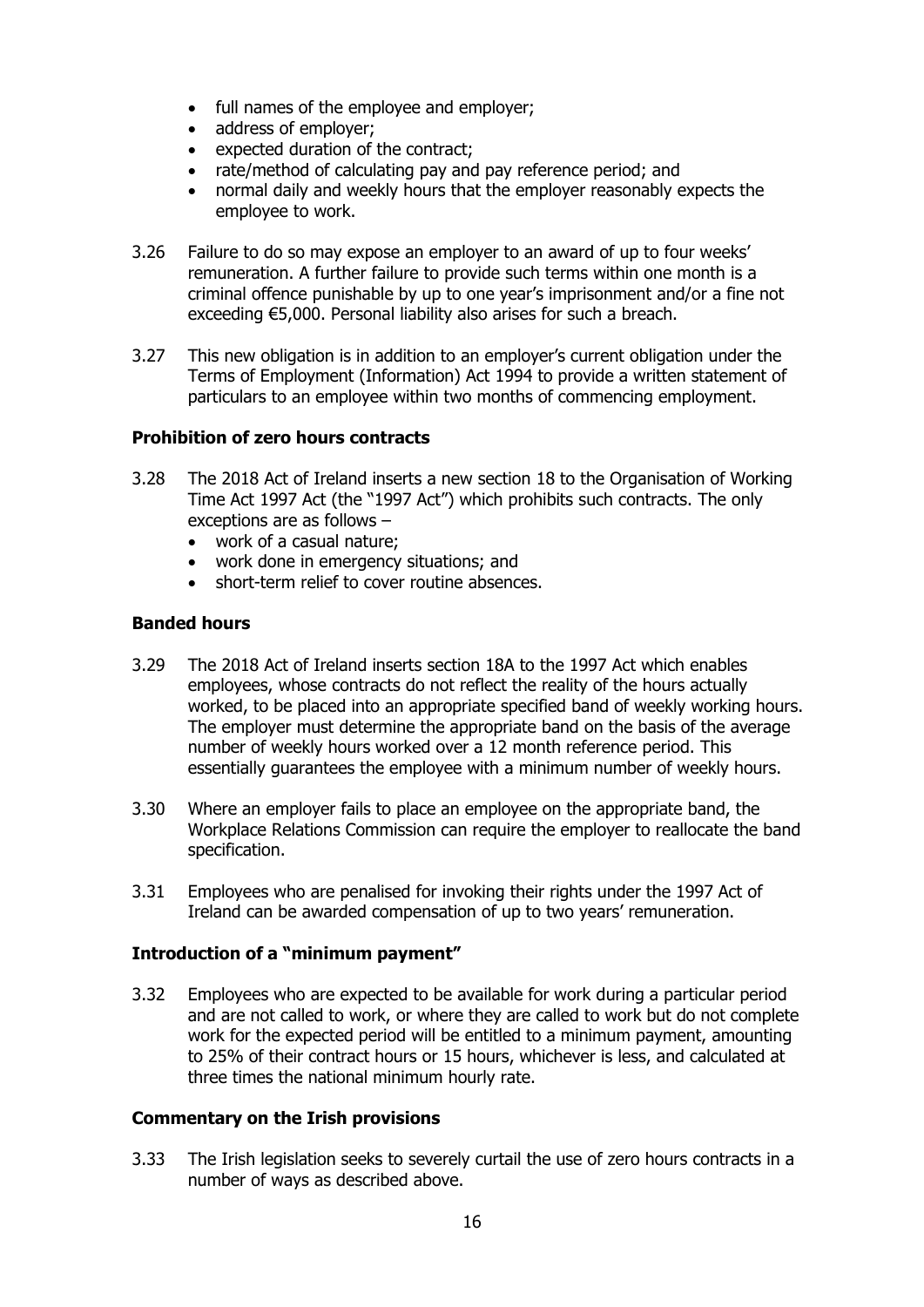- 3.34 In particular, prohibition of zero hours contracts in all but a very small number of circumstances is a radical measure and it could be argued that the exceptions where these contracts may be used are too narrow (although the exact meaning of the exception 'work of a casual nature' may give rise to some legal argument).
- 3.35 If banning zero hours contracts were the only measure taken then it would be likely that this would simply lead to employers offering contracts with a very small number of guaranteed hour contracts instead. However, taken together, the other measures in the package (banded hours, minimum payments, written statements) are intended to prevent employers from seeking to evade the prohibition.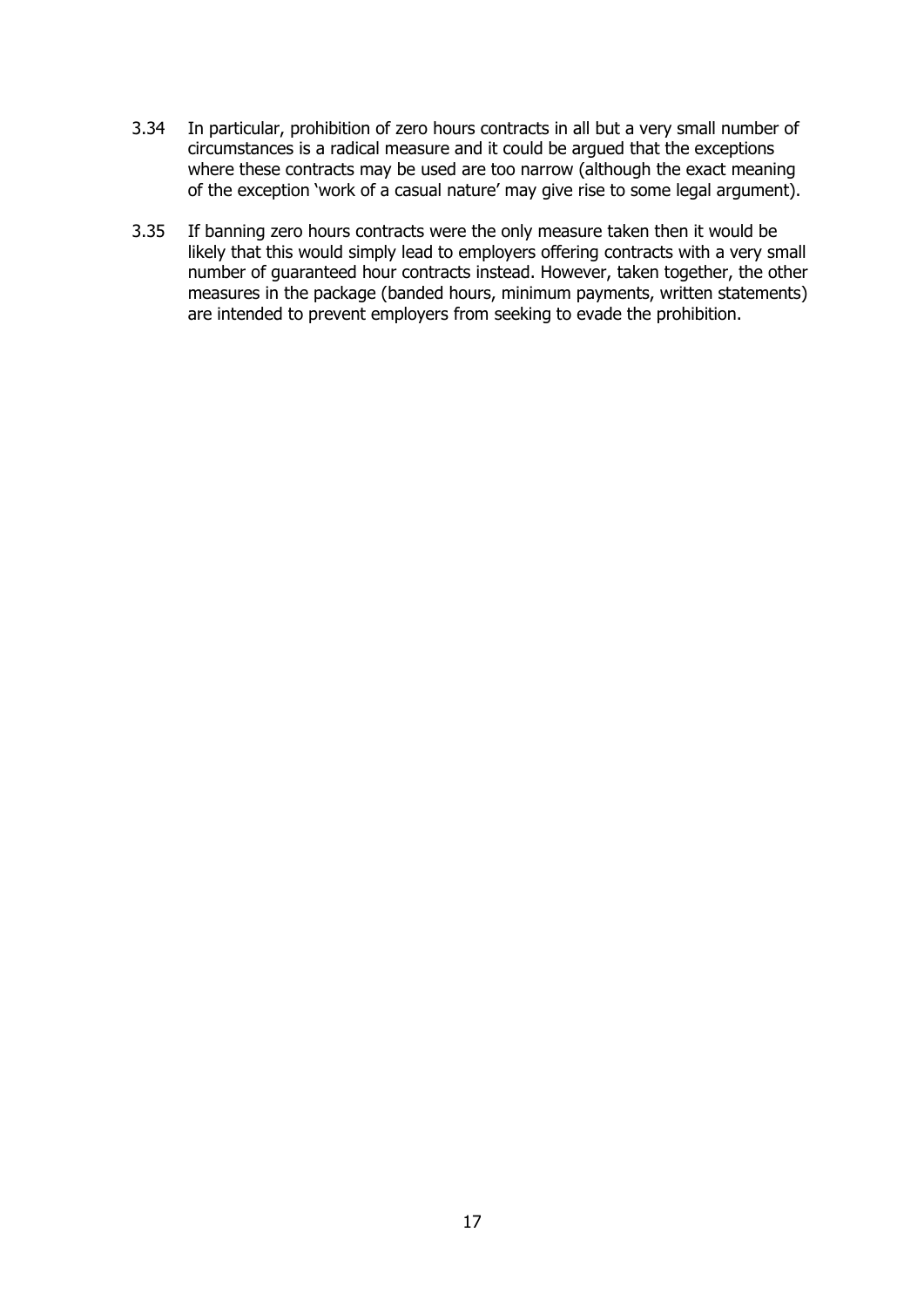# <span id="page-17-0"></span>**4. Survey Results**

- 4.1 The Committee launched two surveys to gain further evidence on the operation of zero hours contracts on the Isle of Man. One survey was for the public and one was specifically for employers.
- 4.2 211 responses were received to the public survey and 64 responses were received to the employer survey.

### **Public Survey**

4.3 Members of the public responding were asked whether they currently work on one or more zero hours contracts. Just over half responded that they are currently on a zero hours contract.

| Yes                                                 | 52.6% |
|-----------------------------------------------------|-------|
| No, I have a full time, part time or other contract | 26.1% |
| No, but I have in the past                          | 19.9% |
| No, I do not currently work                         | 1.4%  |

4.4 4.5% of respondents said that they were in full time education and 23.4% of respondents said that they were in receipt of a pension. The demographic split of the public respondents is given below (along with 2016 census data) to allow comparison of the profile of respondents:

| Age       | % of survey respondent | % of 2016 census resident |
|-----------|------------------------|---------------------------|
|           |                        | population                |
| $16 - 24$ | 10.8                   | 10.0                      |
| $25 - 34$ | 11.7                   | 10.6                      |
| $35-49$   | 24.3                   | 20.4                      |
| $50 - 64$ | 48.6                   | 21.3                      |
| $65+$     | 4.5                    |                           |

- 4.5 39% of respondents were male, 60% were female and one respondent (0.9%) indicated that they would prefer not to say.
- 4.6 When asked which bests describes their situation:
	- 50.5 % of respondents said that their preference is to work on a zero hours contract;
	- 49.5% of respondents said that a zero hours contract is the only work available to them at the moment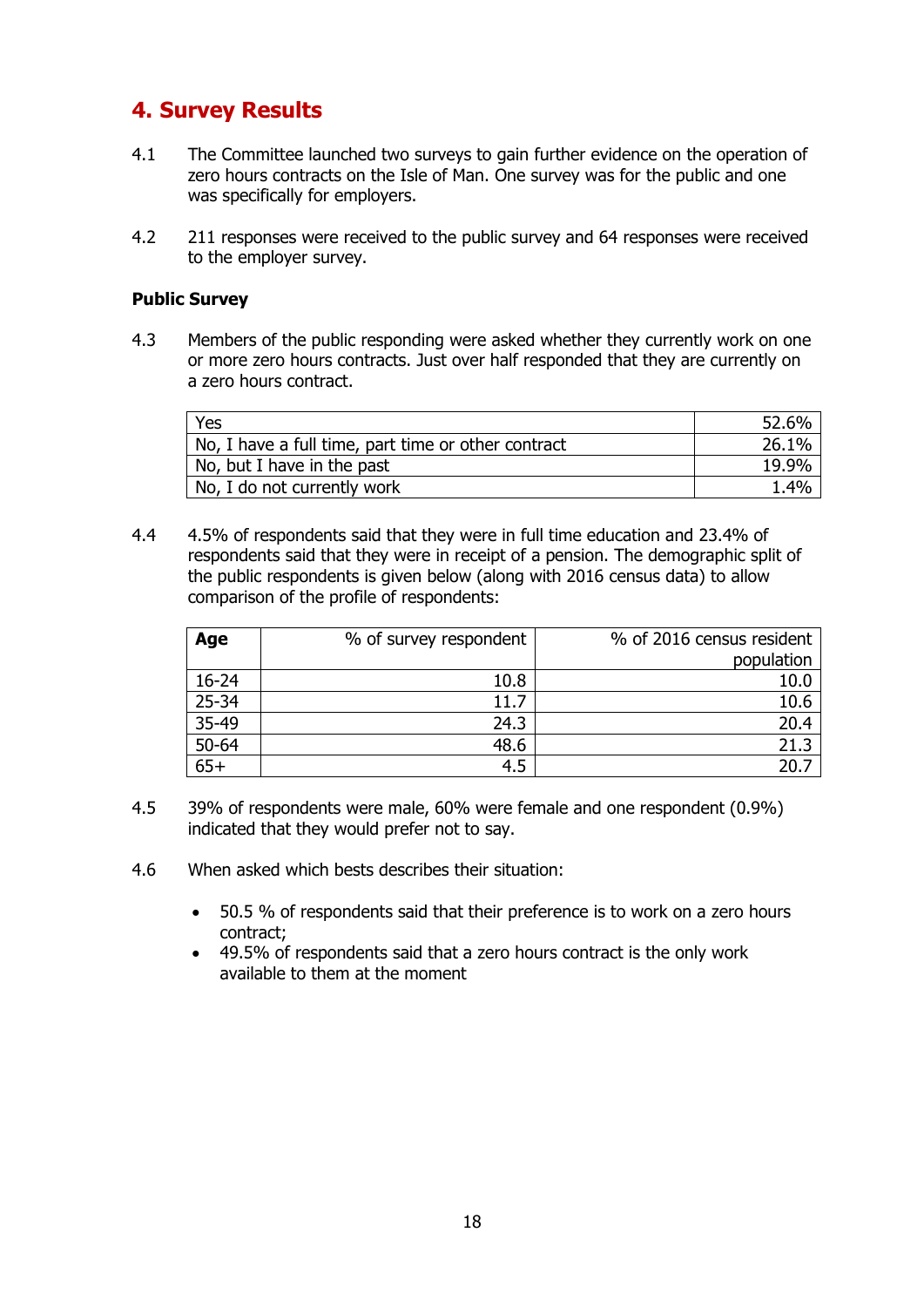### 4.7 When asked the main reason for using this type of contract the respondents replied as follows:



- 4.8 Respondents were asked to provide further comment if they selected 'Other'. The responses received are as follows:
	- It's a second job.
	- I have main employment and zero hours contract allows me [SIC traffic] work in the same organisation as and when required. I am very happy with this arrangement.
	- Secondary employment.
	- I have a permanent full time position within the same organisation, the zero hours contract is extra to this.
	- This is extra work for me as I work part time with a fixed hourly contract.
	- I do this casual work out of hours because I enjoy it. I can also refuse work when it suits me.
	- Allows me to work in addition to my full-time employment.
	- I am already in full time employment with the department. Bank hours are optional but necessary to cover the needs of the unit.
	- I have a zero hours contract so I can work additional hours to cover gaps in the service, in exchange for which I am paid at a higher rate than my normal full-time contract.
	- It's a part time position and helps me maintain a work life balance
	- Forced due to TOIL [SIC 'Time Off In Lieu'] being stopped.
	- This is a 'relief' position and I have another permanent job.
	- I claim pension and also work 3 days contracted, these zero hours jobs top up money earned.
	- Only working this contract to assist the department.
	- To boost my income and I also enjoy the work.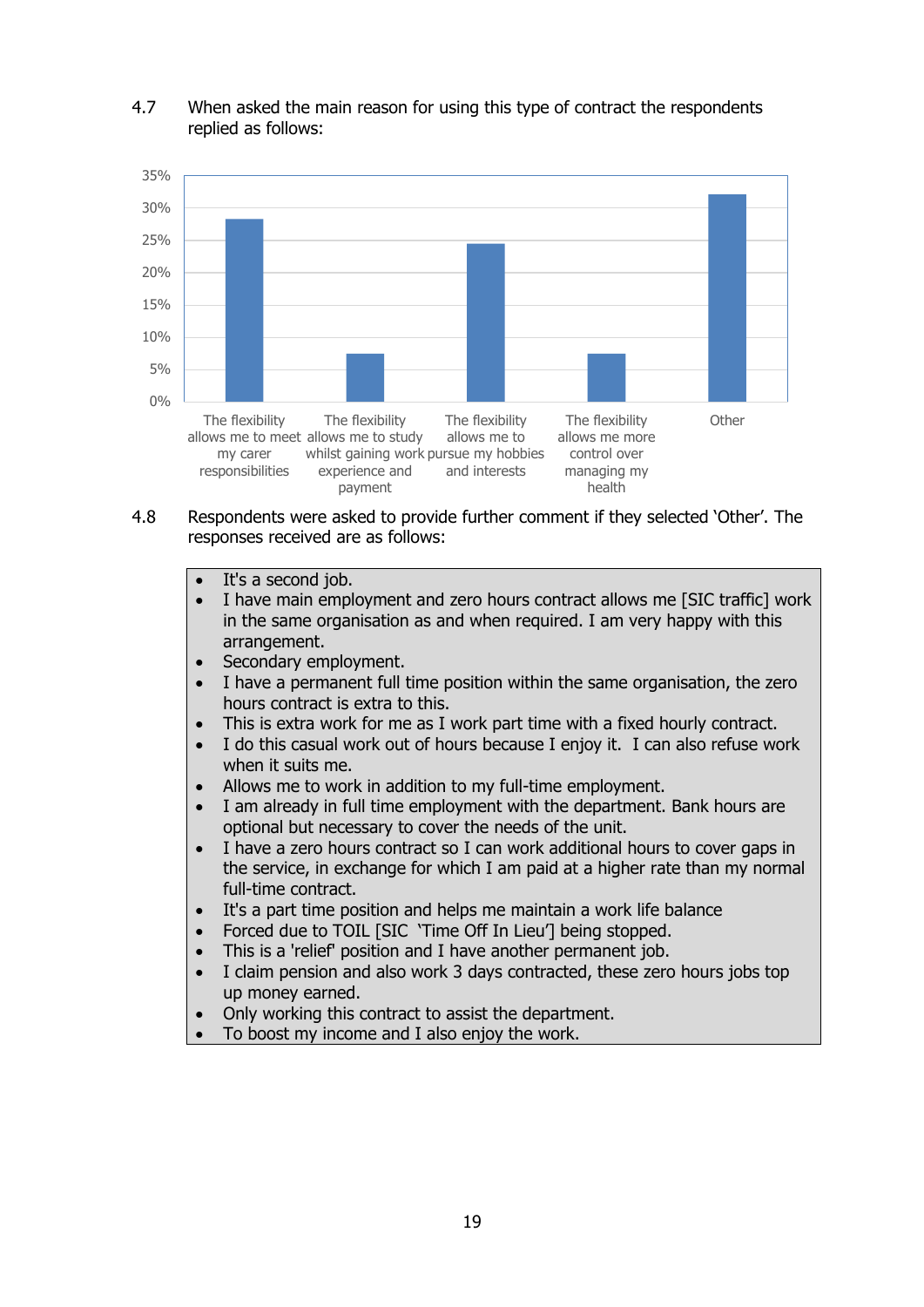

### 4.9 Respondents were asked how best to describe their zero hours contract(s):

- 4.10 When asked what type of employment respondents hold in addition to their zero hours contract, the responses were:
	- 88% of respondents said I only hold zero hours contract(s)
	- 6% of respondents had one additional part time contract
	- 2% of respondents had more than one additional part time contract
	- 2% of respondents had an additional full time contract
- 4.11 Respondents were asked to rate for their job as to how they feel in terms of concern about the following?

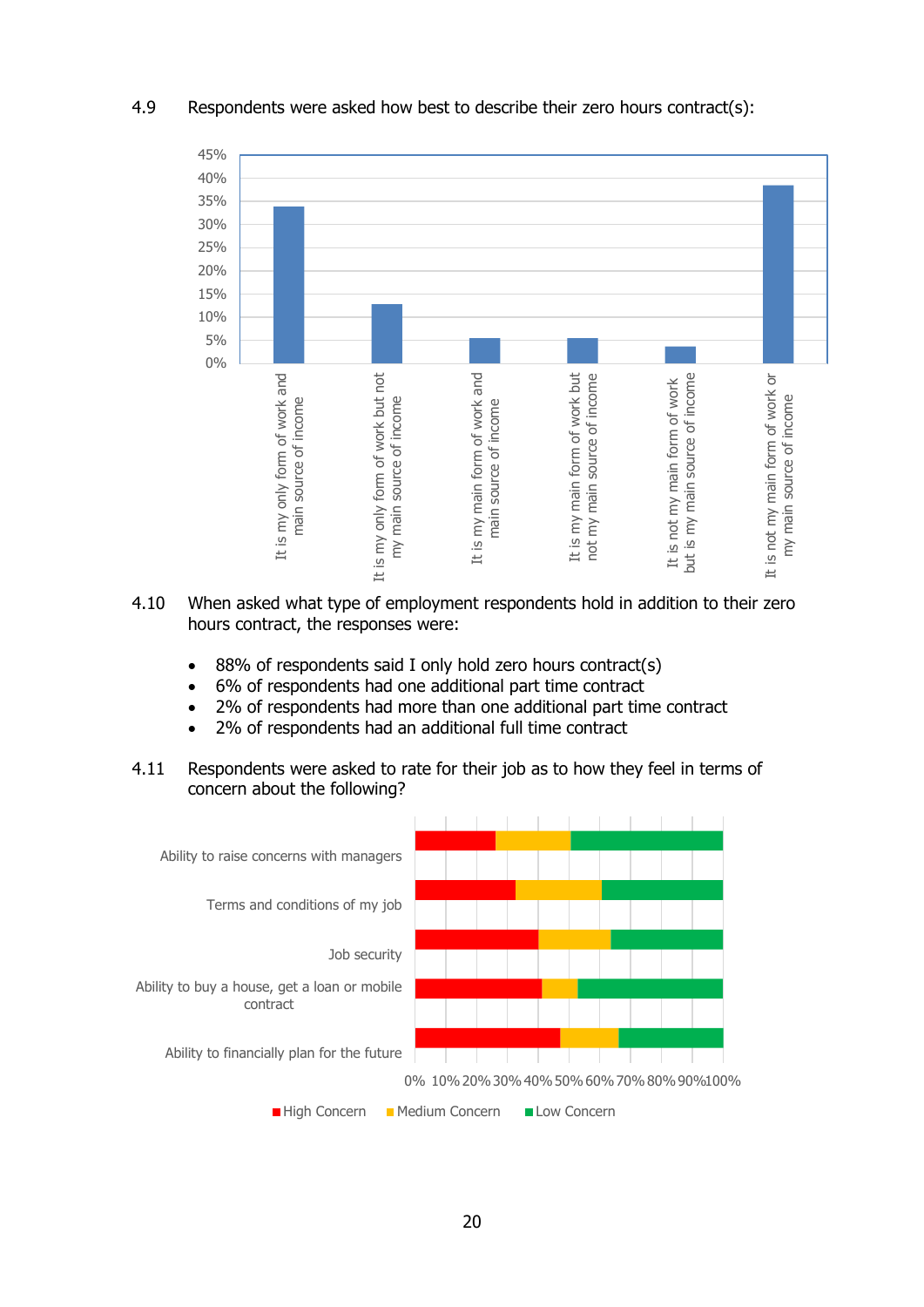- 4.12 Finally members of the public were given the opportunity to provide any comments. Comments from those who are currently on zero hours contracts, have previously been on a zero hours contract or those who have never been on a zero hours contract are provided in **[Appendix 4](#page-40-0)**.
- 4.13 Some of the main points which emerged from the public survey are as follows:
	- Over 50% of the respondents were aged 50 or over which is counter-intuitive to the popular perception that zero hours contracts predominantly affect young people.
	- Some respondents believed zero hours contracts were the only means of providing them with the flexibility they need for a better work life balance, where they retain control of when and where they work.
	- The view was expressed that the ability to have a zero hours contract in addition to substantive employment was very helpful and should not be changed.
	- It was also pointed out that some roles could exist only on the basis of zero hours contracts due to the unpredictable nature of the work involved.
	- Concerns were expressed, however, regarding the impact of zero hours contracts on the ability to apply for loans, mortgages or private rented accommodation, and the absence in many cases to access to a pension or sick pay.
	- Concerns were also expressed about the length of time people had been working regular patterns and full time hours without the ability to be offered a stable permanent contract with more employment rights and opportunities for training and development.
	- A number of respondents expressed concern about the lack of notice given when asked to work and the risk of not being offered further work if shifts were turned down.

### **Employers Survey**

4.14 The responses received from the employer survey were predominately from the public sector (78%) rather than the private sector (22%). The survey responses were predominately from employers in Medical and Health Services, Education, Transport, Communications and Utilities, Catering and Entertainment and Public Administration (Local and Central Government) sectors of the economy: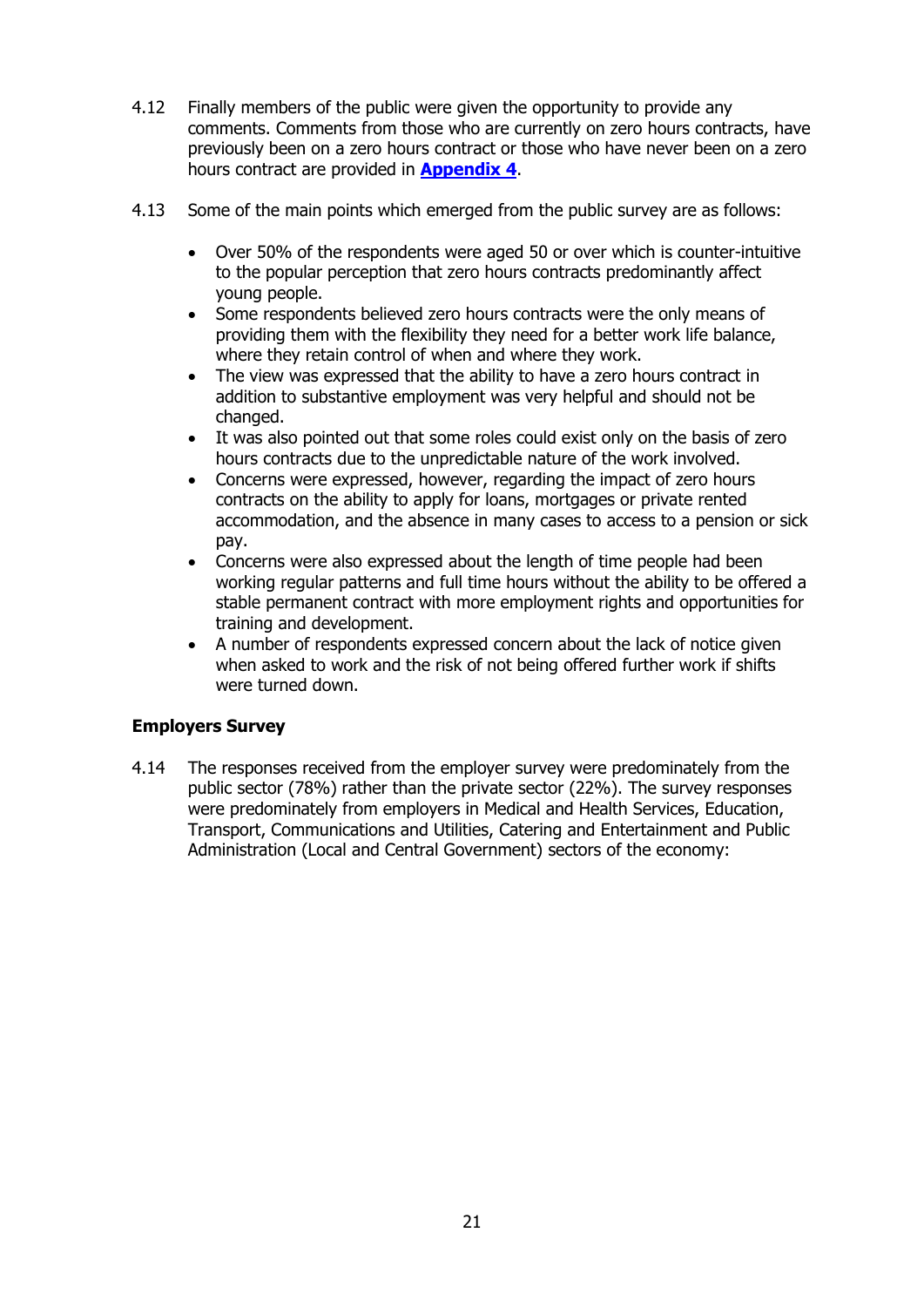

- 4.15 Respondents were primarily line managers (53%) and senior managers (21%) with lower proportions of Chief Executives (14%) and Owners completing the survey (12%).
- 4.16 Employers responding to the survey were predominately medium or very large scale employers:

| Small (1-9 employees)           | 14% |
|---------------------------------|-----|
| Medium (10-100 employees)       | 49% |
| Large (101 to 200 employees)    | 3%  |
| Very Large (over 200 employees) | 33% |

4.17 Use of zero hours contracts was widespread amongst respondent employers:

| No, and we have no plans to introduce them    | 13%   |
|-----------------------------------------------|-------|
| No, but we plan to introduce them shortly     | $0\%$ |
| No, but we have in the past                   | 3%    |
| No, but we are considering their introduction | 3%    |
| Yes                                           | ጸ1%   |

4.18 The survey found that administrative, care and nursing roles were those most likely to use zero hours contracts: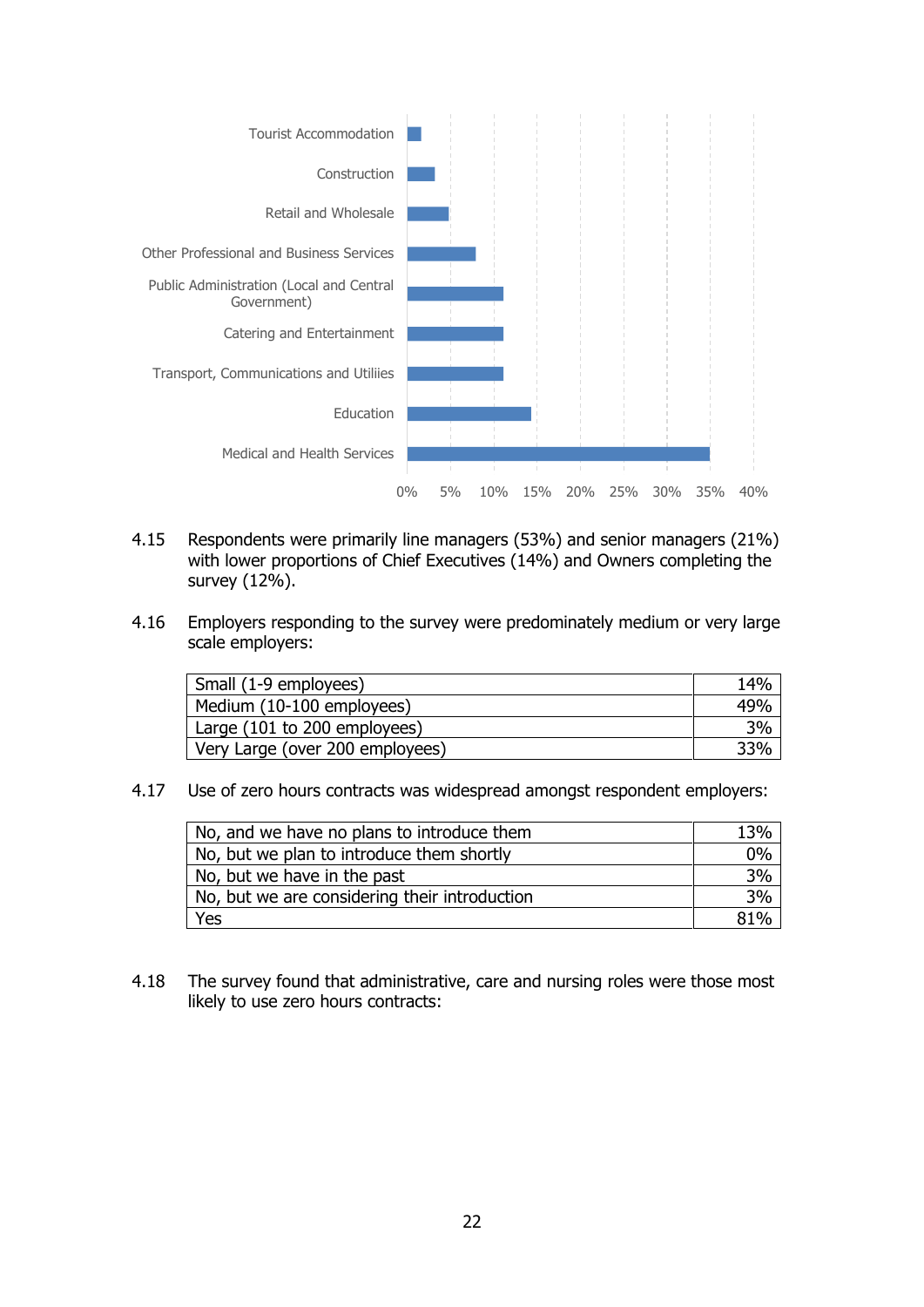

4.19 The survey asked employers how many hours per week, on average, does someone on a zero hours contract work at your organisation (or team in the case of line managers)?



4.20 Employers were also asked about which description best describes the typical working hours pattern of someone working on a zero hours contract at their organisation. They were able to choose more than one option. The responses were as follows:

| Working hours are driven largely by the employer | 52% |
|--------------------------------------------------|-----|
| Hours are broadly the same each week             | 36% |
| Working days vary greatly each week              | 24% |
| Hours vary greatly each week                     | 22% |
| Working hours are driven by the individual       | 20% |
| Working days are broadly the same each week      | 16% |
| It is impossible to tell                         | 10% |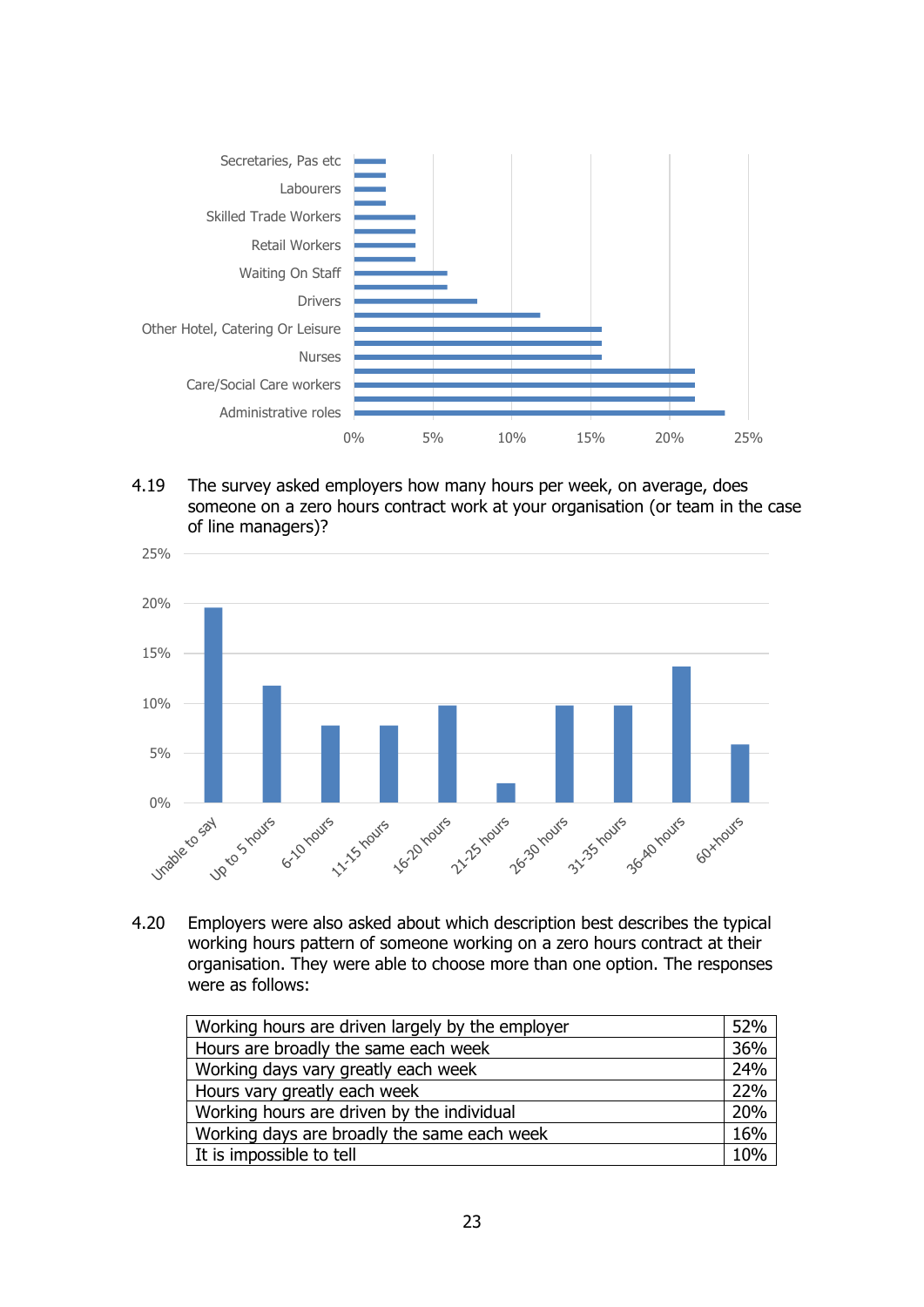4.21 Employers were asked about the reasons for using zero hours contracts and were able to select more than one reason. The responses received are as follows

| Provide coverage for staff absence            | 52.9% |
|-----------------------------------------------|-------|
| Provide flexibility for individual            | 45.1% |
| Seasonal work                                 | 29.4% |
| Manage fluctuations in demand                 | 27.5% |
| Uncertain business conditions                 | 21.6% |
| Other                                         | 19.6% |
| Avoid overtime pay                            | 13.7% |
| Part of a broader strategy to keep costs down | 13.7% |
| To retain workers rather than make them       | 11.8% |
| To avoid agency fees                          | 5.9%  |
| Legacy within the organisation                | 3.9%  |
| Don't know                                    | 3.9%  |
| No particular reason                          | 2%    |

- 4.22 Those responding with "Other" were asked to give further information on this:
	- lack of skilled persons in a particular field and for urgent succession planning requirements.
	- We have been told to use bank rather than offer overtime.
	- On call rota out of hours work.
	- To achieve statutory requirement to inspect each service at least once per year.
	- not allowed to employ permanent staff.
	- We have been unable to employ permanent staff even though we have had vacancies since 2016.
	- Right sizing of service may contract in future in one area.
	- we are told that we are not allowed to use overtime , therefore all staff were forced to sign.
	- Retain staff who retire as they no longer wish to work full time but are not eligible for state pension.
	- inability to recruit to posts or create new posts as we are not allowed business cases not progressed.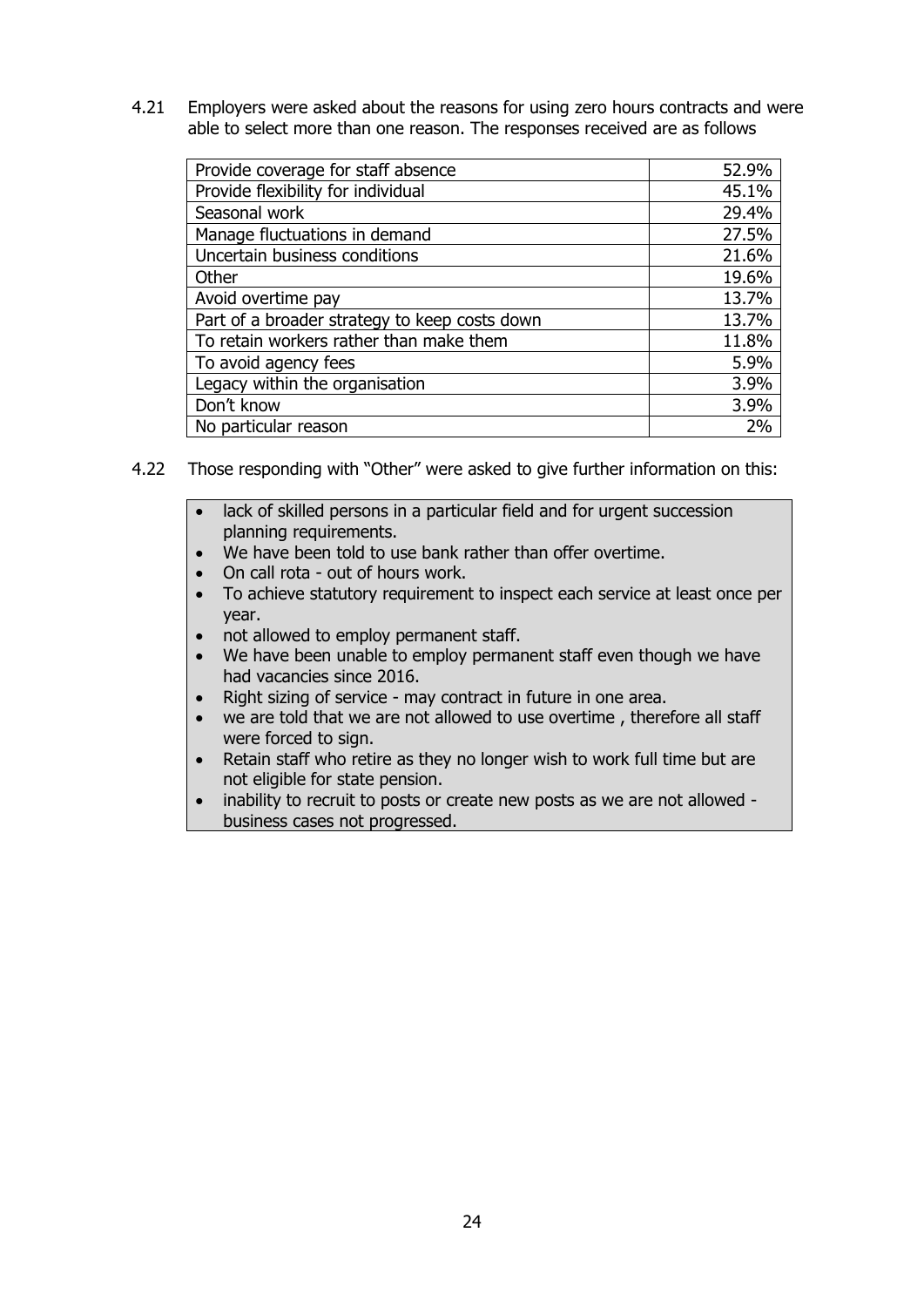4.23 The survey sought to gain an understanding as to how employers classified the employment status of individuals which it has on zero hours contracts:



- 4.24 75% of employers said that they supplied zero hours contract works with a written statement of particulars, whilst 8% said that they did not, 2% said it varied and 16% said that they did not know. Of those employers that did supply written statements of particulars, 90% said that it identifies the employment status.
- 4.25 Employers were asked whether people on a zero hours contract were under a contractual obligation to accept all work offered?



4.26 Employers were then asked, "Regardless of what the written statement of particulars says, are people on a zero hours contract expected to accept all work in practice?"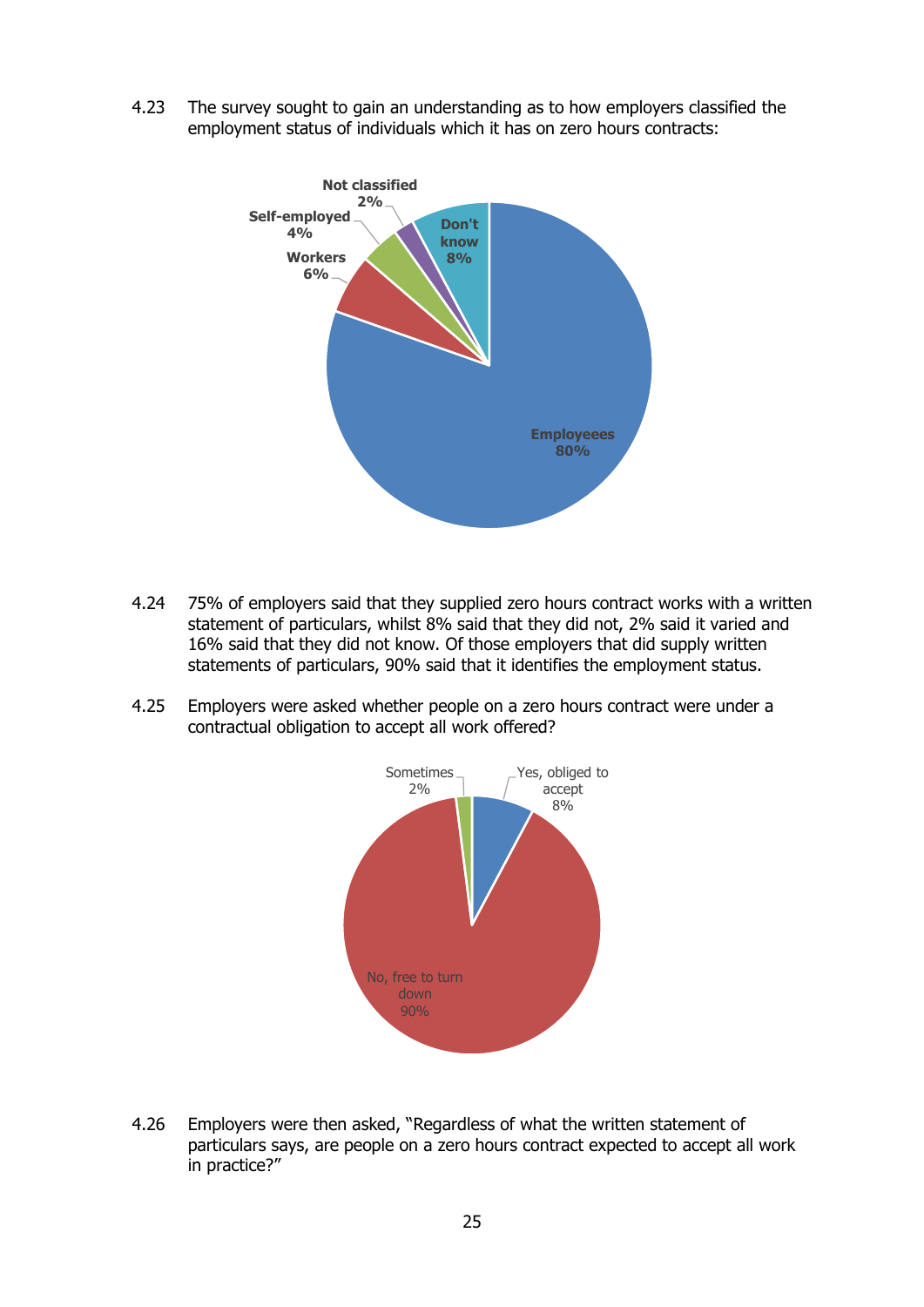

- 4.27 If someone turns down work, 16% of employers said they were less likely to be offered more work, 63% said that they were not less likely, 20% thought perhaps.
- 4.28 The survey then asked about contractual provision, practice or policy on the amount of notice given to people on a zero hours contact when a shift is cancelled or for the termination of the employment relationship, with employers responding as follows:

| Yes, notice for shift cancellation and termination     | 30% |
|--------------------------------------------------------|-----|
| Yes, notice for shift cancellation but not termination | 4%  |
| Yes, notice for termination but not shift cancellation | 20% |
| No notice for either                                   | 34% |
| Don't know                                             | 12% |

- 4.29 The survey asked for some more information on notice periods and cancellation practices for people on zero hours contracts for shifts. The responses were:
	- Same terms and conditions as those staff with contracted hours.
	- All shifts are set 1 week in advance we do not cancel shifts.
	- Same rights as other employees.
	- We can ask staff for help mostly short notice, very rarely cancel.
	- Due to the uncertain nature of our work around one week's notice is usually given.
	- Covering a period of maternity leave so knows the end date.
	- If shift cancelled less than 24 hours before employee will still get paid for the shift.
	- Rare to cancel a shift, the staff member would be informed a couple days beforehand if needed.
	- 7 days of assignment, 24hrs cancellation notice.
	- 48 hours required to cancel a shift.
	- Best practice 2 days.
	- $\bullet$  No.
	- Week by week.
	- Less than 24 hours' notice the employee is still paid for the hours.
	- Minimum 24 hours.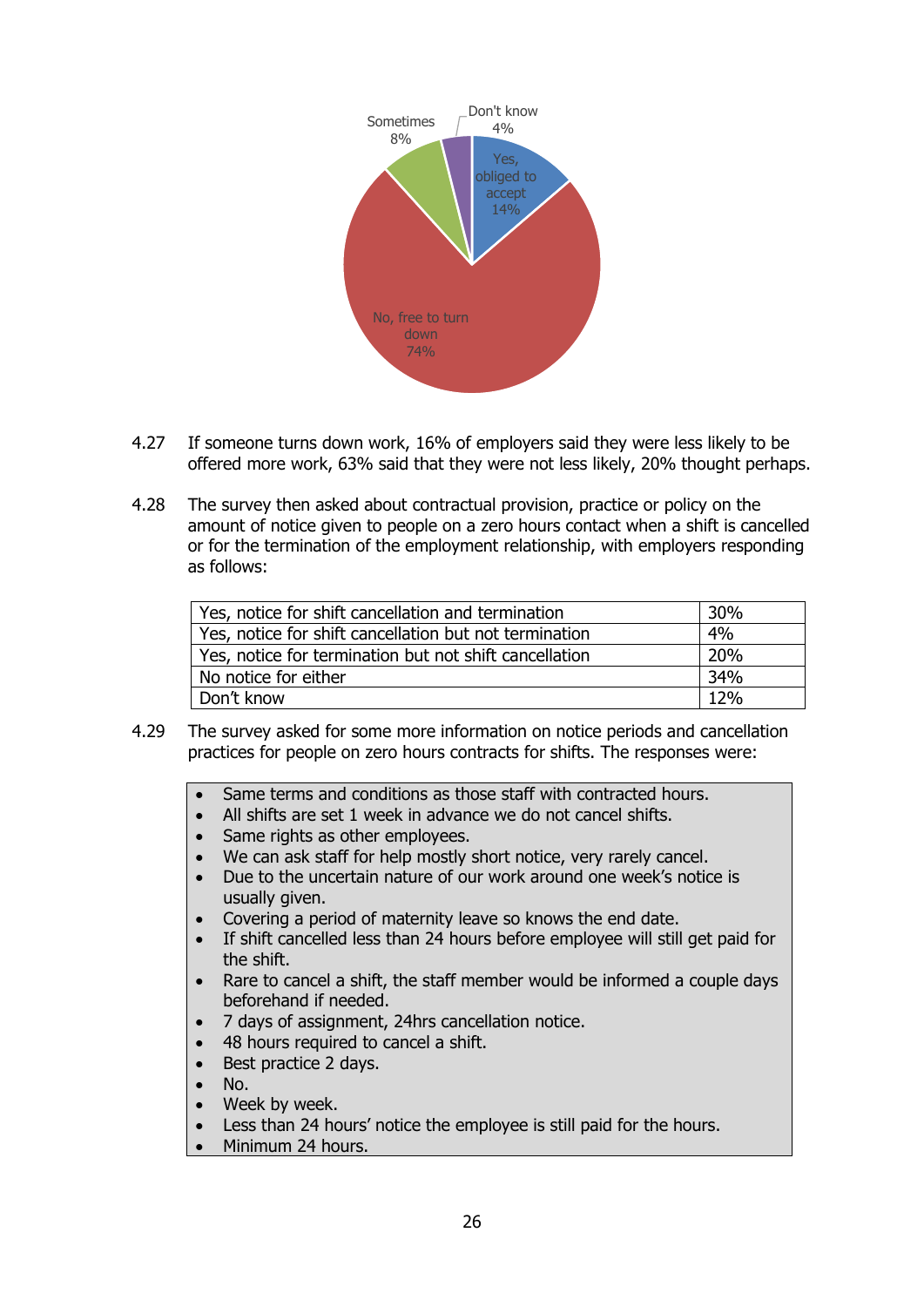- 4.30 Employers were also asked to provide information on notice periods and practices for people on zero hours contracts for the termination of the employment relationship:
	- Same terms and conditions as those staff with contracted hours.
	- Weeks' notice although discussions take place 3 months prior to end date.
	- In line with statutory notice periods.
	- Generally we try and operate equality with contracted staff.
	- As employment law 1 week per year served.
	- Exactly the same as our full-time employees.
	- Employee is given notice of the end date of an assignment when it is offered.
	- They are quite rare and we only have one current contract in all respects it is a PSC Ts &Cs. [SIC Public Services Commission Terms and Conditions].
	- Zero hours contracts follow normal OHR [SIC Office of Human Resources] procedure.
	- Depends on Banding 4-12 weeks' notice for termination of contract as per MPTC.
	- As much prior notice as possible but usually a week.
	- Termination would only be given if employee was not up to the job after 3 months of training & retrain.
	- 1 Weeks Notice Is Required.
	- Most will give two weeks' notice, so cover may be found.
	- Unsure.
	- Week by week on bank government contracts.
	- We give 1 weeks' notice and expect 1 weeks' notice but are flexible.
	- Minimum 30 days' notice.
- 4.31 Employers were asked how the hourly rate of pay for someone employed on a zero hours contract compares to those employed on a permanent contract doing the same role?

| Zero hours paid about the same rate                       | 47% |
|-----------------------------------------------------------|-----|
| Zero hours paid a higher rate                             | 22% |
| Zero hours paid a lower rate                              | 10% |
| Don't know the relative pay rates                         | 6%  |
| Not applicable. No staff on permanent contracts doing the | 16  |
| same role as people on a zero hours contract              |     |

- 4.32 When asked about training and development for zero hours workers, 78% of employers said that they were eligible for the same as full time workers, 22% responded that they were not.
- 4.33 The next question asked what statutory employment rights employers believe are available to people on zero hours contracts. More than one response was possible.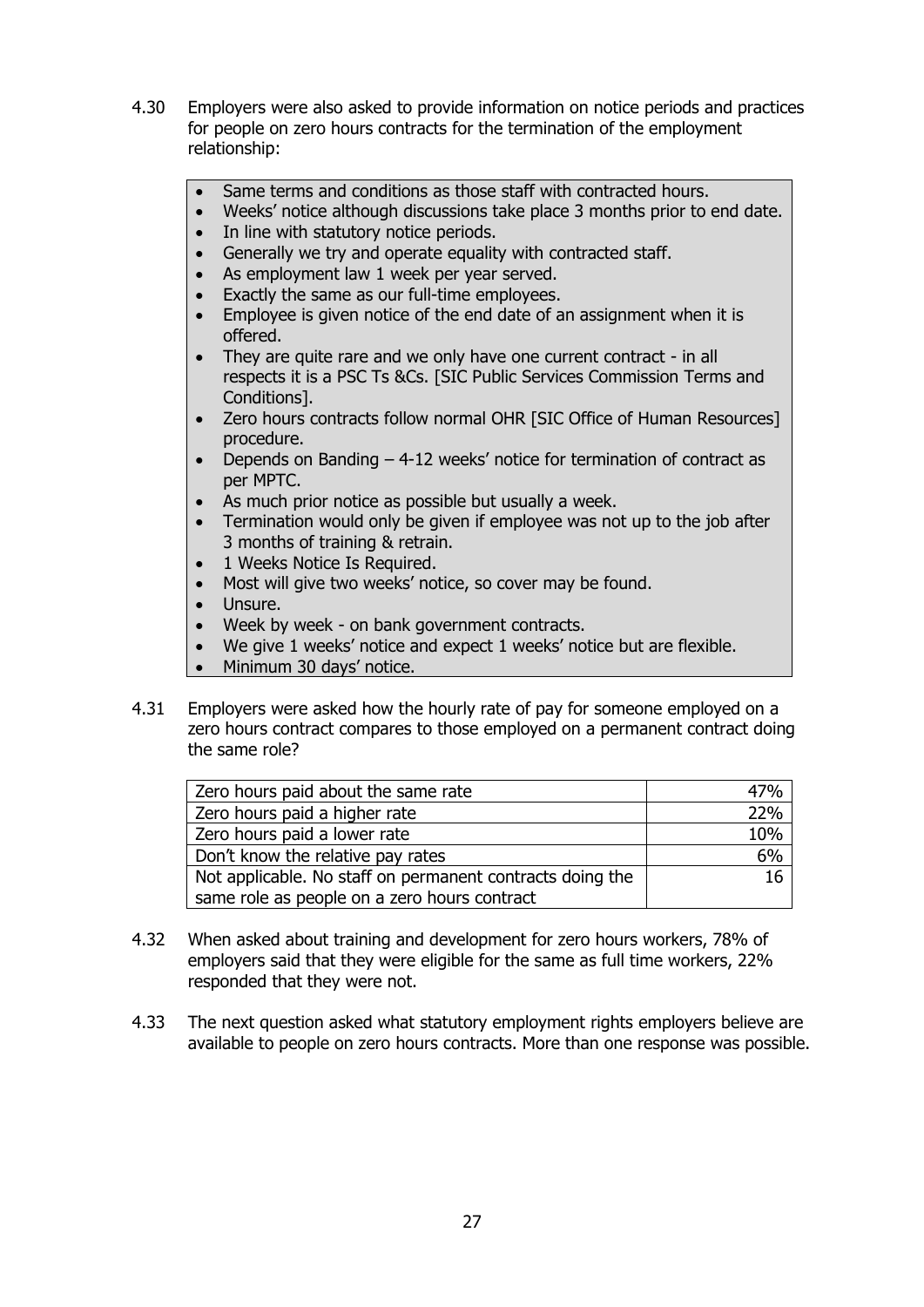| Written statement of terms and condition        | 78% |
|-------------------------------------------------|-----|
| Minimum wage                                    | 67% |
| Annual paid leave                               | 67% |
| (either paid time off or rolled up holiday pay) |     |
| Right not to be unfairly dismissed              | 65% |
| Minimum notice                                  | 51% |
| Right to request flexible working               | 31% |
| Maternity, paternity and adoption leave         | 18% |
| Redundancy pay (after 2 years' service)         | 18% |
| Don't know                                      | 14% |
| None - No rights are available                  | 6%  |

- 4.34 When asked what contractual benefits are offered to people on zero hours contracts, 60% of employers said no benefits were available, 20% offered pension, 16% offered overtime and 2% employer sick pay.
- 4.35 Employers were asked if they impose any restrictions on people on a zero hours contract working for another organisation: 10 % said Yes, 77% said No and 13% didn't know.
- 4.36 General comments from employers about zero hours contracts are reproduced in **Appendix 4.**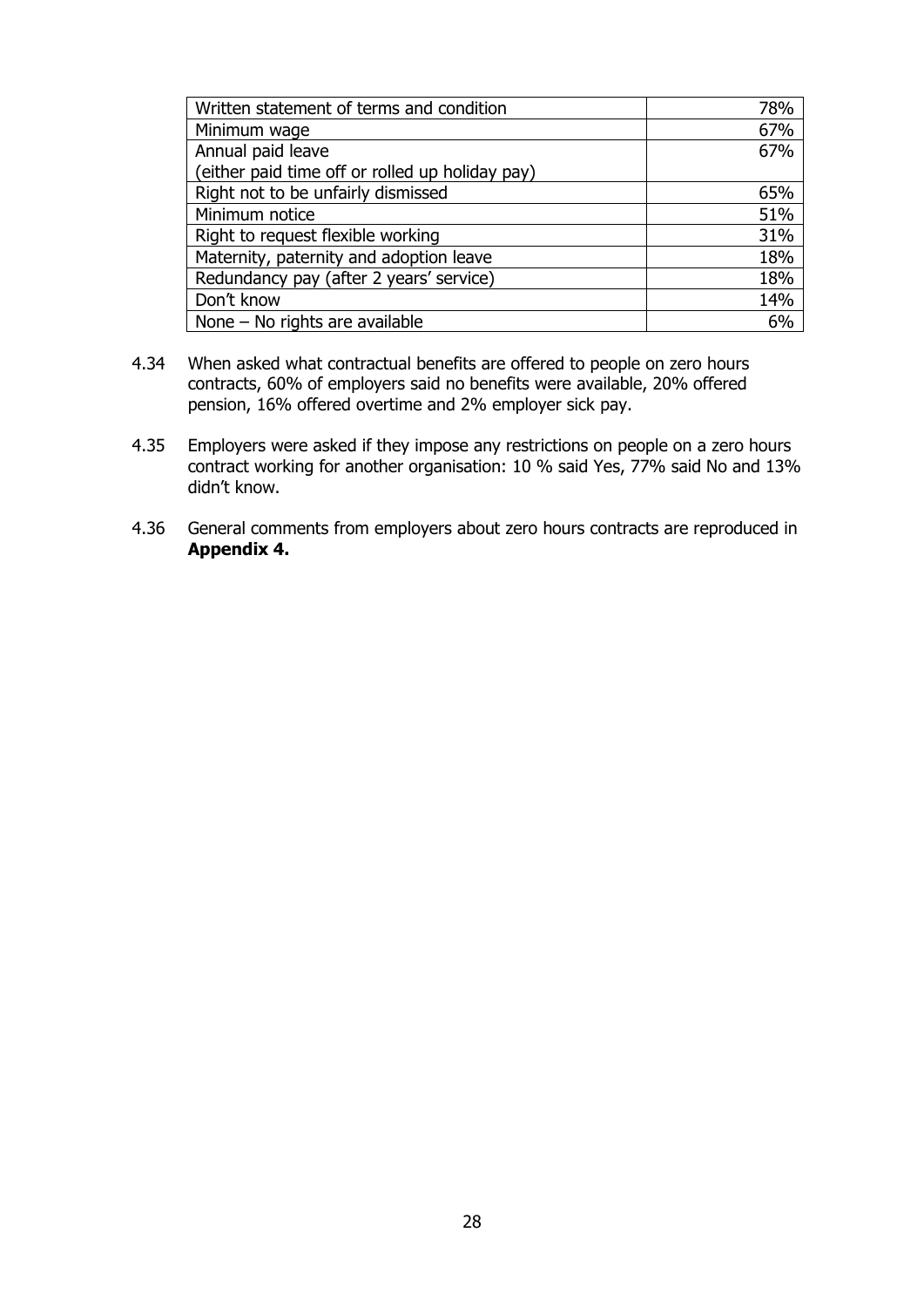# <span id="page-28-0"></span>**5. Submissions**

- 5.1 The Committee sought to engage a wide range of groups on this issue. Tynwald Members, unions and private and public sector employers were invited to contribute their views on the use of zero hours contracts.
- 5.2 The Committee received a number of submissions from the Chamber of Commerce, employers, unions and other bodies, a list of which is available at **[Appendix 5](#page-50-0)**. As part of the engagement and evidence gathering the Committee also invited attendance at Committee meetings from representatives of Unite the Union and Sleepwell Hotels Ltd.
- 5.3 There was some concern expressed about potential cases of exploitation of people working on zero hours contracts. The view of the Managing Director from Sleepwell Hotels Ltd was that contracts geared only towards benefiting the employer which allow for the employer to simply drop staff from the payroll would be very unfair and distressing to the employee. The Chamber of Commerce suggested that though provisions have been made, like the prohibition of exclusivity clauses, more progress was required and suggested adopting a code of practice, a campaign to raise understanding and awareness among both employers and zero hours workers and all workers should be issued a written copy of their terms and conditions in line with the view of the Chartered Institute of Personnel and Development (CIPD).
- 5.4 However, written submissions from the unions, Unite the Union and the University and College Union (UCU), stated that they felt that the concerns about workers on zero hours contracts were so significant that they both recommended banning zero hours contracts outright. Whilst UCU acknowledged there was no issue with zero hours workers for their members on the Island they felt there was a case for legislating against the practice of zero hours contracts due to the problems they have with their UK members on zero hours contracts. Their view was that there are many workers now working as an integral part of the employer's workforce, on long hours and on less favourable terms and conditions. They also had concerns about employees not being able to speak up due to the threat of hours being taken away.
- 5.5 In contrast, employers felt that zero hours contracts (where used appropriately) offered benefits to individuals and highlighted many ways in which their contracts supported people who wished to work flexibly and meet their other commitments, to supplement a primary income, to down-shift into retirement or to earn more whilst engaged in an educational programme. In many cases, employers offered staff on zero hours contracts the same terms as substantive employees in terms of salary, and were provided with payment for statutory annual leave.
- 5.6 Employers also wanted to strongly express their view that zero hours contracts were essential or useful for business operation, providing flexibility for the employer to manage fluctuations in demand during staff holidays, sickness, seasonal and peak periods of operation such as the TT, bank holidays and school holidays. Both direct employers and the Isle of Man Chamber of Commerce acting on behalf of its members stated that without the ability to use zero hours contracts as defined in the terms of reference there would be significant detriment to their business/services provided or would require the organisation to stop providing the service at all.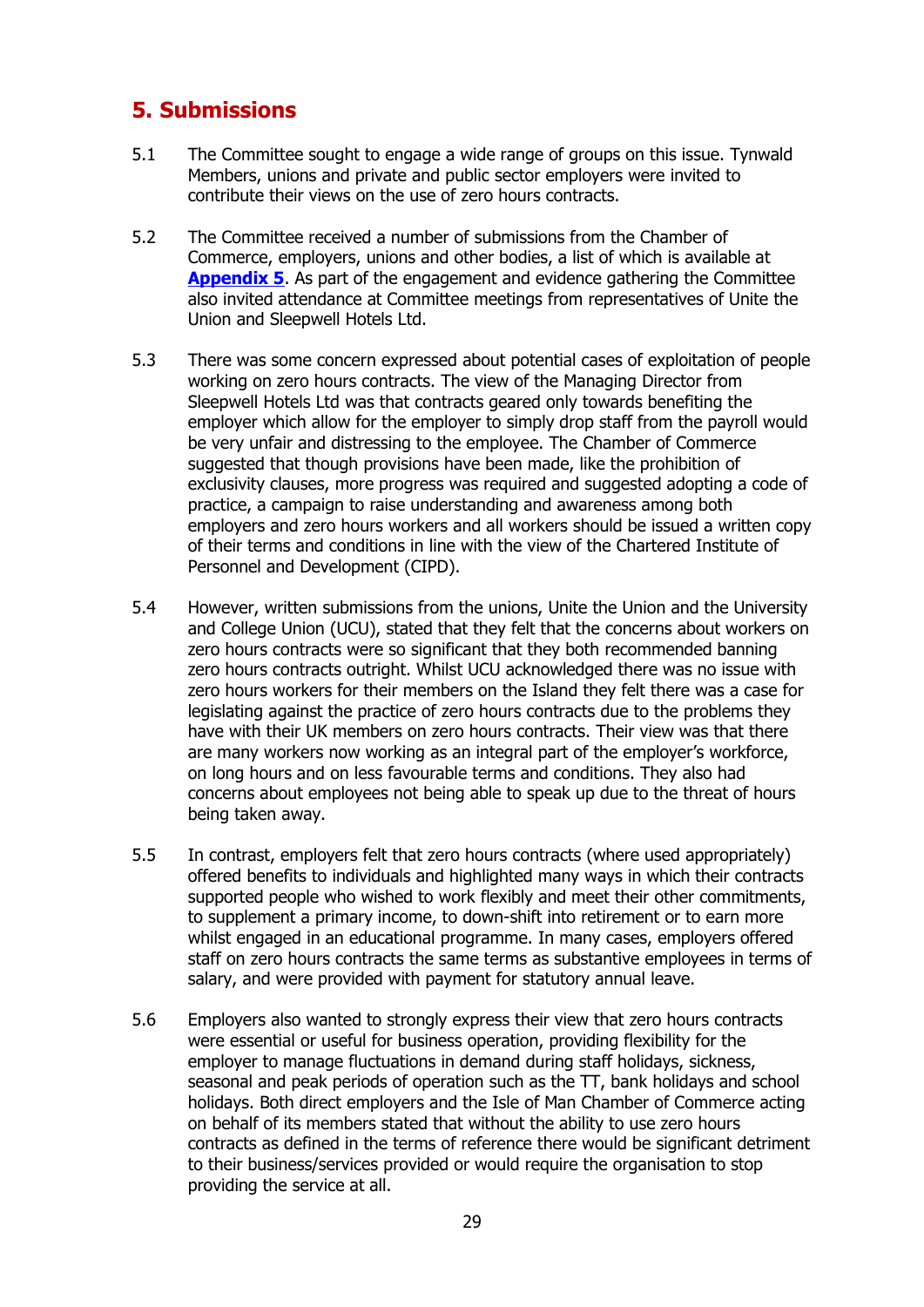# <span id="page-29-0"></span>**6. Prevalence of zero hours contracts in the Island and evidence of any abuse**

- 6.1 Through its work and the submissions of the public and employers, the Committee has been able to form a view of the questions posed to it by the Chief Minister.
- 6.2 The evidence indicated that zero hours contracts are widely used throughout the Isle of Man, both by the private and public sector for a number of reasons. Views on the use of zero hours contracts vary significantly.
- 6.3 There appears to be a lack of awareness in general about the employment rights of workers and employees which could be bolstered by improved training and information in this area. This was shown by both employers and employees in the surveys.
- 6.4 In particular, the Committee was concerned from the results of the Employers' Survey that only two thirds of respondents were aware of the requirement to pay the minimum wage or provide for paid statutory leave.
- 6.5 Overall, the Committee found no evidence of widespread systematic abuse of zero hours contracts, but many concerns were raised about the operation of zero hours contracts in practice. Best Practice Guidance is available on the use of zero hours contracts on the Gov.UK and a version, adapted to reflect Manx law, is attached at **[Appendix 6](#page-51-0)**. Some of the key points of this guidance are as follows:
	- Zero hours contracts might not be appropriate if the job offered will mean the individual will work regular hours over a continuous period of time.
	- Zero hours contracts are rarely appropriate to run the core business.
	- Contracts should be clear and transparent.
	- Cancelling work at short notice, or when the individual turns up at the place of work, is unacceptable unless truly unavoidable.
- 6.6 It is evident from the response to the public survey that in both the public and private sector on the Isle of Man, elements of the best practice advice appears not to be adhered to in some cases.
- 6.7 However, there is also evidence of the value of zero hours contracts to the Island's diverse economy. The Committee would not look to ban these types of contracts as the use of them contributes to the socio-economic wellbeing of the Island.
- 6.8 However, the Committee is of the view that consideration should be given by employers, where it can be demonstrated that an individual has been working regular hours over an aggregated period of time, for moving the worker onto a permanent or limited term contract.
- 6.9 Concern was raised, along with a public perception, indicating that zero hours contracts could be used by some employers to either avoid or reduce the amount of National Insurance they pay. As a consequence, this has an adverse effect on individuals' National Insurance records in that they do not build up entitlement to certain National Insurance funded benefits. For example their entitlement to the Manx State Pension could be significantly reduced if they have long periods where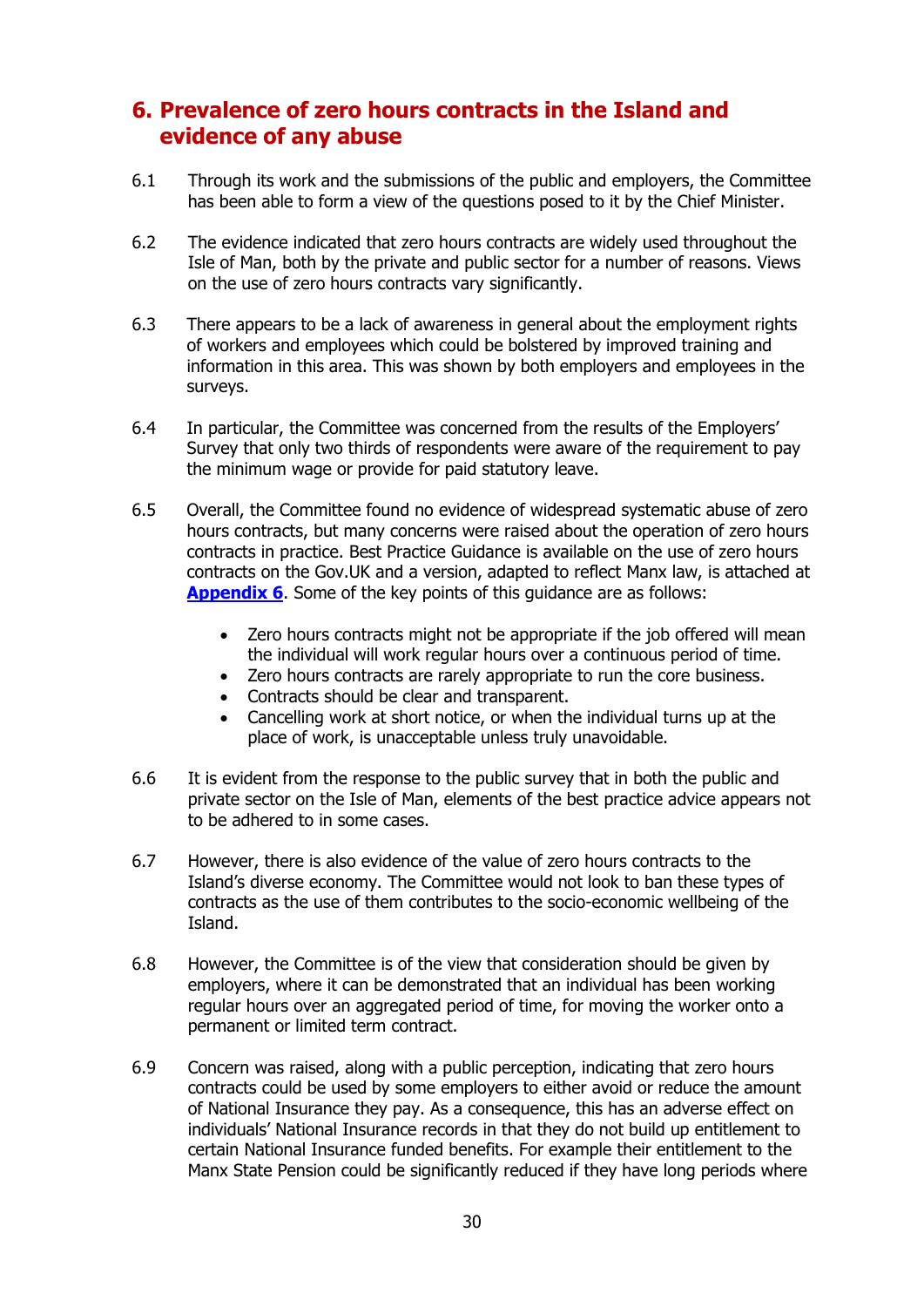they do not earn enough to at least be treated as paying National Insurance Contributions.

- 6.10 The Committee found no evidence to support this assumption but it is recognised that due to the lack of certainty over the number of hours that an individual might work in a week that this can make the administration of the current 'in work' income top-up benefits difficult to administer.
- 6.11 The Committee noted that the current welfare benefit system represented a challenge to providing the most appropriate support to those claimants who worked zero hours contracts, however the challenge was not significant.
- 6.12 The Treasury will therefore investigate how 'in work' income top-up benefits can be adapted so that individuals with zero hours contracts are appropriately supported.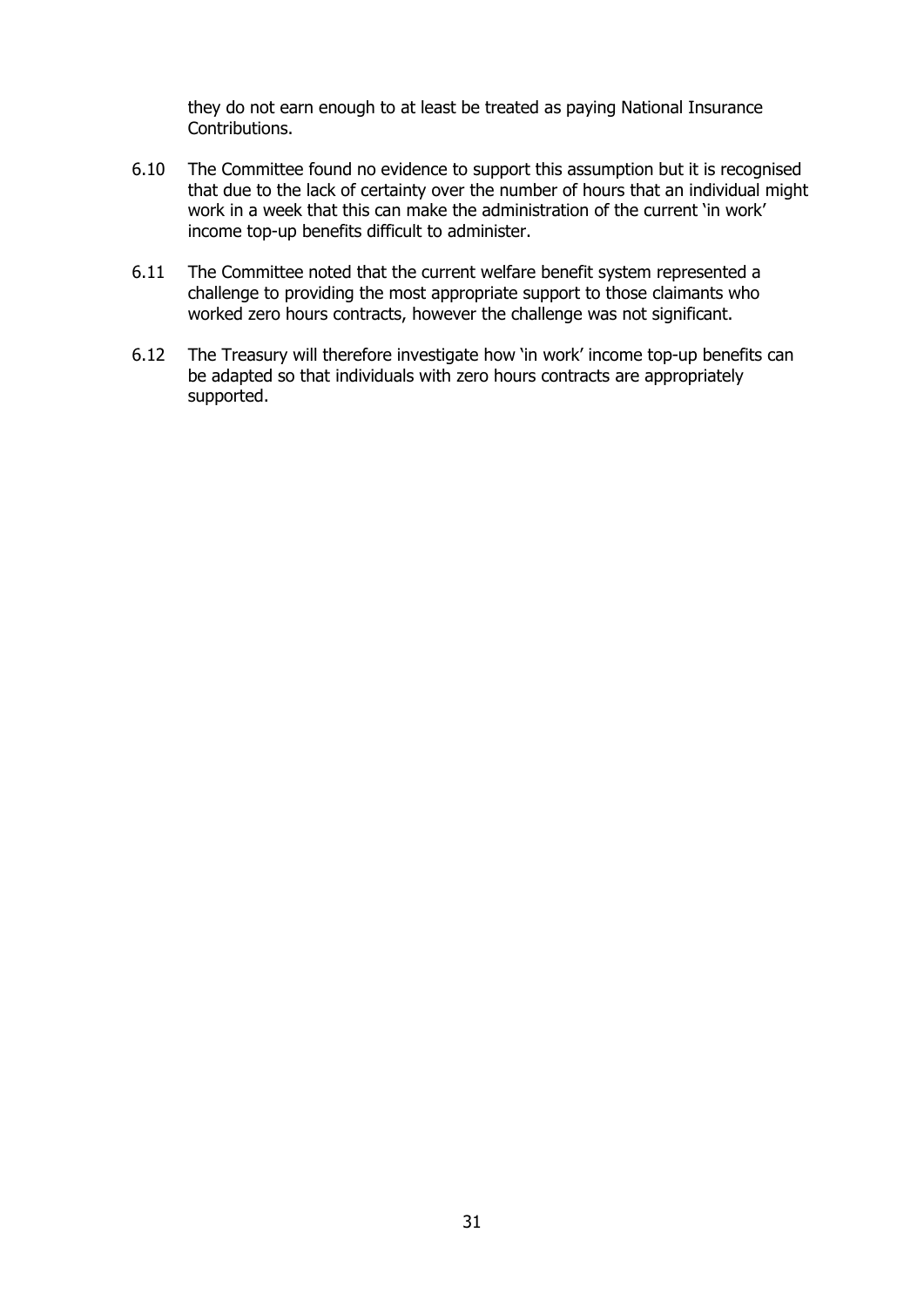# <span id="page-31-0"></span>**7. Recommendations**

-

Whilst there was no evidence of widespread systematic abuse of zero hours contracts, numerous concerns were raised by respondents to our surveys about the operation of zero hours contracts in practice. That being so, the following recommendations are proposed:

- **1.** That the Manx Industrial Relations Service should conduct a campaign to raise awareness and education about the employment rights for all, covering employees and other workers.
- **2.** The Department for Enterprise should bring forward legislation to:
	- **a)** extend the present right of employees to receive a written statement of particulars to all workers (including individuals on zero hours contracts) and review the particulars which are presently specified in the Isle of Man Employment Act 2006;
	- **b)** require the employer of workers who are not in regular employment<sup>5</sup> to refer workers to information issued by the Department for Enterprise setting out their main employment rights;
	- **c)** provide a right to workers who are not in regular employment to request a stable contract from the employer after 6 months if their hours, pattern of work and / or work activities indicate there is an ongoing relationship between the workers and the employer;
	- **d)** provide a right to workers who are not in regular employment to a stable contract after 1 year if their hours, pattern of work and / or work activities indicate there is an ongoing relationship between the workers and the employer, unless the employer can justify withholding a stable contract on objective grounds;
	- **e)** regulate contracts which impose one sided obligations through:
		- requiring employers of workers who are not in regular employment to state any guaranteed hours in the written statement;
		- removing employer's powers to oblige workers who are not in regular employment to work any non-guaranteed hours; and
		- prohibiting employers from cancelling shifts of workers who are not in regular employment at short notice without providing for them to be paid as if the hours had been worked;
	- **f)** provide protection against dismissal and detriment to workers who are not in regular employment (as appropriate<sup>6</sup>) who assert their statutory rights in

 $<sup>5</sup>$  (in this and subsequent paragraphs) other than (1) agency workers and (2) workers performing any work or</sup> services for another party to a contract whose status is by virtue of the contract that of a client or customer of any profession or business undertaking carried on by the individual.

 $^6$  Only employees can claim unfair dismissal. A worker can make a complaint of detriment, which can include termination of his or her contract.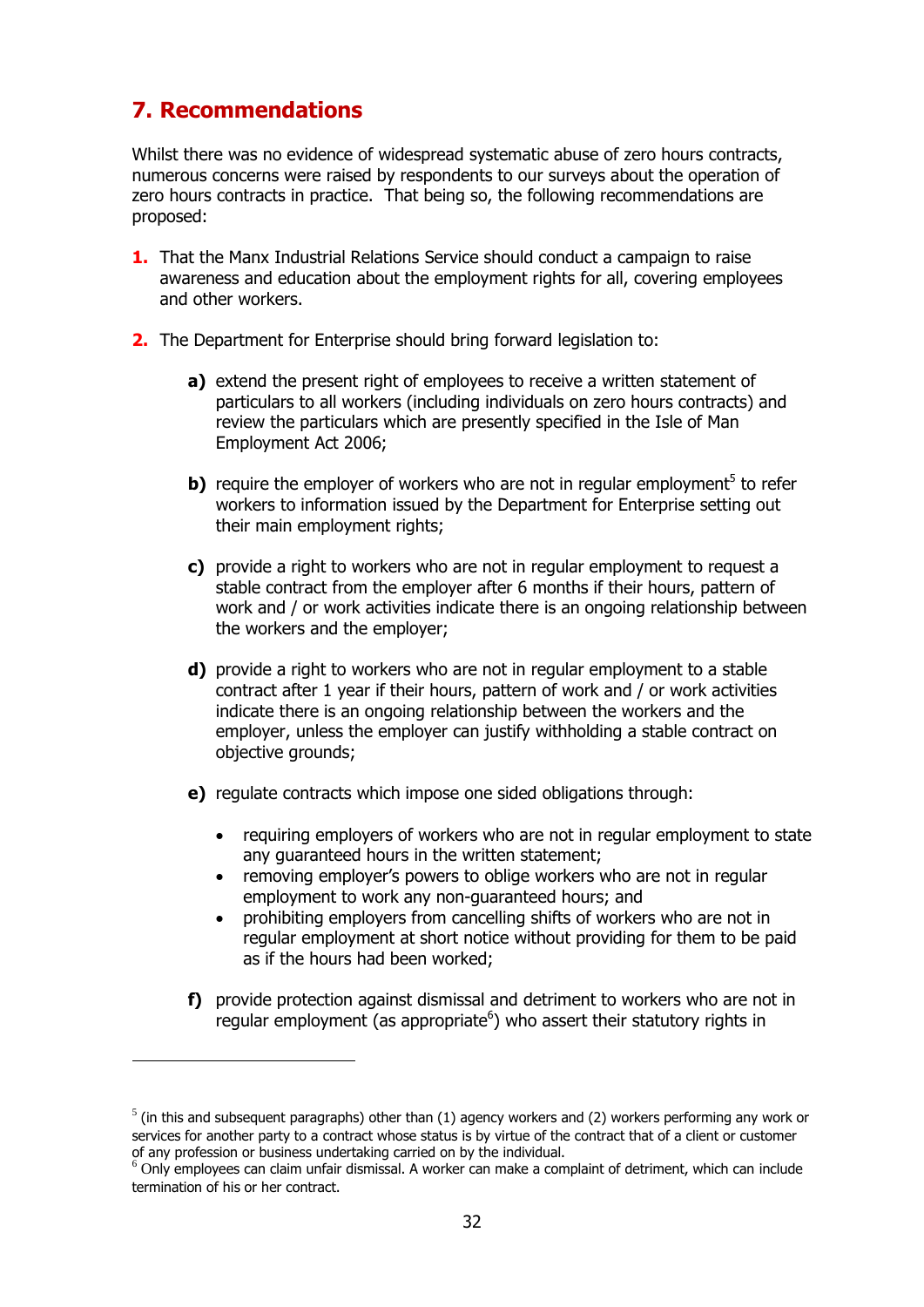respect of any of the above matters or the existing prohibition on exclusivity clauses at section 166(1) of the Employment Act 2006; and

- **g)** review whether it is desirable to modify any provisions in Schedule 5 (Computation of period of employment) of the Isle of Man Employment Act 2006 which may prevent workers who are not in regular employment from building up continuous employment for employment rights purposes and, in particular, to consider extending, from one week to one month, the relevant break in service for the calculation of the qualifying period for continuous service and clarify the situations where cessations of work could be justified (as recommended in the Taylor Review).
- **3.** The Treasury should investigate how 'in work' income top-up benefits can be adapted so that individuals who are not in regular employment are appropriately supported, and seek to raise awareness where individuals do not have a qualifying year for contributory benefit purposes.
- **4.** Further work should be undertaken by the Isle of Man Government to consider some of the wider issues identified as part of this review including employment rights, benefits, the 'gig economy' and other issues considered by the Taylor Review.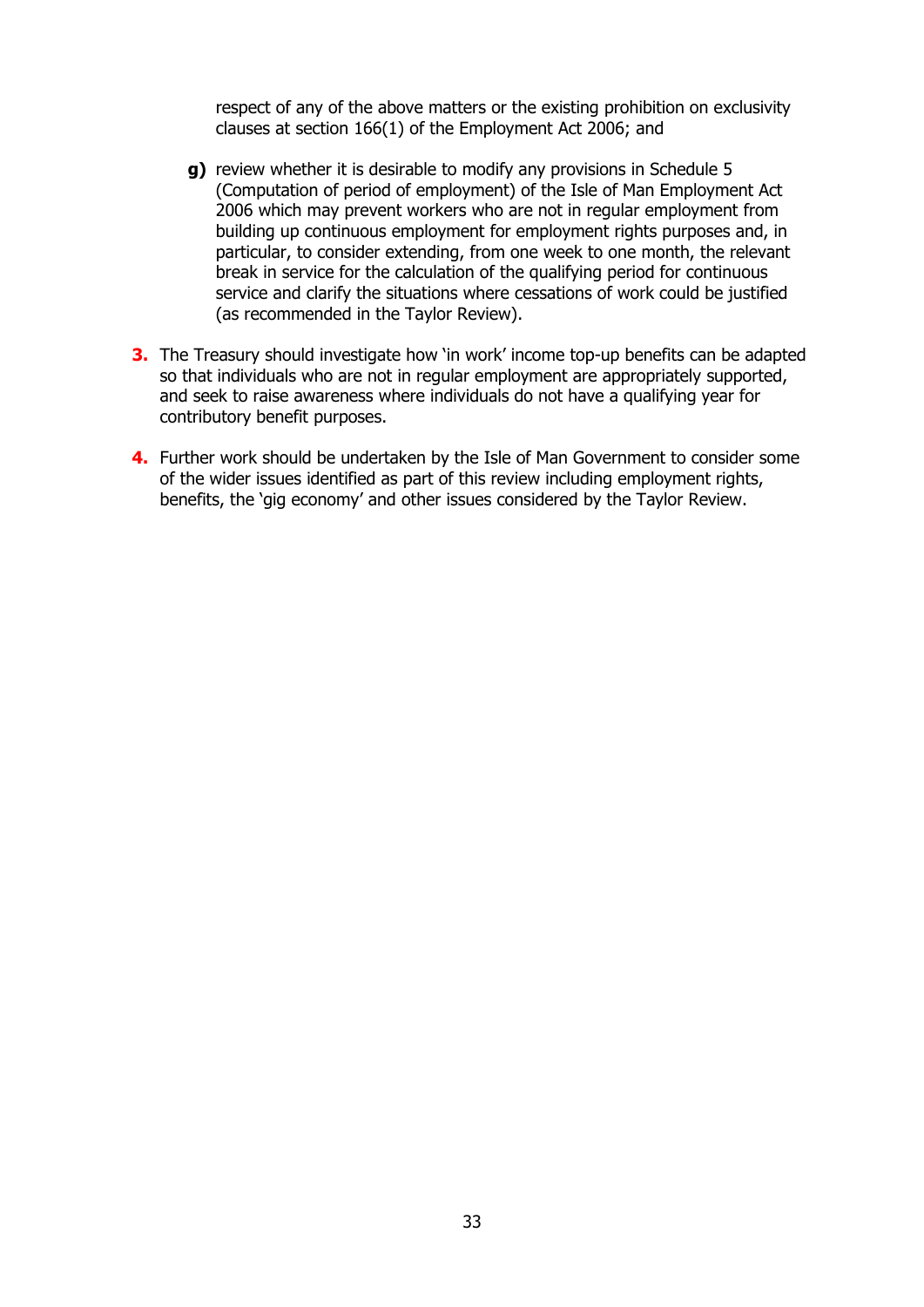# <span id="page-33-0"></span>**Appendix 1 – Employment Status**

### **Employees**

Many employment rights under Isle of Man legislation, such as the right not to be unfairly dismissed and the right to maternity and paternity leave are enjoyed only by 'employees' (and, in certain cases, only if they fulfil certain conditions, e.g. as to length of service). An 'employee' is a person who works for an employer under a contract between them, called a 'contract of employment' (which may, but need not, be in writing: it may be agreed orally or simply implied by the nature of the relationship). A contract of employment is defined as 'a contract of service or apprenticeship'.

A number of essential elements must be fulfilled in order for a contract of employment to be shown to exist:

- there must be a contract between the working person and the employer;
- there is an obligation on the working person to undertake work personally (and not to delegate it to someone else);
- the employer has an ongoing commitment to provide work, and there is a corresponding expectation by the working person of receiving work (sometimes called 'mutuality of obligation'); and
- the employer controls both what the working person does and the way it is done.

### **Distinguishing between Employees and Workers**

In most cases, it will be clear whether a person is or is not an employee, but in borderline cases the High Court or the Employment and Equality Tribunal will look to see if these elements are present and will, in addition, look at a number of factors, for example:

- to what extent is the person integrated into the structure of the employer's organisation?
- if the person needs clothing, equipment or materials to carry out the work, does the employer provide them?
- is the person allowed to work for others?
- how are payments to the person processed, and how are they treated for tax and national insurance purposes?
- does the person have access to benefits and sick pay?

### **Workers**

'Workers' are people who are engaged on a contract for services, which implies the appointment of an independent contractor or person working on a freelance basis.

Workers provide their services personally to organisations with whom they contract even though they are not regarded as employees. The term 'worker' can be used to cover a wide range of working relationships e.g. casual workers, freelance workers, employment agency staff and some independent contractors, provided that the other party to the contract is not their client or customer.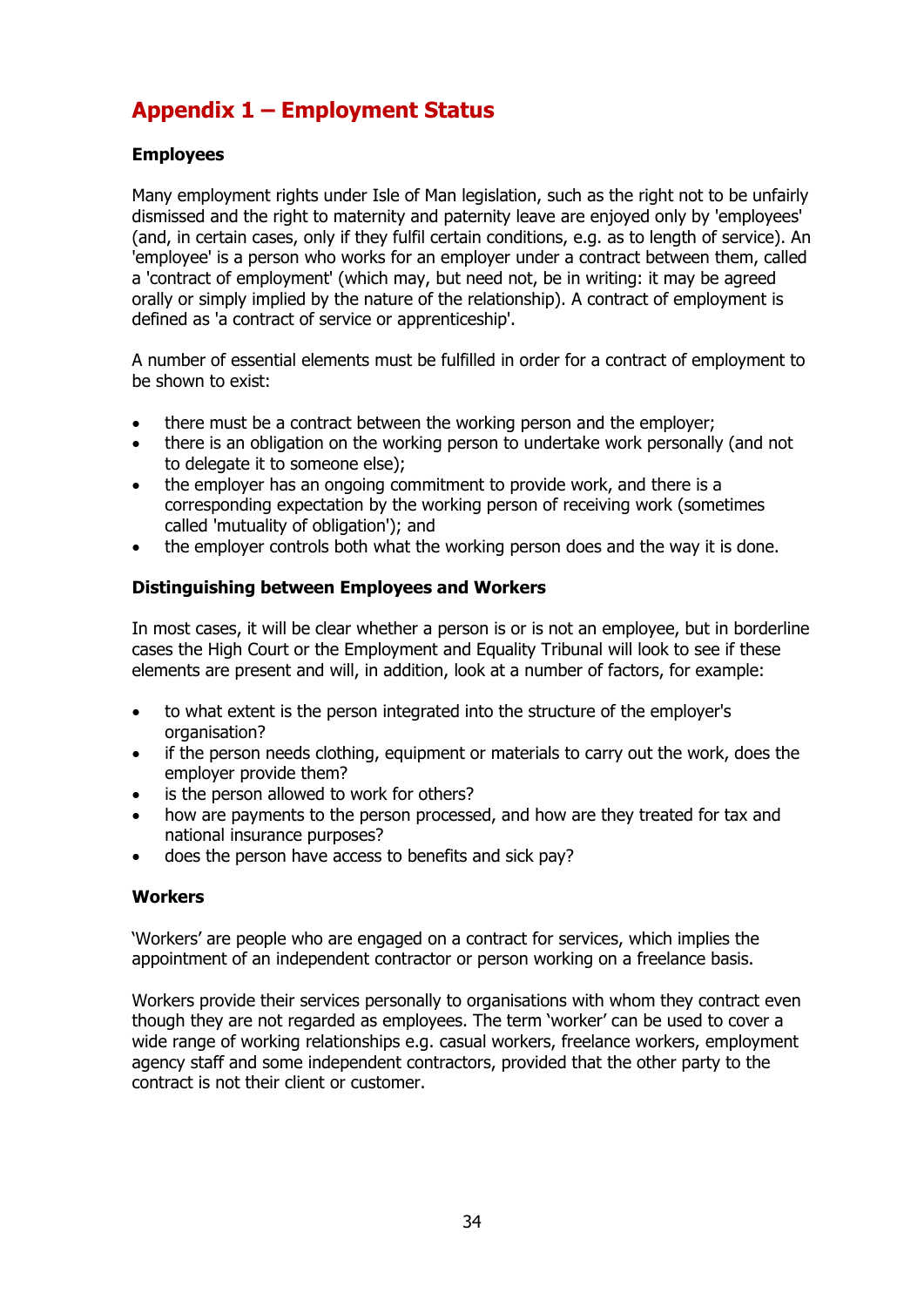While having more limited employment rights than employees, workers nevertheless have various rights including the following:

- entitlement to the minimum wage;
- paid annual leave; and
- no discrimination, harassment or victimisation on the ground of a "protected characteristic" in the Equality Act 2017 and rights in respect of equal pay.

### **Self-Employed Persons**

The final main category of employed persons, other than 'employee' or 'worker', is that of self-employed persons, that is, persons who are in business on their own account and whose relationship with the organisation for whom they provide their services is that of client or customer.

Examples of self-employed individuals, whose contracts are with clients or customers as opposed to employers, include electricians performing skilled work for their customers and advocates advising or representing their clients.

Although some self-employed people can be classed as 'workers' for the purposes of some employment legislation, the general rule is that genuinely self-employed entrepreneurs are not covered by employment protection legislation, save for a small number of exceptions.

### **Distinguishing between Workers and Self-Employed Persons**

Just as there are cases where it can be difficult to determine whether a person is an employee or a worker there are also cases where it can be difficult to determine whether a person is a worker or self-employed. In borderline cases the High Court or the Employment and Equality Tribunal will look at the features of the particular contract and factors such as:

- whether the dominant feature of contractual arrangement was the obligation to personally perform work or whether it was a business outcome or objective;
- whether the individual has a single customer or a range of customers;
- the extent to which he or she was engaged in skilled activities;
- the extent of investment in his or her business;
- the extent to which he or she carried the risk of non-performance or faulty performance of the work in question; and
- the extent to which he or she was free to negotiate the terms and conditions of the services which were provided.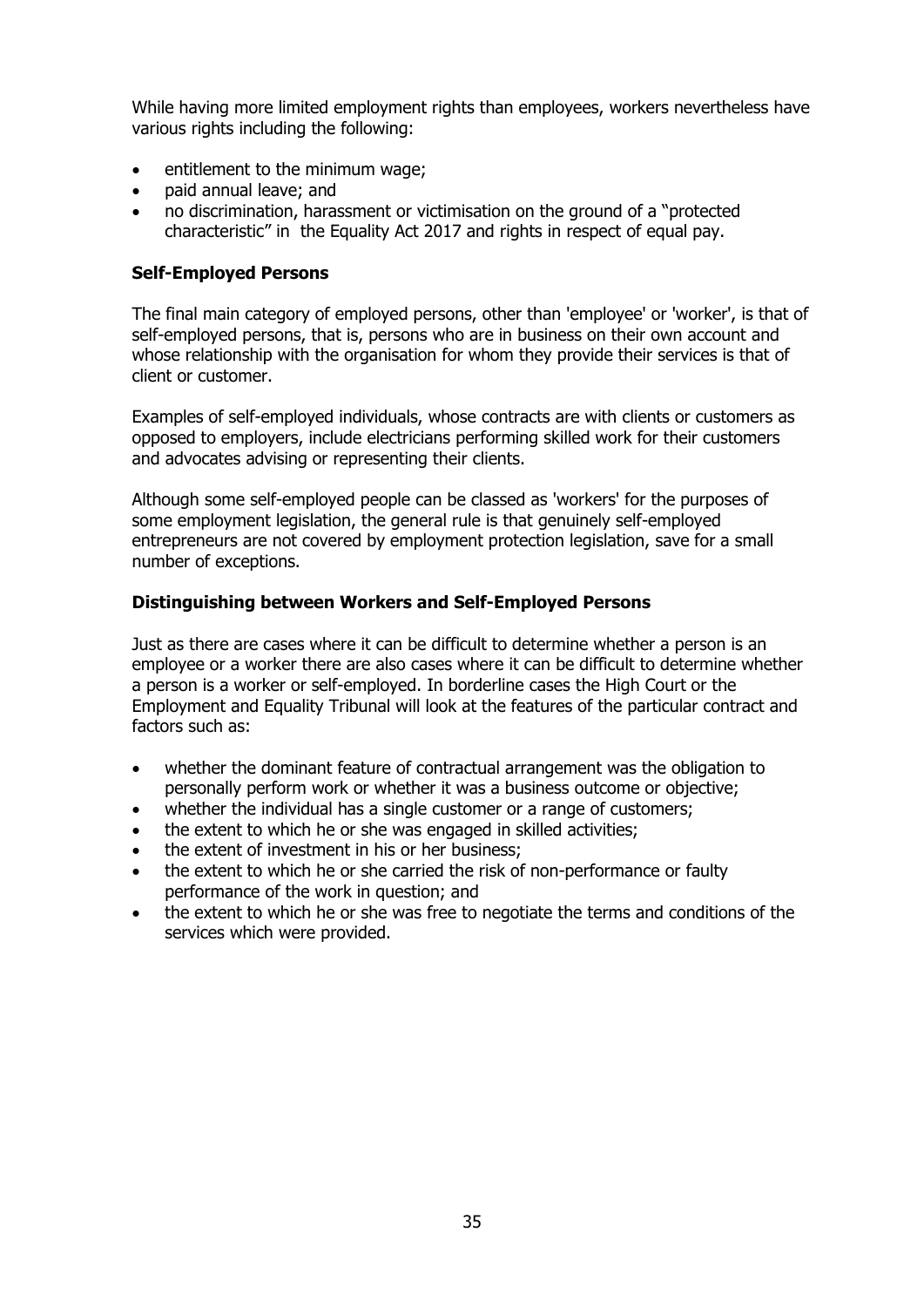# <span id="page-35-0"></span>**Appendix 2 – Extract from the Regulated Services (Service Providers and Responsible Individuals) (Wales) Regulations 2017**

### **Offering domiciliary care workers on non-guaranteed hours contracts the choice of alternative contractual arrangements**

**42.**—(1) If the conditions in paragraph (2) are met, a service provider to whom this regulation applies must offer a domiciliary care worker the choice of continuing to be employed under either of the following types of contractual arrangement—

(a)a contract of employment where the number of hours required to be worked per week is at least the average number of hours worked per week during the preceding three months;

(b)a contract of employment where the number of hours required to be worked per week is less than the average number of hours worked per week during the preceding three months.

But this requirement does not prevent the service provider employing a domiciliary care worker on any other type of contractual arrangement which has been agreed between the provider and the worker, including a further non-guaranteed hours contract. (2) The conditions referred to in paragraph (1) are—

(a)the domiciliary care worker has been employed by the service provider under a nonguaranteed hours contract for the qualifying period,

(b)the domiciliary care worker has worked regular hours during the three months preceding the end of the qualifying period,

(c)the provider has decided that there is a continuing need for the hours to be worked on an ongoing basis, and

(d)the domiciliary care worker has performed satisfactorily during the qualifying period. (3) For the purposes of this regulation—

"domiciliary care worker" ("gweithiwr gofal cartref") means a person who provides care and support to individuals as part of a domiciliary support service and includes a person employed by the service provider as an employee or a worker but does not include a person engaged by the service provider under a contract for services;

"non-guaranteed hours contract" ("contract oriau heb eu gwarantu") means a contract of employment or other worker's contract under which—

(a) the undertaking to do work or perform services is an undertaking to do so conditionally on the employer making work or services available to the worker, and (b) there is no certainty that any such work or services will be made available to the worker.

For the purpose of this definition, an employer makes work or services available to a worker if the employer requests or requires the worker to do the work or perform the services;

"the qualifying period" ("y cyfnod cymhwysol") is—

(a) in any case where the worker has commenced employment after the relevant date, the period of three months from the date the employment commenced;

(b) in any case where the worker commenced employment before the relevant date, the period of three months ending with the commencement date;

(c) in any case where the worker has previously been offered the choice of an alternative contractual arrangement in accordance with the requirements of this regulation and has chosen to remain on a non-guaranteed hours contract, the period of three months from the date any such choice was made.

For the purposes of this definition—

"the commencement date" ("y dyddiad cychwyn") is the date on which this regulation comes into force;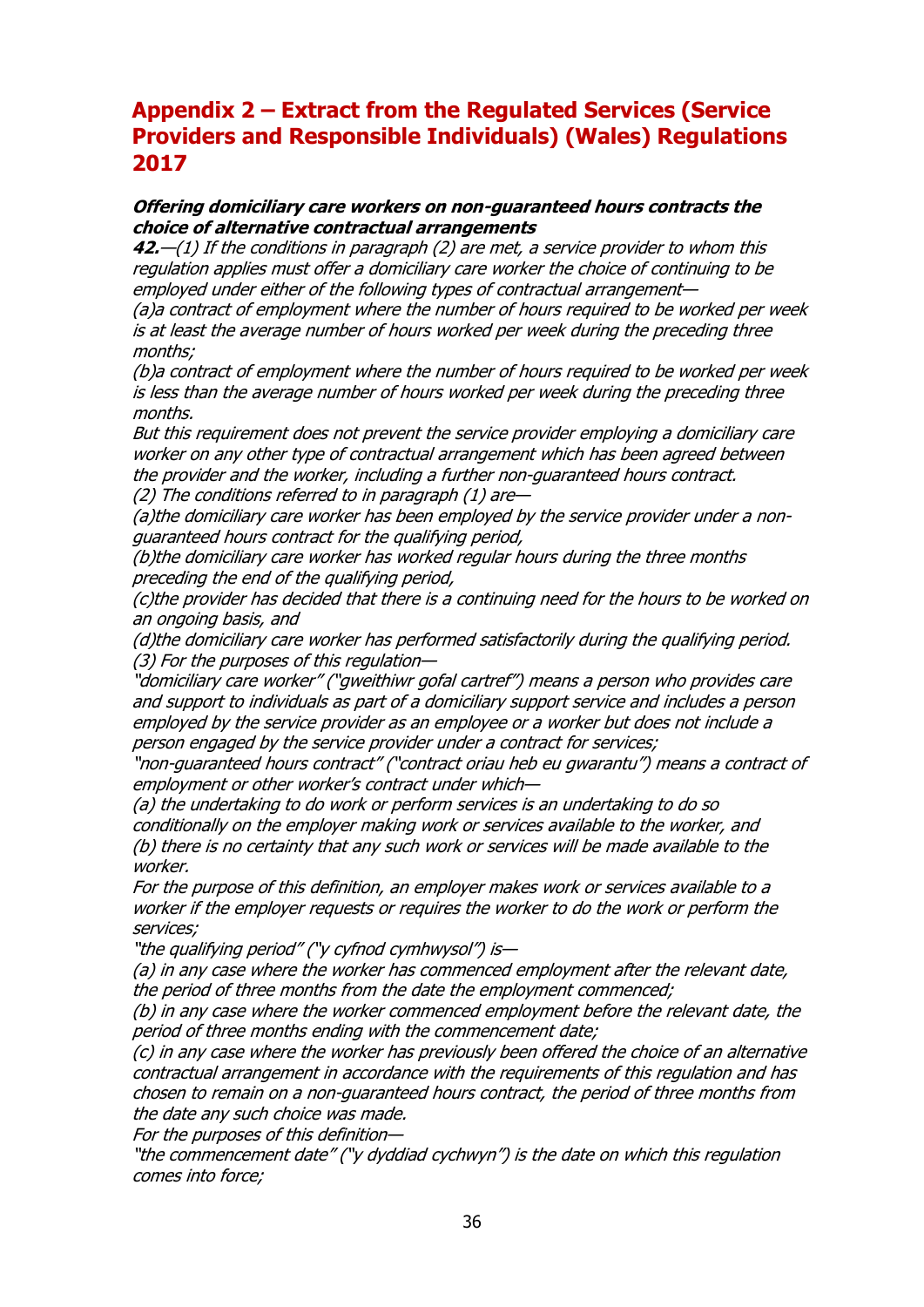"the relevant date" ("y dyddiad perthnasol") is the date which falls three months before the commencement date.

(4) For the purposes of this regulation—

(a)the terms "contract of employment" ("contract cyflogaeth"), "employer" ("cyflogwr"), "employee" ("cyflogai"), "employment" ("cyflogaeth") and "employed" ("cael ei gyflogi", "wedi ei gyflogi", "a gyflogir") have the same meanings as in section 230 of the Employment Rights Act 1996;

(b)"worker" ("gweithiwr") has the same meaning as in section 230 of the Employment Rights Act 1996, except that a person engaged under a contract for services is not a worker for the purpose of this regulation. Any reference to a worker's contract is to be construed accordingly.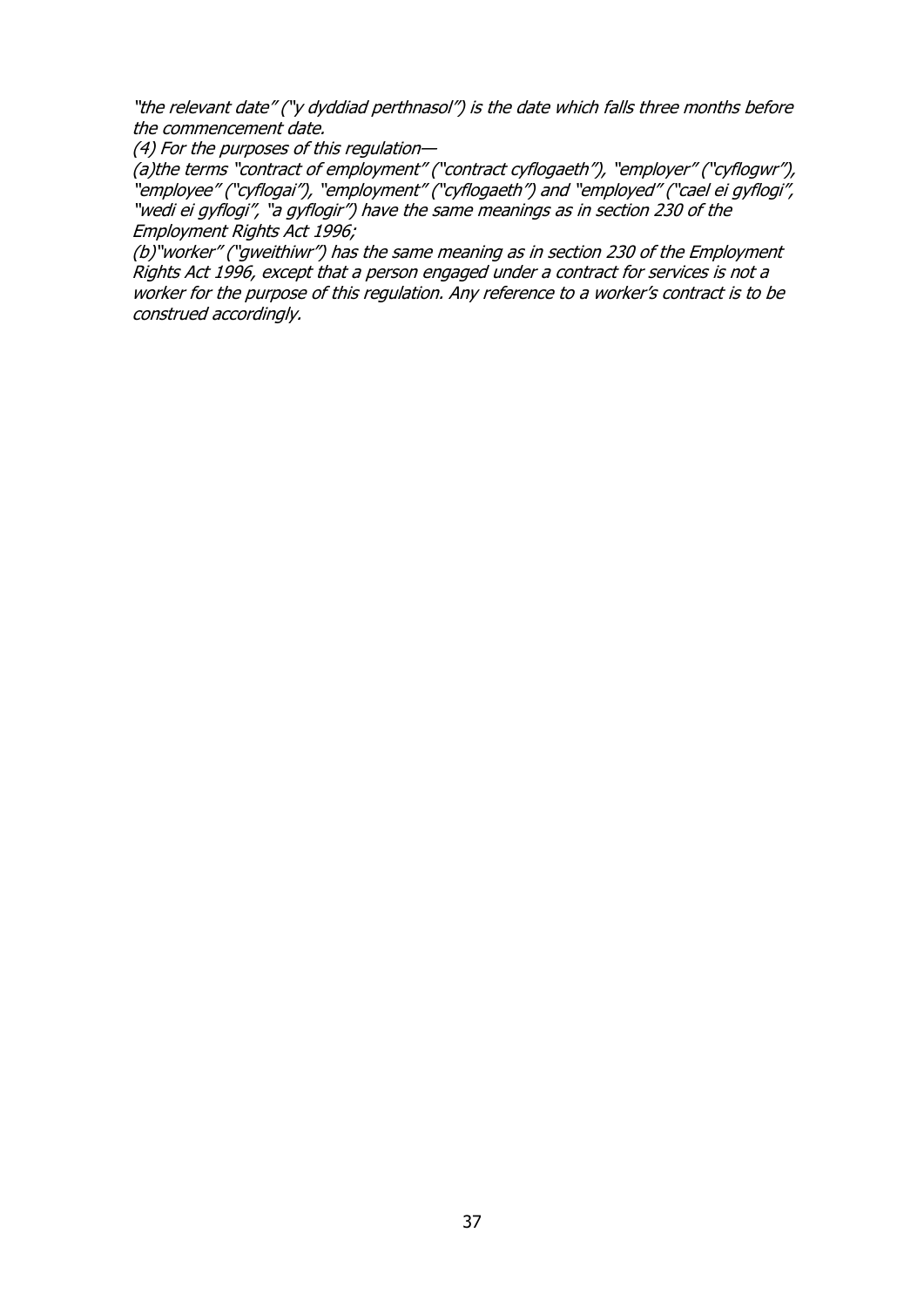# <span id="page-37-0"></span>**Appendix 3 – Extract from the New Zealand Employment Relations Act 2000**

### **67C Agreed hours of work**

(1) Hours of work agreed by an employer and employee must be specified as follows: (a) in the case of an employee covered by a collective agreement,  $-$ 

(i) in the collective agreement; and

(ii) if [section](http://www.legislation.govt.nz/act/public/2000/0024/109.0/link.aspx?id=DLM59142#DLM59142) 61 applies, in the employee's additional terms and conditions of employment included under that section; or

(b) in the case of an employee covered by an individual employment agreement, in the employee's individual employment agreement.

(2) In subsection (1), hours of work includes any or all of the following:

(a) the number of guaranteed hours of work:

(b) the days of the week on which work is to be performed:

(c) the start and finish times of work:

(d) any flexibility in the matters referred to in paragraph (b) or (c).

#### **67D Availability provision**

(1) In this [section](http://www.legislation.govt.nz/act/public/2000/0024/109.0/link.aspx?id=DLM6803004#DLM6803004) and section  $67E$ , an availability provision means a provision in an employment agreement under which—

(a) the employee's performance of work is conditional on the employer making work available to the employee; and

(b) the employee is required to be available to accept any work that the employer makes available.

(2) An availability provision may only—

(a) be included in an employment agreement that specifies agreed hours of work and that includes guaranteed hours of work among those agreed hours; and

(b) relate to a period for which an employee is required to be available that is in addition to those guaranteed hours of work.

(3) An availability provision must not be included in an employment agreement unless—

(a) the employer has genuine reasons based on reasonable grounds for including the availability provision and the number of hours of work specified in that provision; and

(b) the availability provision provides for the payment of reasonable compensation to the employee for making himself or herself available to perform work under the provision.

(4) An availability provision that is not included in an employment agreement in accordance with subsection (3) is not enforceable against the employee.

(5) In considering whether there are genuine reasons based on reasonable grounds for including an availability provision, an employer must have regard to all relevant matters, including the following:

(a) whether it is practicable for the employer to meet business demands for the work to be performed by the employee without including an availability provision:

(b) the number of hours for which the employee would be required to be available:

(c) the proportion of the hours referred to in paragraph (b) to the agreed hours of work.

(6) Compensation payable under an availability provision must be determined having regard to all relevant matters, including the following:

(a) the number of hours for which the employee is required to be available:

(b) the proportion of the hours referred to in paragraph (a) to the agreed hours of work:

(c) the nature of any restrictions resulting from the availability provision:

(d) the rate of payment under the employment agreement for the work for which the employee is available:

(e) if the employee is remunerated by way of salary, the amount of the salary.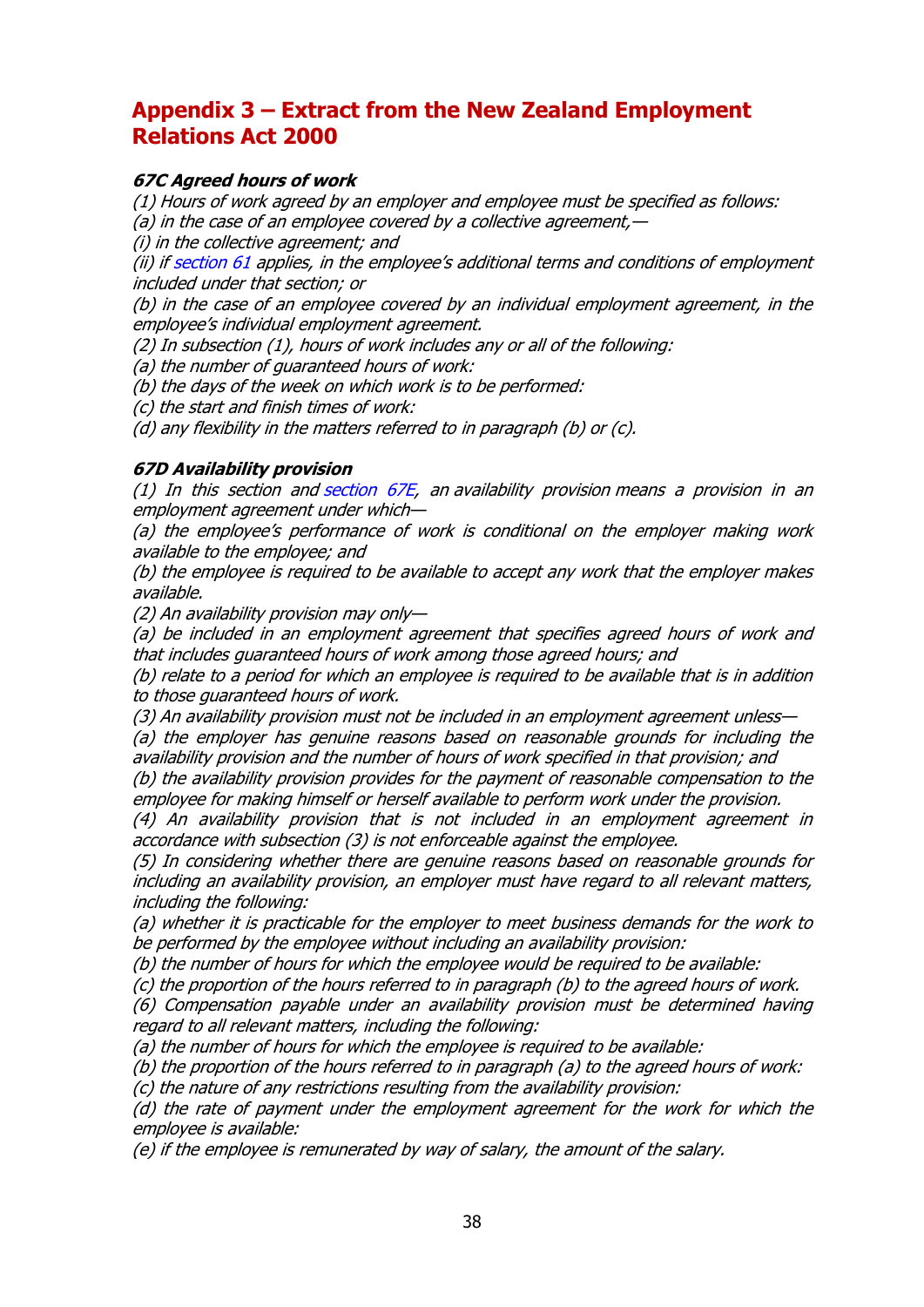(7) For the purposes of subsection (3)(b), an employer and an employee who is remunerated for agreed hours of work by way of salary may agree that the employee's remuneration includes compensation for the employee making himself or herself available for work under an availability provision.

### **67E Employee may refuse to perform certain work**

An employee is entitled to refuse to perform work in addition to any guaranteed hours specified in the employee's employment agreement if the agreement does not contain an availability provision that provides for the payment of reasonable compensation to the employee for making himself or herself available to perform work under the availability provision.

### **67F Employee not to be treated adversely because of refusal to perform certain work**

(1) An employer must not treat adversely an employee who refuses to perform work under [section](http://www.legislation.govt.nz/act/public/2000/0024/109.0/link.aspx?id=DLM6803004#DLM6803004) 67E.

(2) In this section, an employer treats an employee adversely if the employer—

(a) refuses or omits to offer or afford to that employee the same terms of employment, conditions of work, fringe benefits, or opportunities for training, promotion, and transfer as are made available for other employees of the same or substantially the same qualifications, experience, or skills employed in the same or substantially similar circumstances; or

(b) dismisses that employee or subjects that employee to any detriment, in circumstances in which other employees employed by that employer on work of that description are not or would not be dismissed or subjected to such detriment; or

(c) retires that employee, or requires or causes that employee to retire or resign.

(3) For the purposes of subsection (2)(b), detriment includes anything that has a detrimental effect on that employee's employment, job performance, or job satisfaction.

### **67G Cancellation of shifts**

(1) This section applies in relation to an employee who is required under the employee's employment agreement to undertake shift work.

(2) The employer must not cancel a shift of the employee unless the employee's employment agreement specifies—

(a) a reasonable period of notice that must be given before the cancellation of a shift; and

(b) reasonable compensation that must be paid to the employee if the employer cancels a shift of the employee without giving the specified notice.

(3) In cancelling a shift of an employee, the employer must—

(a) give the employee the notice specified in the employee's employment agreement under subsection (2)(a); or

(b) if that notice is not given, pay to the employee the compensation specified in the employee's employment agreement under subsection (2)(b).

(4) The period of notice specified under subsection (2)(a) must be determined having regard to all relevant factors, including—

(a) the nature of the employer's business, including the employer's ability to control or foresee the circumstances that have given rise to the proposed cancellation; and

(b) the nature of the employee's work, including the likely effect of the cancellation on the employee; and

(c) the nature of the employee's employment arrangements, including whether there are agreed hours of work in the employee's employment agreement and, if so, the number of guaranteed hours of work (if any) included among those agreed hours.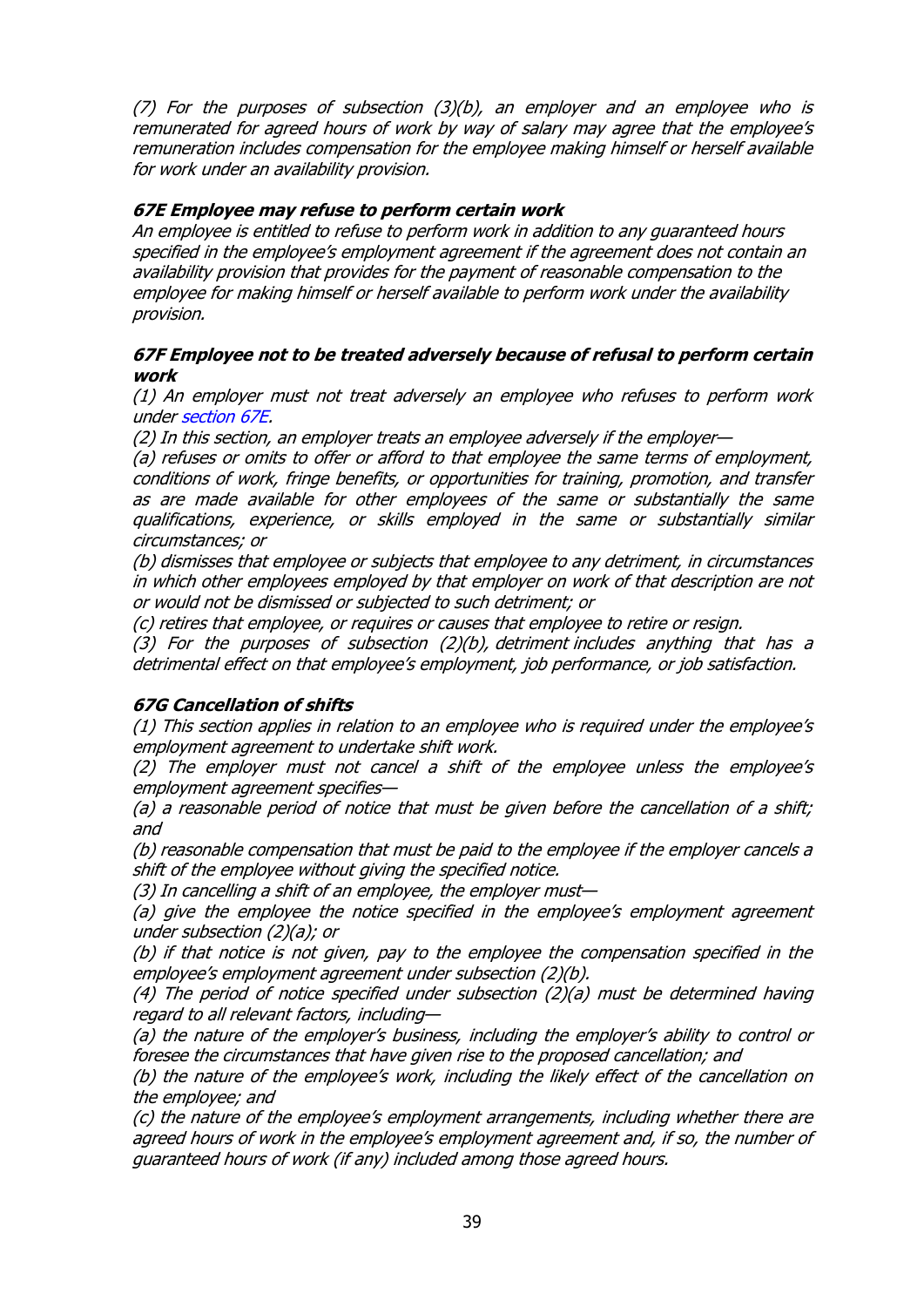(5) Compensation specified under subsection (2)(b) must be determined having regard to all relevant matters, including the following:

(a) the period of notice specified in the employee's employment agreement under subsection (2)(a):

(b) the remuneration that the employee would have received for working the shift:

(c) whether the nature of the work requires the employee to incur any costs in preparing for the shift.

(6) Without limiting subsection (5), an employee is entitled to what he or she would have earned for working a shift if—

(a) the shift is cancelled and the employee's employment agreement does not comply with this section; or

(b) the shift is cancelled, but the employee has not been notified of the cancellation until the commencement of the shift; or

(c) the remainder of a shift is cancelled after the shift has begun.

(7) If an employee whose shift is cancelled is entitled, under his or her employment agreement or under subsection (6), to the remuneration that he or she would have earned for working the shift, that remuneration is a part of the employee's ordinary weekly pay and relevant daily pay for the purposes of [sections](http://www.legislation.govt.nz/act/public/2000/0024/109.0/link.aspx?id=DLM236852#DLM236852) 8 and [9](http://www.legislation.govt.nz/act/public/2000/0024/109.0/link.aspx?id=DLM236856#DLM236856) of the Holidays Act 2003.

(8) To avoid doubt, nothing in this section enables an employer to cancel an employee's shift if that cancellation would breach the employee's employment agreement.

(9) In this section, shift means a period of work performed in a system of work in which periods of work—

(a) are continuous or effectively continuous; and

(b) may occur at different times on different days of the week.

#### **67H Secondary employment provisions**

(1) In this section, a secondary employment provision is a provision in an employee's employment agreement that—

(a) prohibits or restricts the employee from performing work for another person; or

(b) prohibits or restricts the employee from performing work for another person without the employer's consent.

(2) A secondary employment provision must not be included in an employee'<sup>s</sup> employment agreement unless—

(a) the employer has genuine reasons based on reasonable grounds for including the provision; and

(b) the reasons are stated in the employee's employment agreement.

(3)For the purposes of subsection (2)(a) and without limiting that provision, a genuine reason may relate to—

(a) protecting an employer's commercially sensitive information; or

(b) protecting an employer's intellectual property rights; or

(c) protecting an employer's commercial reputation; or

(d) preventing a real conflict of interest that cannot be managed without including a secondary employment provision.

(4) A secondary employment provision in an employee's employment agreement must not—

(a) prohibit the employee from performing work for another person unless it is necessary having regard to the reasons for which the provision is included; or

(b) restrict the employee from performing work for another person to a greater extent than is necessary having regard to the reasons for which the provision is included.

(5)This section does not limit or affect the law relating to restraint of trade provisions.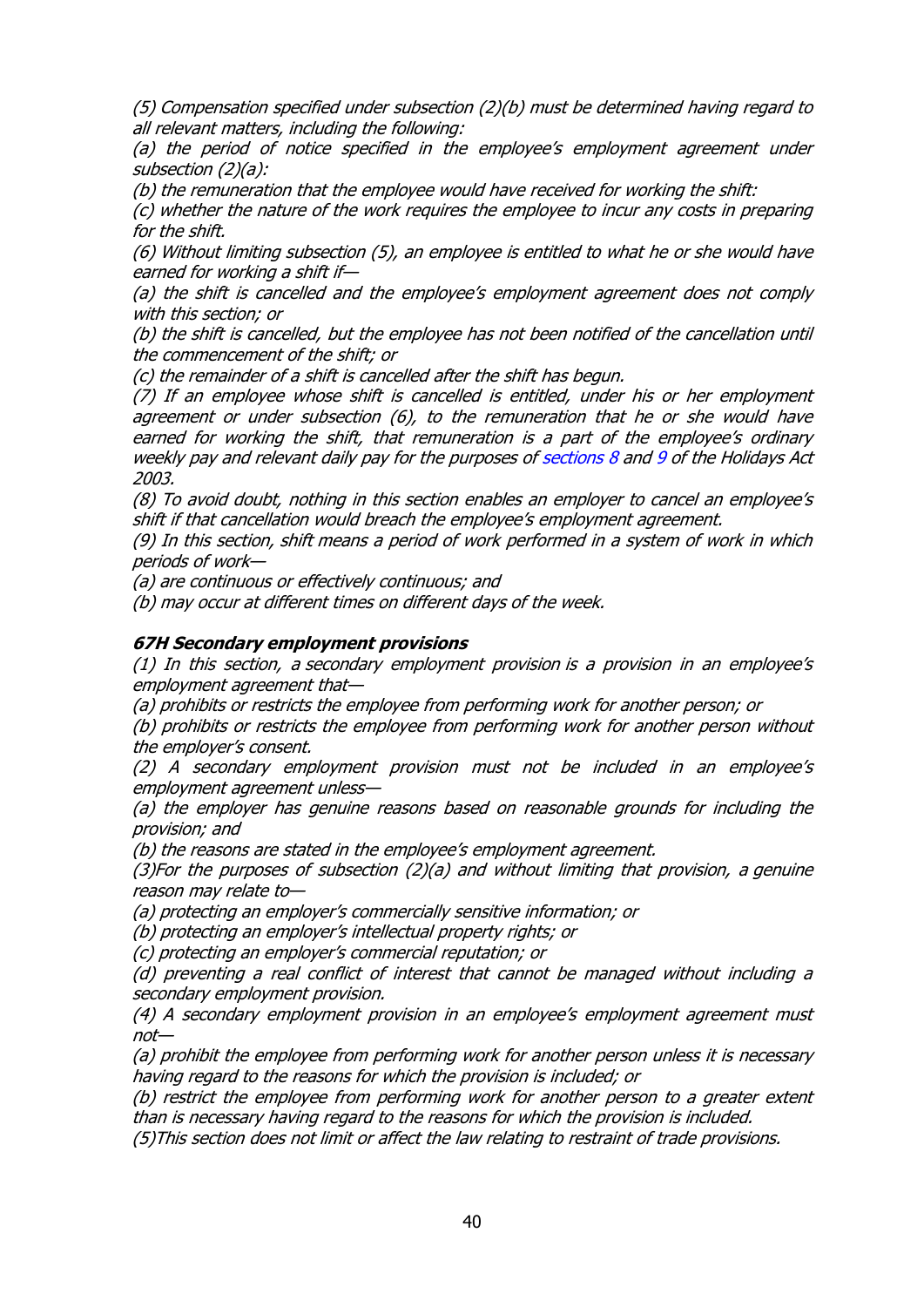# <span id="page-40-0"></span>**Appendix 4 – Comments from Public and Employer Surveys**

Listed below are the comments from the public and employer surveys, including from individuals currently on zero hours contracts; from people who are not but have been on a zero hours contract; from people who are not currently and never have been on a zero hours contract; and some of the general comments made by employers.

In relation to the comments from individuals currently on zero hours contracts, they have been grouped into broad categories of either **positive** and **negative** comments.

### **Positive Comments from individuals currently on zero hours contracts**

- Zero hours gives me the flexibility to have a better work life balance. I can take time off when I like and do not feel under any pressure at work.
- I have main employment and zero hours contract with the same (Government) organisation. A zero hours contract allows me to carry out other work not related to my main job as and when required. I am very happy with this arrangement. I would not want it to change.
- Sometimes zero hours contracts are needed. There is no possible way you could give contracted hours for the job I hold a zero hours contract for.
- Clearly there are people in some industries who would like more secure employment but I am not aware of anyone doing the job I do who would like a more secure form of contract.
- For those that want the flexibility of zero contract work then it's ideal. The additional hours I work pay for luxury items in my private life.
- Zero hours Contracts are often heavily criticised in the media, I feel unfairly. This type of working pattern suits many, many people including myself, at different stages of their lives, they are not being abused by ruthless employers!
- Please do not take away this option.
- My zero hours contracts are 'relief' positions and in addition to my actual job. It would be hard for these positions not to be zero hours.
- I enjoy working on a zero hours contract. It enables me to have leisure and family time to suit me. I feel a loyalty to the area that I work in and the staff treat me as one of their permanent staff.
- I am a student in full time education and a zero hours contract gives me the flexibility I need to study.
- There are positives to a zero hr contract. It offers me flexibility not to work when I want. Time away from work is very important to me.
- I know that zero hours contracts are often predatory for employees, however as a supply teacher, I really enjoy determining when and where I work, when I want to be able to collect my children from school, etc. The contract works really well for me personally. Although, the Autumn term can be hard as there is very little work about, I generally love determining my schedule based on my family's needs be it financial or on the home-front.
- What I do meets the needs of the Service and is aimed at promoting a good standard of care and a sense of achievement to staff working in the Service. It gives me a sense of worth.
- Zero hours tops up my wages from my permanent job and fits in with my family.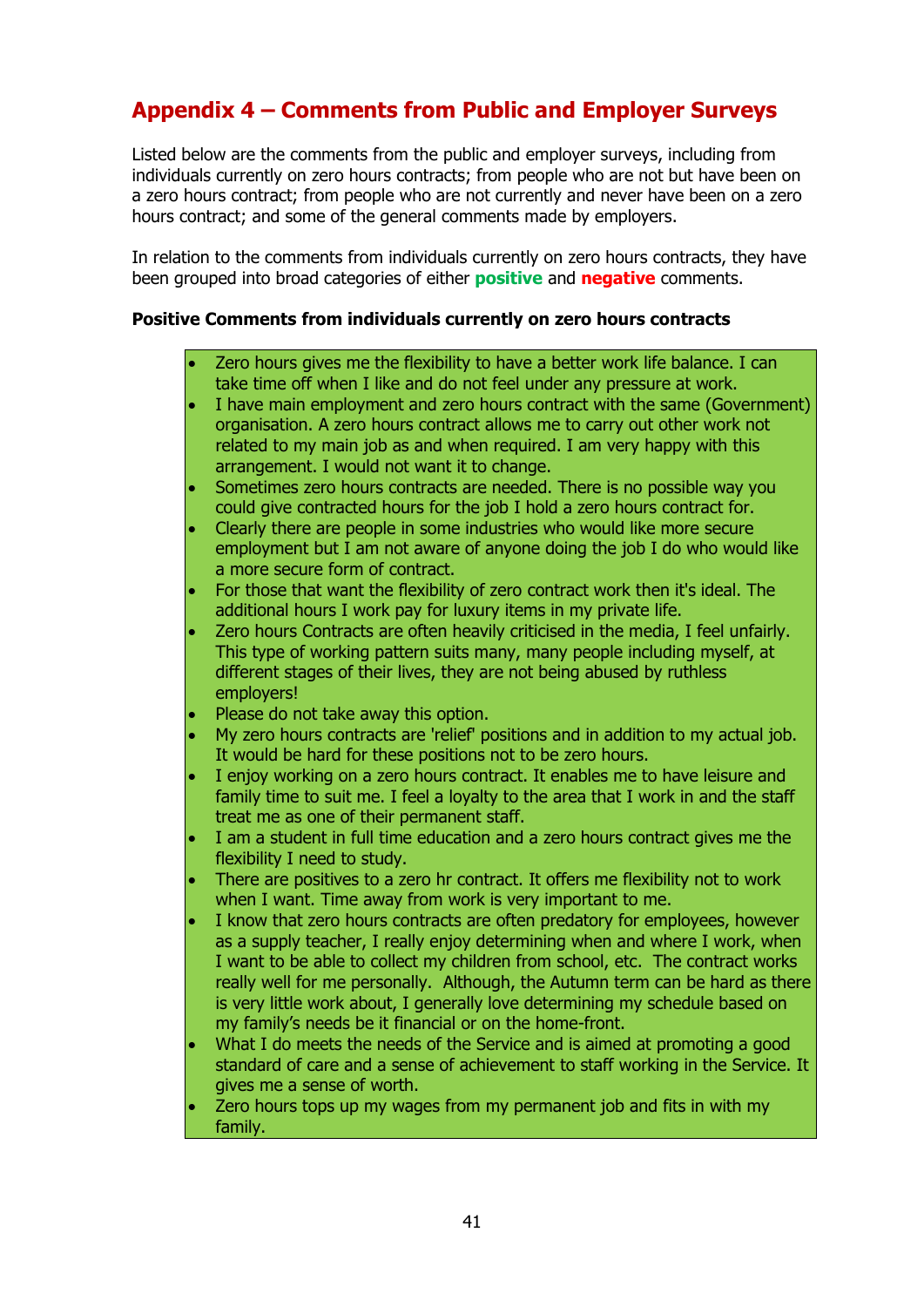- I really enjoy the flexibility of zero hours. I believe it is beneficial for the employer (or they wouldn't offer it), and for the employee or they wouldn't take the job opportunity.
- Suits me however for someone relying on the income it could be worrying
- I love my zero hours contract. After a serious life-threatening illness, it gives me the flexibility I need to manage my health and work/life balance. If I did not have this flexibility, it is unlikely that I would be able to work at all.
- I have a full time contract. The zero hours contract is a second job doing the same sort of work for the same employer as my full time job. The zero hours contract means I can say yes or no to additional shifts for additional pay, and my employer gets flexible service from me. As a second job I think it works very well for me and for my employer. I wouldn't want it as my only source of income.
- As a nurse/midwife, I have a main job on a substantive contract, (26 hrs) but also maintain my other skills, by choice with a zero hours contract (bank work).
- Although I have 3 zero hours contracts I also have a permanent part time contract within the same department. The zero hours contracts complement my contracted hours and provide flexibility for the service I work for.

### **Negative Comments from individuals currently on zero hours contracts**

- I was told at the interview by owners of the Company that they had an employee who turned down last minute offer of work on phone and I was told that they don't want people like that working for them, who turn down work. I am regularly contacted with work to go in very early next morning (at 8pm at night and pressured into going or I will lose money) as they cut your other hours, so you are in a state of anxiety how much pay you will get. I once was sent to a smoker's house and when i asked not to go back there the manager bullied me. I had 12 hours taken off me (the majority of my wage) at 8pm the night before the shift with no reason (gave my hours to someone else). I work many hours and get a new schedule every Thursday, this gives me no time to plan any leave.
- If I was only on a zero hours contract I cannot apply for loans, mortgages, private housing or even bank accounts, it's not fair.
- Only concern is this committee making employers too worried to continue to use relief staff as normal and to try to use only staff with contracted hours, which appears to already have started. The existing bank staff deserve some loyalty after years of working the most unsociable shifts, covering at the last minute and working long hours when permanent staff often snub anything they consider to be more than they can be forced to do.
- Companies are using zero hours as a cheap labour source... if you do the same hours for more than 6 months every week you should be given a contract for those hours
- I've been on a zero hours contract for 14 years and do more hours than most full time workers ...15 years I could of been paying into a pension ...no job security ...no sick pay ...less job training... zero hours contracts are morally wrong especially if you been stuck on them for years and there is obviously plenty of work there for you to be a full time employee...zero hours contacts can give rise to unfairness at work because full time people are more looked after cause they have more power regarding hours they will or won't work...people on zero hours contracts always get the shifts no-one else wants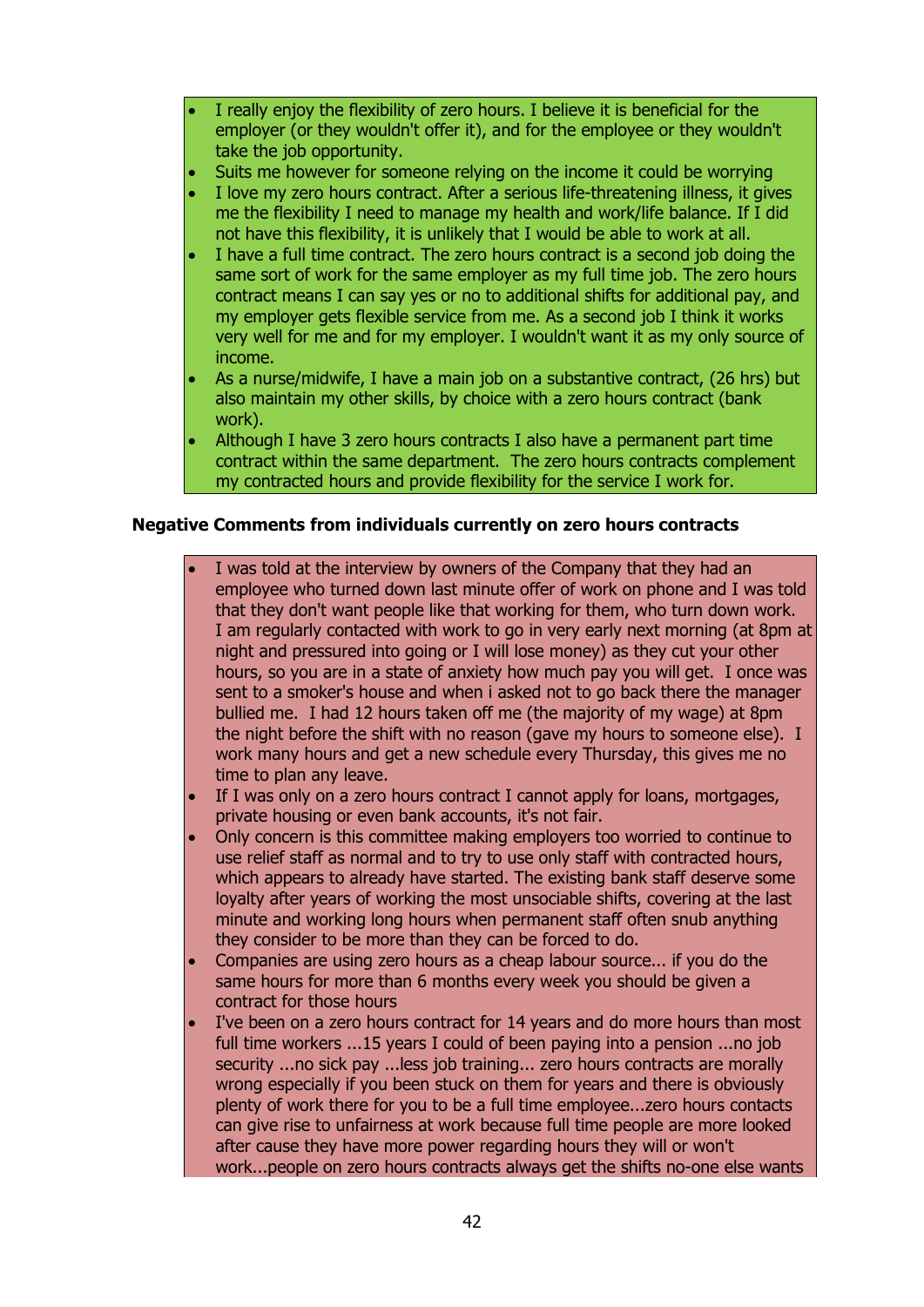either because they are shorter or later in the day ...things should be more equal...no paternity pay which is totally wrong …zero hours contracts can be used as a tool to bully as in getting less hours if bosses don't like you …harder to get a mortgage or loan ...Get rid of zero hours please for God's sake.

- Government workers/employees on zero hours contracts are on minimum wage. We are already losing out on pension contributions, job security and paid sick leave. Surely we deserve a Living Wage more than anyone?
- I have numerous qualifications as a swimming teacher but feel that I am not taken seriously as a professional as, with the odd exception, it is only possible to obtain work on a zero hours contract.
- Being a lifeguard on zero hours contracts trying to pay car insurance is almost impossible.
- The lack of rights my employer benefits but I don't like a zero hours contract but that's all they offer if I don't do it they will get someone else to do it. I'm a swimming teacher lessons are only term time so there are 13 weeks I don't get paid but it doesn't allow me to get another job though unless I do another zero hrs which I don't want.
- I believe that there must always be signed terms and conditions for any paid work done under zero hours contracts (including supply teacher positions). I also believe that these should not be superannuable/pensionable, as you only get so many hours per week; it makes no sense to be a part of an occupational pension scheme for Zero Hours contracts.
- I would like some security, particularly as I have been working the same pattern of shifts for over 3 years and provided extra cover when the organisation has been under pressure.
- This sort of question is all well and good, but you need to sit down with people who are on these contracts to actually find out some real answers. This sort of things won't tell you that if your injured and unable to work, you get no sick pay, or that zero hours contracts are great to bring people back into employment but can be abused by the employer to say money. You honestly need to talk to people.
- [redacted] are without a doubt the most exploitative employer on the island, an inquiry should be launched directly at them into how they treat their staff.
- I enjoy the flexibility of my zero hours contract but tend to work full hours anyway - I couldn't afford to take a holiday and not be paid for the duration. I enjoy where I work but worry that there is no stability or security for me - If I take ill, I will have no income to pay bills etc. I am currently unable to plan for the future as I wouldn't be approved for a mortgage within my current role.
- I feel that as a health professional (Registered Nurse) I am being used as a cheap form of staff. (no overheads for A/L [SIC Annual Leave] etc.)
- The term used in this survey "voluntary work" is misleading, I don't volunteer I am a paid worker undertaking charitable health and social care employment. My zero hours contract allows me to give as much time to the charity I work for as I can without adversely impacting on my work life balance. My employer does not abuse the contract however I do feel less valued by my employer than a fully contracted member of staff. My training needs are not always met in a timely or appropriate manner and my concerns are not given any official consideration.
- Hello please as a caring government stop zero hours contracts. We have no Job security and it's impossible to get even a bank loan or even a car on hp. I feel the Gov should lead by example in this and it should be a matter of urgency. Currently the freedom to flourish does not apply to many of your tax payers.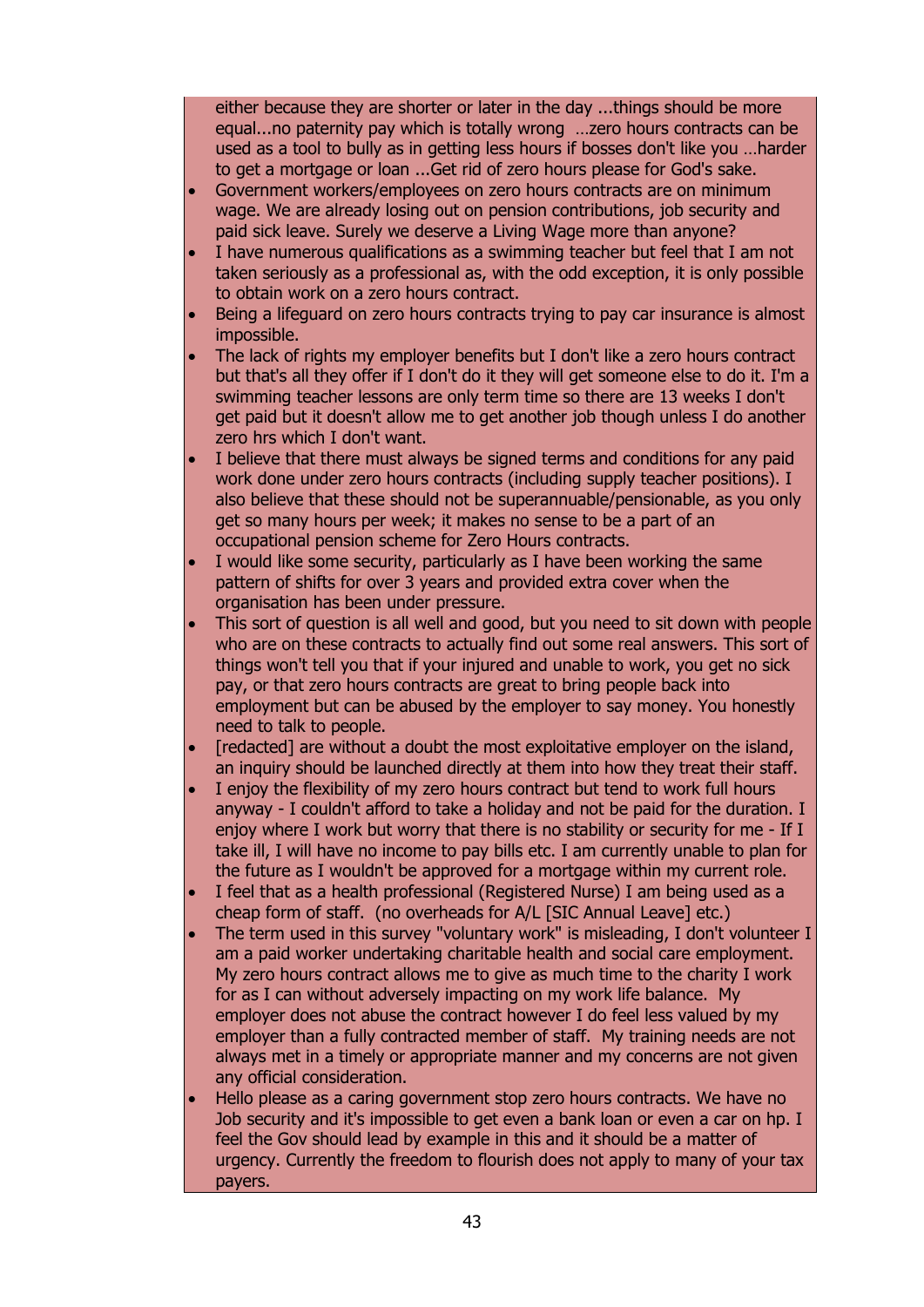- Offer them to newly retired staff who may be still interested in work, usually less hours.
- Some staff wish to work zero contract hours. I am unsure how it would work for me if I had to have contracts for each of my 4 jobs, which one would be priority, presently I obtain my contracted days then fit zero contract days around them.
- As time goes on I am hopeful of extra permanent hours within the service.
- I don't mind zero hours contracts but zero hours does not allow for contributions towards company pension - this **must** be addressed and zero hours contractors allowed to contribute to a pension.
- I work at Noble's Hospital, my concern is I never know if I have continued work once my bank block contract is coming to an end. I do not receive Bank Holiday pay, when asking for training and development the answer was always no because you are bank even when offering to pay for it myself, until I started in the department I am working now, who have allowed me to undertake the training, however, I am paying for it myself. In some areas within Nobles it takes months to receive your pay after you have worked the hours. If you work bank in the same department your wages doesn't seem to increase through the banding within your grade.
- I have a permanent part time contract (on Wed, Thurs and Fri) and do bank hours (Mon and Tues) to help out the department and earn extra money. I have been dong bank regularly now for almost 5 years, I think that my bank hours should be made permanent as there is obviously a need for it.
- my main concern is that I do not get paid if I do not work, not particularly in terms of the availability of work, (mine is regular hours but open ended i.e. as long as the reason for my project work is relevant, then I have work.) but if I take a day off sick, then I don't get paid. So, following a hospital procedure I returned to work as soon as I could, rather than when I was sufficiently fit to do so. Also, my hourly rate is still the same as set a number of years ago whereas my colleagues have had a number of pay rises, so I am paid well behind the inflation rate. I am also forced to take bank and public holidays without pay whereas my colleagues are financially compensated. Zero hours has its benefits in terms of flexibility but it does not provide any security or rights such as sick pay, bank holiday pay, overtime rates and maternity or paternity rights.
- I think if someone is doing hours continually this must show a need for the hours therefore the person should be offered the hours on a permanent contract.
- It's difficult to plan for the future and you don't know from one week to another what hours you are working, therefore at times unable to plan what you are doing. If they could give you a rota a month in advance this would be helpful. Also with seasonal zero hours contracts you are at the bottom of the pecking line.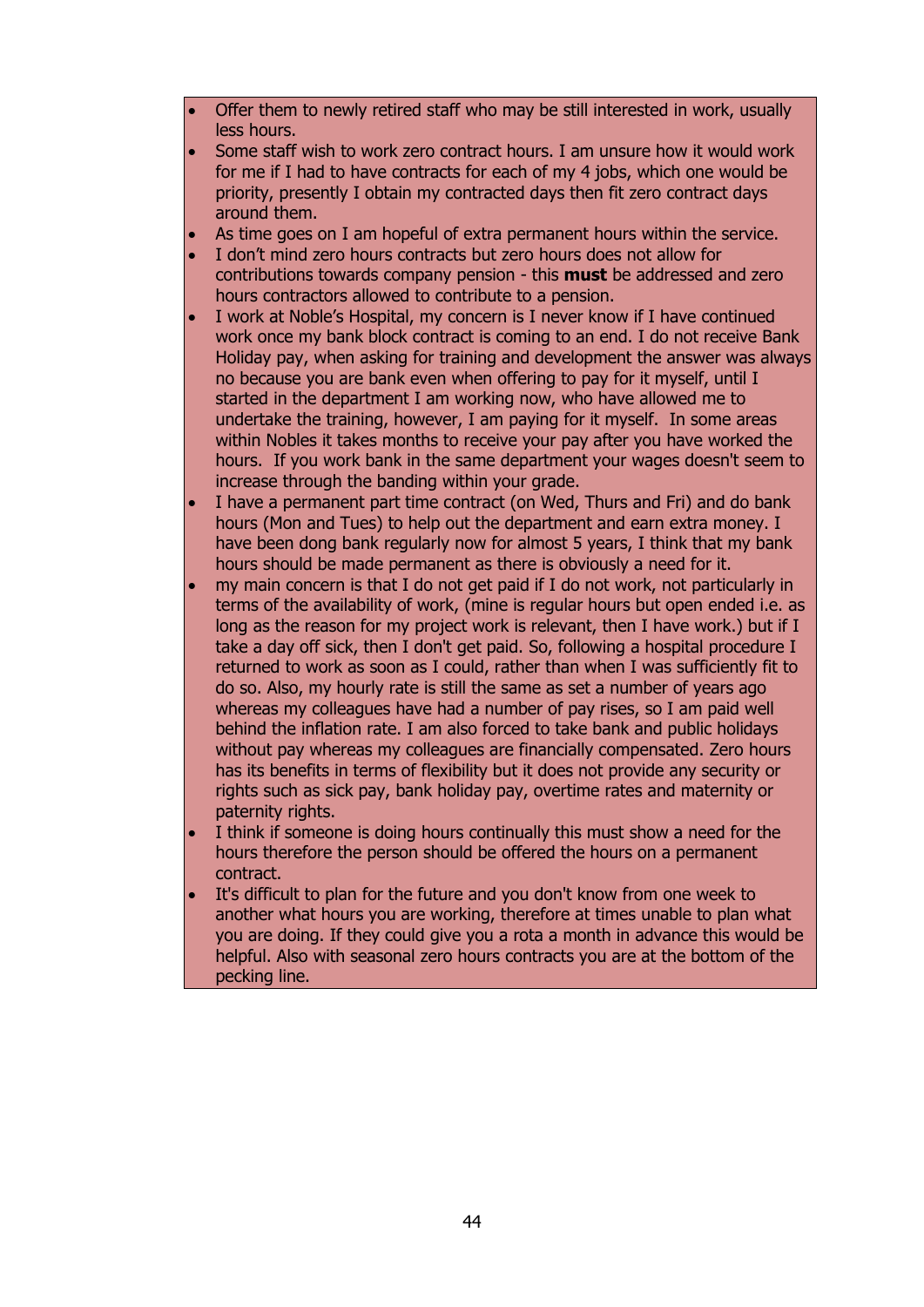## **Comments from people who are not but have been on a zero hours contract**

- Having a zero hours contract makes it really easy for employers to sack you without going through normal channels. i.e. you're not sacked we just haven't got any hours for you.
- These can be an important part of flexible working arrangements.
- Stop them. They are misused, most on 0 hour contracts work full time but do not get paid holidays or sick leave. Holidays are worked on a pro rata to your contract.
- Zero hours contracts are a scourge on society and should be stamped out.
- Allows me to keep my full time job as the opportunity to earn more money for saving from my zero hours contract.
- Zero hours contracts can provide a great deal of freedom and flexibility to those who need them and u sweat and them. There is a lot of unnecessary negativity around them which I believe is unfair, they have worked well for me a working parent. Some employers could use them unsympathetically however in the main I believe they off the participants the flexibility their lives need.
- Useful to support flexible working.
- Working in healthcare on zero hours was detrimental to me as on the occasions when I caught infections at work such as norovirus I had to stay off work on no pay after I felt well so that I wouldn't infect other patients. Some people may have come to work anyway and passed on infection.
- My 0 hours contract made it extremely difficult to plan my finances, education, and social life. More often than not I would be given shifts on very short notice, and would end up working longer than I was told as well. If staff didn't take shifts they were not given any hours in future. It was a toxic environment, and if I had still been working on that type of contract when applying for a mortgage I wouldn't have been able to secure one.
- Zero hours contract enabled me to fit work in around my family and at times other work that I had. Zero hours contracts are helpful for both the employer and employee and give employees more freedom to work more or less hours depending on their situation. To ban them would mean a lot of people would be unable to work. Stop zero hours workers being treated as self-employed that is more of an issue than a zero hours contract.
- Zero hours contracts are not a good idea, staff retained on these don't know where their next pay check is coming from, this makes it very difficult for anyone looking to buy a house as the hours given can be very erratic. I think that there should be a retainer for staff who are currently on zero hours contracts so they can still afford to live.
- Depends on your personal circumstances. Didn't work for me although it was a job I really loved as an ESO [SIC Education Support Officer]. Needed to secure a mortgage. Zero hours contract does not help. Now in a permanent position on less pay, not ideal but a permanent position!
- Zero hours contracts are often seen as negative however depending on the individuals circumstances, i.e. carer, single parent, it can allow the freedom to choose when you work to suit your needs.
- I cannot see any benefit to the employee in working zero hours contracts, it gives no stability or structure for gaining other useful employment and does not give the employee any feeling of job satisfaction.
- They are a complete scandal. Created during the credit crunch to further exploit workers. Scrap them now.
- They are a wholly bad thing, only thought useful by employers seeking to side step ethical responsibilities to the workforce, and other stakeholders in the business. Any sound business is run on the principle of a fair partnership between stakeholders in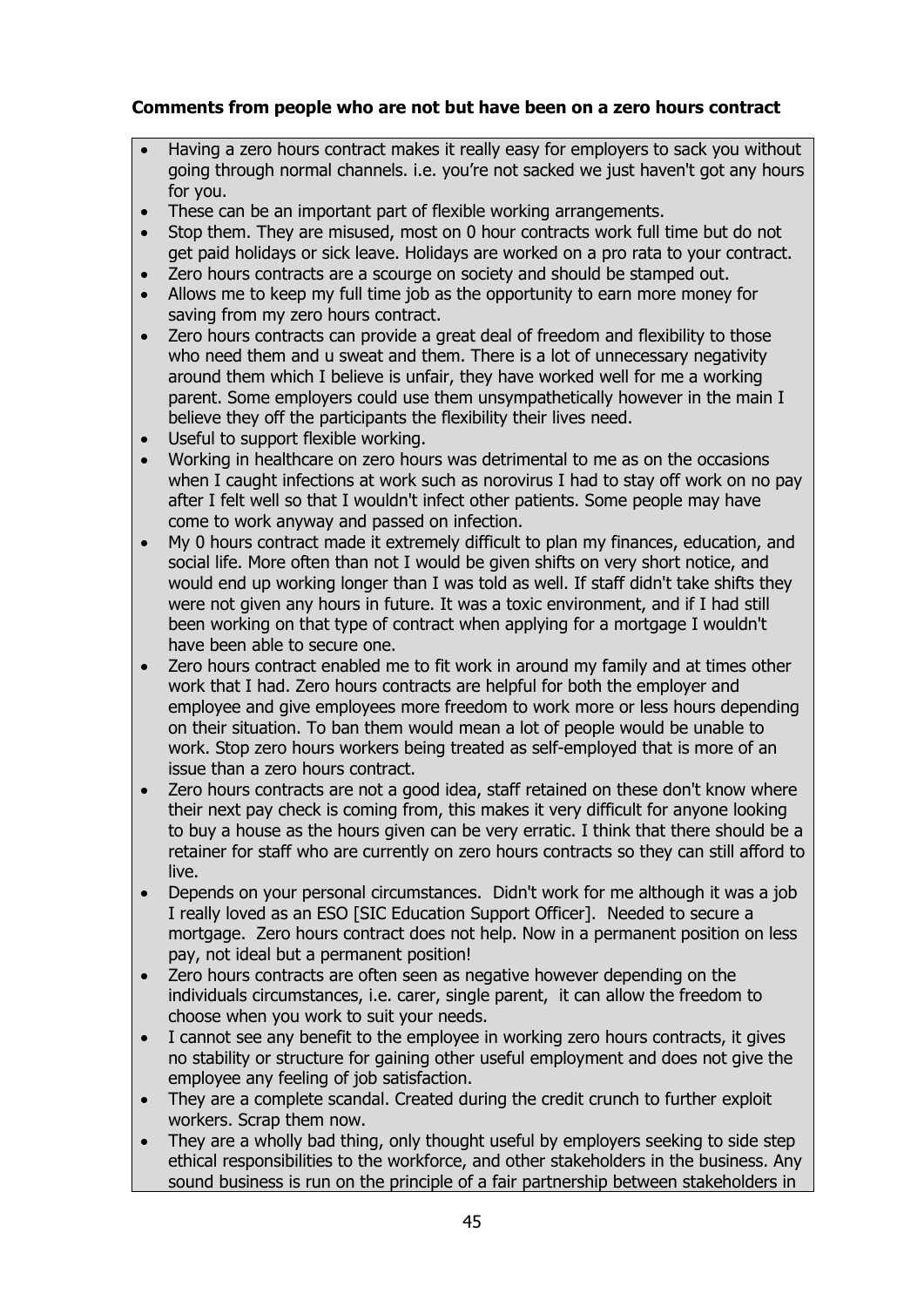the enterprise and zero hours contracts do not offer this. The lead to lower productivity, higher levels of staff churn, they are more likely to lead to health and safety breaches and to a workforce afraid to stand up for their rights. Employers seeking to implement these contracts are invariably poor business, who short term desire to exploit their workforce will be mirrored by a similar willingness to exploit their customers, shareholders, and the statutory authorities.

- I think zero hours contracts are good for a small percentage of the general public e.g. bank staff or people who are retired. For a large percentage of the general public I do not feel this is acceptable as from experience you are living day to day with chance you could be told your services are no longer required tomorrow. If you have a family to support there is a chance at the end of the week you could be using the food bank to feed your children.
- Zero hours contracts can and do work very successfully, especially for people who want the flexibility which such arrangements offer.
- I worked for 12 months as a casual bus driver on a zero hours contract. This allowed me the freedom to visit and care for my dying parents in Manchester as and when required. For me at the time, it was a perfect arrangement and I am grateful for the opportunity. My parents have since both passed and I have become a full time employee.
- I think they can be useful to some employees as long as steps are taken to ensure their rights are not compromised such as paid holiday entitlement.
- I hated working a zero hours contract I felt like I had no financial security, and didn't know how to manage the tax and NI side of things - I left the job as soon as I could after the manager changed my working arrangements.
- Zero hours contracts can provide a useful for of employment for both employees and employers if managed responsibly by employers. Personally I have found working zero hours contact offered me the flexibility I needed whilst also being a valued employee.
- Don't use them as it can be soul destroying to the employee to realise they have little to no worker rights.
- If the Isle of Man follows the UK in widespread usage of zero hours contracts a large proportion of working people will be engaged into a race to the bottom. Quality of life in the island will suffer and the financial security which people enjoy in current working conditions will evaporate. Who will be able to raise a mortgage and earn a sustainable amount to provide for a family? If the Isle of Man pursues a policy of zero hours contracts you will herald in a new era of the Victorian age. Deprivation like has never been seen on the island will be a norm. Quality of life will evaporate and the island will be become a very unattractive place to live. Please do not take my word on what I written, speak to the homeless in Manchester, Liverpool, Bristol, Leeds and London like I have done. Zero hours contracts may be very attractive to accountants but to the integrity and sustenance of society it means a new Victorian age. Do you wish that on family, neighbours, friends and the larger aspects of society. [REDACTED] Please feel free to contact me as I'm very interested in this subject.
- It depends on an individual's circumstances which are unique to that individual.
- These contracts are a great idea... The employee can let the employer know when they want to work, or are available... Works at both ends.
- I used to really like the flexibility that a zero hours contract gave me. Quite often the shifts were regular but I had the option of taking more time off at relatively short notice.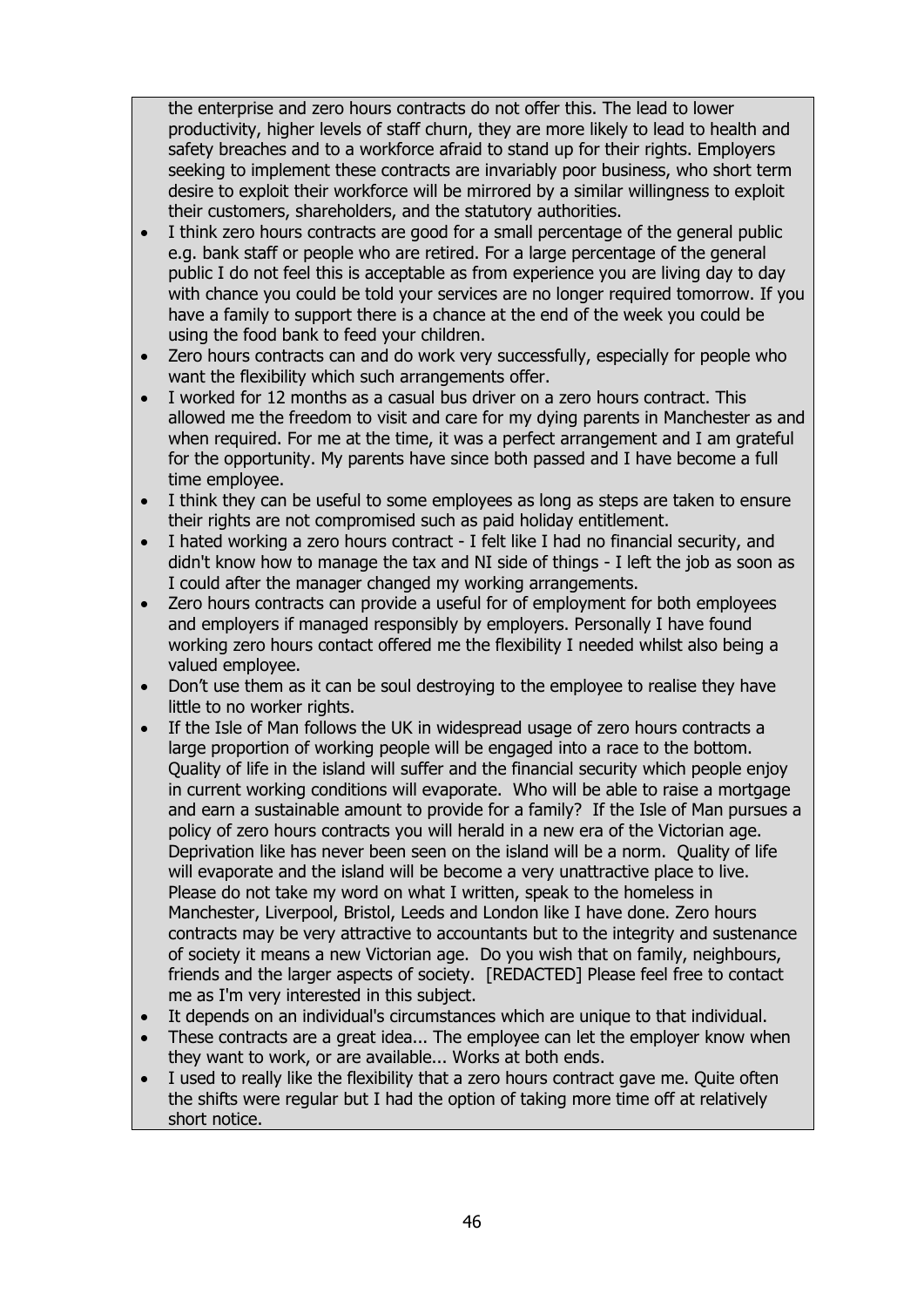### **Comments from people who are not currently and never have been on a zero hours contract**

- On a temporary full time contract. Keeps getting extended, couple of months at a time. Been on it for over a year now. Awful to be on but I love my job and hoping to gain permanent employment.
- My fiancé has a zero hours contract, and the fact she can't afford to have any days off or if she is ill, means she will lose pay.
- People will only stay on Zero hours Contracts on the short term as some are looking for permanent work. Management is top heavy so why not have more staff on the ground who are permanent than all these Managers.
- They should be outlawed. They offer no certainty of income.
- They're potentially exploitative and grant no job security while tying you to a contract that undermines your ability to find alternative work. Sure, you could say no if they call you up and offer you some hours. And they can respond by not giving you any hours for the next two weeks or so. You'll soon learn that the theoretical ability to turn down hours is the same as the theoretical ability to quit your job. Something you can do, but will suffer for until you can find alternative work.
- I currently work with full time staff and zero hours staff and there are two types of people one where they don't get enough hours to be able to provide enough for their family and the other find it good as they can say what they are able to work so they can receive benefits and do it on purpose. Where I find that not acceptable, as they are entitled to a lot of free things dentist work free school dinner the list goes on. They can also leave the permanent workers short staffed where we have to do the work of 3. There is no need for zero hours you can always get contracted for the amount of hrs that a company knows they need , be that 5 hrs 10 hrs or whatever hrs is needed and it stops people taking advantage of the public purse. Where I can't see the benefit of people are doing that in the long run.
- An employee deserves to have a fixed number of hours and be able to live their lives knowing if they'll have enough hours/money to plan for the future.
- Working on a 37 hour contract the employer still doesn't pay sick pay or when I don't work, the 0 hour contract stops any young person being able to get a mortgage. Any contract where you are temping etc. the employer only pays hours worked this is a better system I feel than 0 hours.
- Gives flexibility when needed for additional part time work.
- Zero hours contracts shouldn't exist, it makes it very difficult for people to get the hours they need, one week you could work 35 hours the next could be 0 hours.
- Would you be able to get a mortgage on your home based on a zero hours contract? Would you be comfortable at night knowing that your family are depending on your income based on zero hours, not knowing how much you'd earn from one week to the next?
- Zero hours must make getting a mortgage very difficult.
- I am aware of people on zero hours contracts that use it to their advantage rather than their employer's as they pick and choose when they work and with whom.
- Zero hours Contracts are good for retired people who want to keep working from time to time but not for working age people especially young people starting out.
- They can have their place when organisations and individuals use them for mutually beneficial flexibility. However, when the relationship is unfairly biased to either party they become frustrating.
- Zero hours contracts give employers an unjust advantage in industrial relations.
- I think they are completely unfair to the worker.
- Zero hours contracts can be beneficial for the departments and for workers who do not need to rely on a regular income. However for many, not knowing how many hours will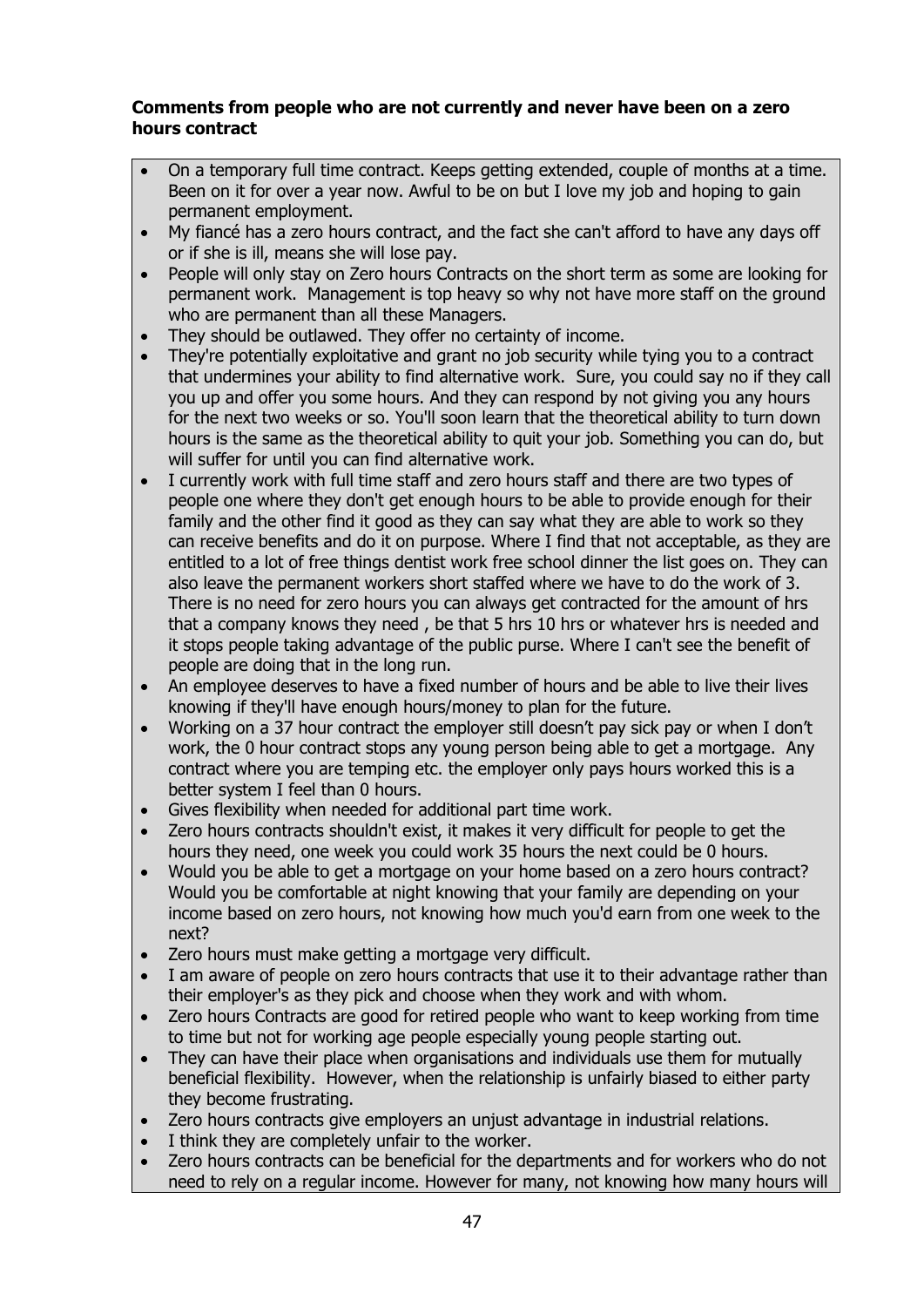be available each month makes things such as covering outgoings to obtaining a mortgage very difficult. Claiming for financial assistance form the Government surely increases as people are unable to support themselves and their family on zero hours. I imagine there is an increase of people claiming EPA [SIC Employed Persons Allowance] although there may be a decrease in individuals on JSA [SIC Job Seeker's Allowance]. Perhaps a minimum of something like 10 hours per week could be offered with the zero hours following once these have been worked. This would guarantee 40 hours of paid work per month per individual.

- Working in the PSPA [SIC Public Sector Pensions Authority], we often see that people get left on bank/relief contracts for years, when they haven't done any such work for years - even after they have left the Island. The administration of these contracts needs to be a lot tighter.
- Zero hours are a travesty to the human race and should never be used unless the majority of people completing this survey say otherwise.
- Zero hours contracts are a disgusting work practice that I am hoping the Isle of Man will **never** consider!
- They are disgraceful a way to avoid workers' rights.
- Whilst there may be some benefits to zero hours contracts, I cannot see how such a contract can be preferable to a permanent contract for the majority of workers. With no guarantee of any work and therefore an irregular income or possibly no income some weeks, how can a worker budget or guarantee that he/she can pay their bills? There is no sick or holiday pay and no pension or redundancy rights. I don't think zero hours contracts can be fair to the employee.
- A lovely way for employers to avoid their tax and NI liabilities. If you can ban them, you should.
- Zero hours Contracts should not be allowed. Protect the best interests of the people that live on this island.
- Employers wishing to use zero hours contract should pay a higher national insurance contribution - cost to employer and not to employee.
- I think zero hours contracts are a bad idea, they have had much negative press in the U.K. I think it is now generally recognised that they are not good for people especially those struggling to make ends meet. With so much negative press about zero hours contracts it baffles me that the IOM government would consider introducing them. Zero hours contracts are so easily used and abused by employers. They offer no security and are difficult to regulate and often it is the more vulnerable groups in society who end up taking such contracts. Zero hours contracts have been proven to cause high stress levels as they offer no job security as an individual has no guarantee of suitable hours and so may not be able to pay their bills some weeks if few or no hours are offered. Zero hours contracts have been used by many large companies in the UK and their practices in many cases have been exposed as being immoral and further disadvantage vulnerable groups. People need to be paid fairly for the work they do and they need job security and they need to know how many hours they will work per week and how much money they will earn, otherwise they cannot plan to pay bills etc. which often leads to payday loans and debt which begins a cycle that is extremely difficult to escape.
- Unfair for the employee, unable to get credit, holidays, sick, mortgage. Totally wrong system.
- I have no problem with zero hours contracts. I don't think it should be all employers but it suits some smaller employers and get people earning.
- As a government employee I think that a president should be set whereby Zero hours contracts are not possible. The reason behind this is it makes it very difficult for employees who claim benefits to move from Income Support/Jobseekers to Employed Person's Allowance. If these did not exist for Government other employers could be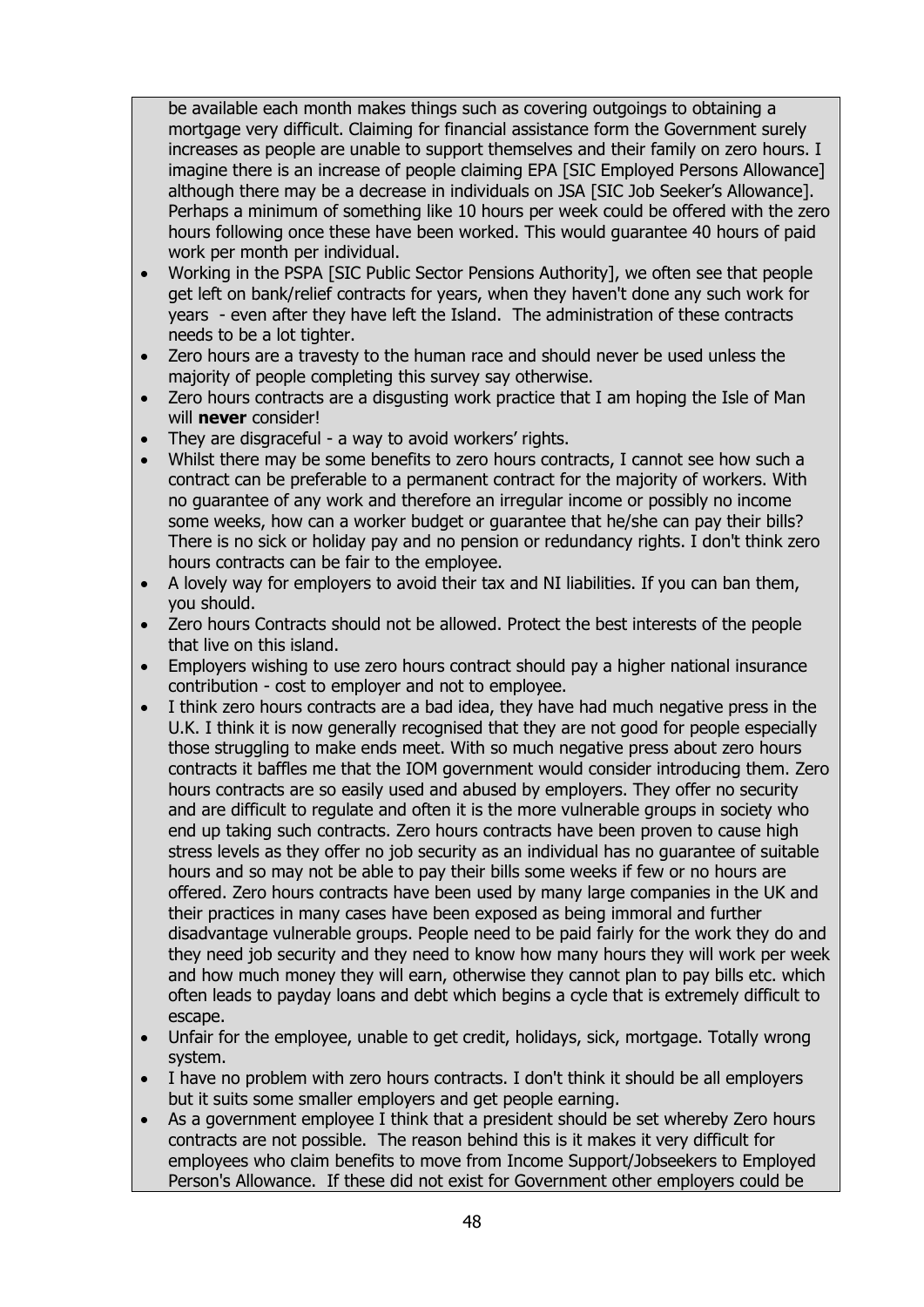advised/guided not to issue such a thing as well and would prevent people requiring to gain additional information.

- I do not believe that Government should employ any person on a zero hours contract. Government as an employer has a responsibility to treat all employees fairly.
- I do not believe the IOM Government should be using/promoting zero hours contracts within its work force. It does not provide financial stability for the employee for primary employment. Workers taking out mortgages will find them harder to secure. The GUS [SIC Government Unified Scheme] pension scheme will not be sustainable if not funded by employees and employer.
- I think zero contract hours are appalling. No chance for the person to apply for a mortgage, no job security, stress inducing and those employers who use them are doing so from a vastly unlevel [sic] playing field. They need to be outlawed.
- Where possible It would be better to offer contracted employment to people, which means they contribute to the Government unified pension scheme
- If someone is employed on a Zero Hours contract it should not be used to limit or restrict what they do when they are not working. People should be entitled to take up any other work with any other employer.
- My partner has a zero hours contract and it complicated our mortgage process. For some it could restrict or prevent people from buying their own home as mortgage providers will not take account of zero hours contracts as income.
- Having worked in an organisation which offered zero hours contracts to employees, I have seen first-hand the difficulty this has caused for recruitment. An employee on zero hours has no commitment to the work, cannot wait around for the chance of work and has no incentive to work for the organisation. Where I can see the benefit in terms of cost cutting, introduction of zero hours contracts has caused, in my opinion, another set of problems.
- Pushing support staff in education onto a Zero hours contract, will yet again, put doubt into working in the government. Over the years, education especially, has pushed support staff into a number of different contracts, without much or any involvement from them. This has always just been forced upon us. As I'm sure this will be too! Luckily, I renewed my mortgage after a marriage split, but should I have been on a Zero hours contract this probably wouldn't have been agreed! What would happen there? Yet again, the government aren't thinking about the actual person in this hole [sic] debacle. Disappointing.
- I am deeply concerned that they do not provide stability, security and roper career prospects for the employee, and are unlikely to engender loyalty and commitment for IOM Government as the employer. Something to be avoided.
- Some manual and craft workers who do not work for whatever reason in the financial sector rely on their seasonal earnings to keep their families for the whole year and being on zero hours are unsure of what work they will get and have to expend money on fuel for a minimum number of hours. Also they are not entitled to be in the Civil Service Pension Scheme and will not receive a pension which is unfair if this is the only job they are able to get die to their skill set/age etc.
- These are an employment tool that takes advantage if employees with little security and are used to victimise those that would like to raise concerns. If you want to employ people to work, then give them fixed hours to work around, that offers some security and individuals some hope of planning their future, without the threat of not being able to work and no income. You budget for the future, so should everyone working be able to do the same.
- I think it's wrong to expect public servants to work on zero hours contracts, particularly if the individual is obliged to work on any hours specified by the employer, and/or is unable to work in other ways to supplement their income.
- Staff on zero hrs contracts **must** be given same employee rights as those on other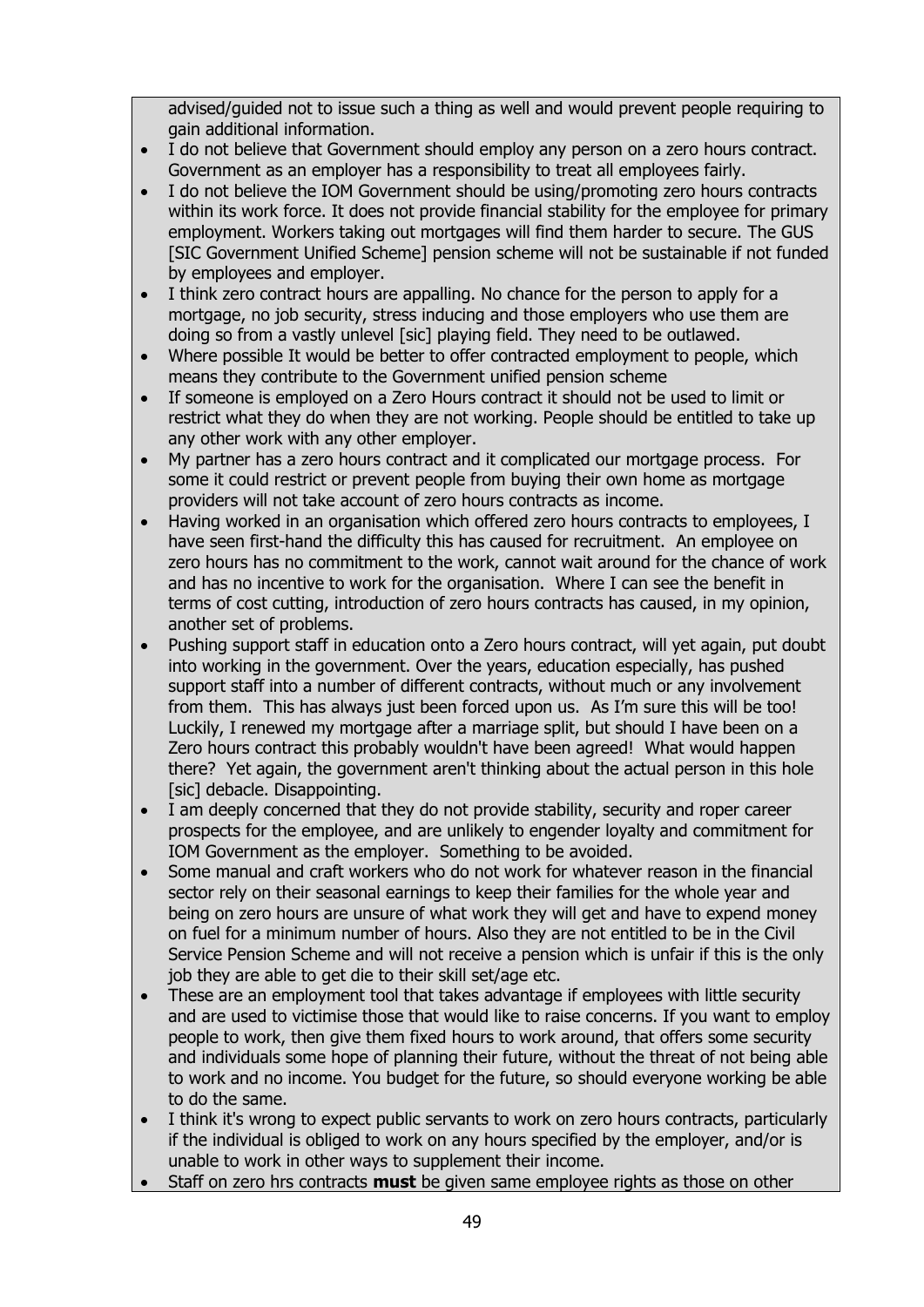### **The table below identifies some of the general comments made by employers**

- We actively encourage staff to take on contracted hours but will agree to zero hours if requested.
- Zero hours Contracts are often far better than LTAs [SIC Limited Term Contracts] so we should retain the option.
- Useful in many sectors.
- If we couldn't issue zero hours contracts we may not be able to continue to operate (domiciliary care).
- In our Homecare business the use of such contracts is generally accepted by both staff and employers.
- We use zero hours for part time bar staff only, this allows them some freedom & saving us money.
- Most of my Zero Hours Contracted staff are students who attend University and return in holidays.
- My industry traditionally has also used this method and will have to continue.
- Essential for a business like mine where there can be no work for many weeks.
- zero hours contracts should never be used. how is an employee supposed to get a mortgage for example?
- Without zero hours contracts 'bank' provision to cover absences/vacancies could not work.
- Hourly contracts to run alongside the zero hours contracts during the height of the season.
- Good for an on call team -doesn't require the use of substantive staff members -can cover AL/sick.
- Zero hours or bank workers are overused and should be replaced with full time equivalents.
- 0 hours workers are a valuable resource covering fluctuations in workload and staff absences.
- Should be used in limited circumstances for temp cover.
- Without seasonal contracts, services would not automatically improve and costs would increase.
- Zero hours offers no loyalty to the company and is very restrictive for both the worker and employer.
- I personally feel that these should not exist.
- zero hours contracts undermine everything that encompasses a fair system of employment.
- Zero hours is ok for someone on a 2nd job or seasonal but not for long term. Unfair practise...
- Limit what the employee can do, (unable to purchase a property, obtain a loan).
- The pension provision has only been in force the last two years guessed employer forced into it.
- Would be helpful if we were given enough space to write the comments I have!
- Staff who are on zero hours do not hold the same level of core values/ responsibility for their role.
- Important to ensure that such contracts not used as means to reduced workers' entitlements/rights.
- For the organisation it is a cheap way of providing short term staff but not always able to get them.
- It is an important group of workers who allow us to extend the season.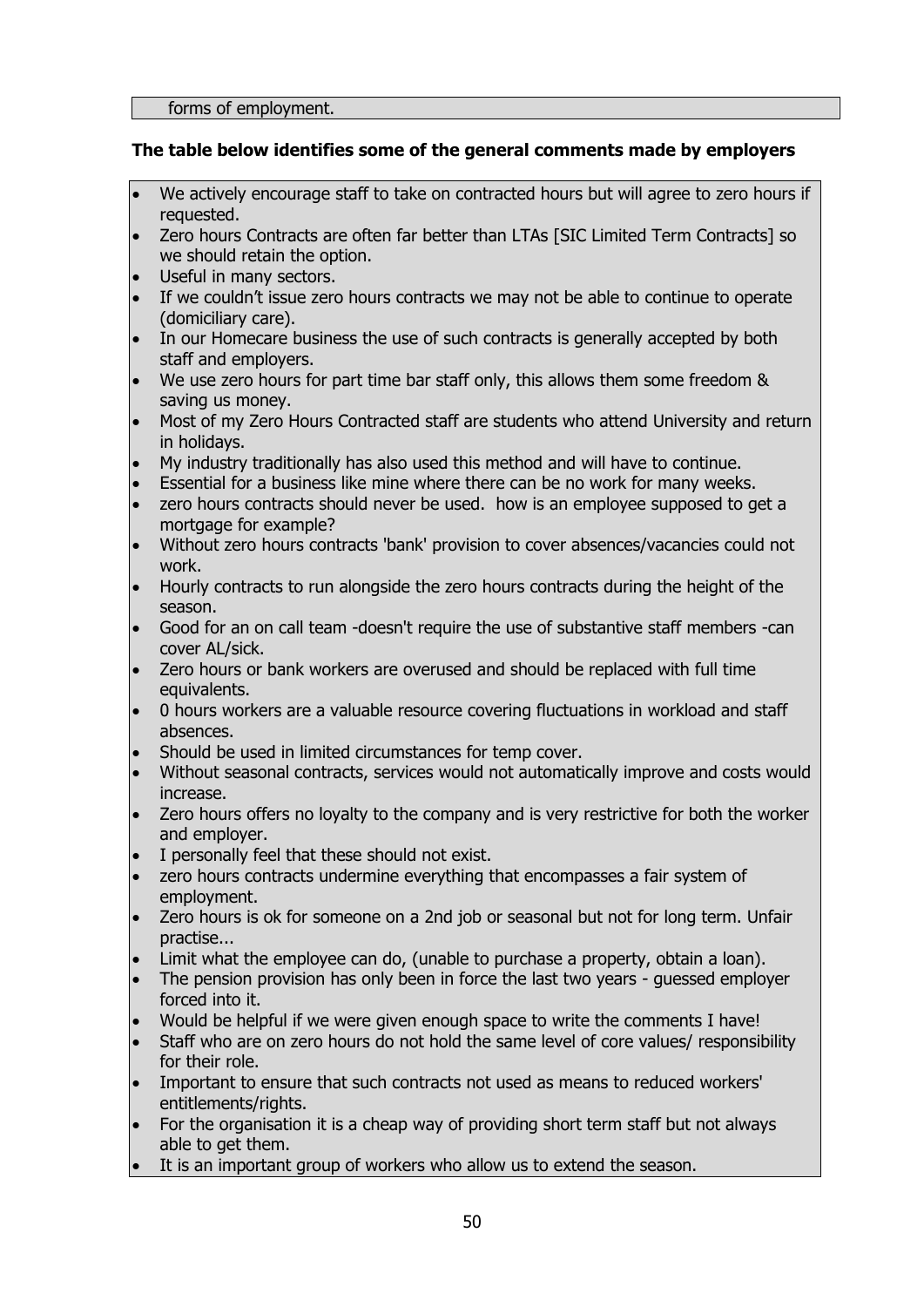- Currently large amount of zero hours on our books, but not undertaking regular hours.
- Staff were forced to take a zero hr contract to undertake extra hours otherwise none were offered.
- Inability to get mortgage/ loan if on zero hours.
- Workers on zero hours contracts must have the same employee protection as other workers.
- For them to be ruled out as unlawful.
- Stop using them to avoid recruiting in healthcare.
- Majority of my staff have main jobs and we offer secondary employment around their availability.
- All our zero hours/bank staff are retired employees who are willing to cover absences.

# <span id="page-50-0"></span>**Appendix 5 – Preliminary Engagement Submissions**

Twenty-two organisations including Isle of Man Government Departments, Boards and Office, all Tynwald Members and a number of Trade Unions were contacted during the preliminary engagement phase and were provided with a letter of engagement and Terms of Reference.

The Committee is grateful to the following for the valuable insight and information provided:

- Member for the House of Keys Douglas East
- Unite the Union
- University and Collage Union based in the UK
- Isle of Man Chamber of Commerce
- Graih
- Sleepwell Hotels
- Isle of Man Post Office
- Department of Infrastructure
- Department of Health and Social Care
- Department of Home Affairs
- Department for Enterprise Visit Isle of Man
- Department of Education, Sport and Culture Villa-Gaiety/Manx Sport and Recreation
- Office of Fair Trading
- Manx Industrial Relations Service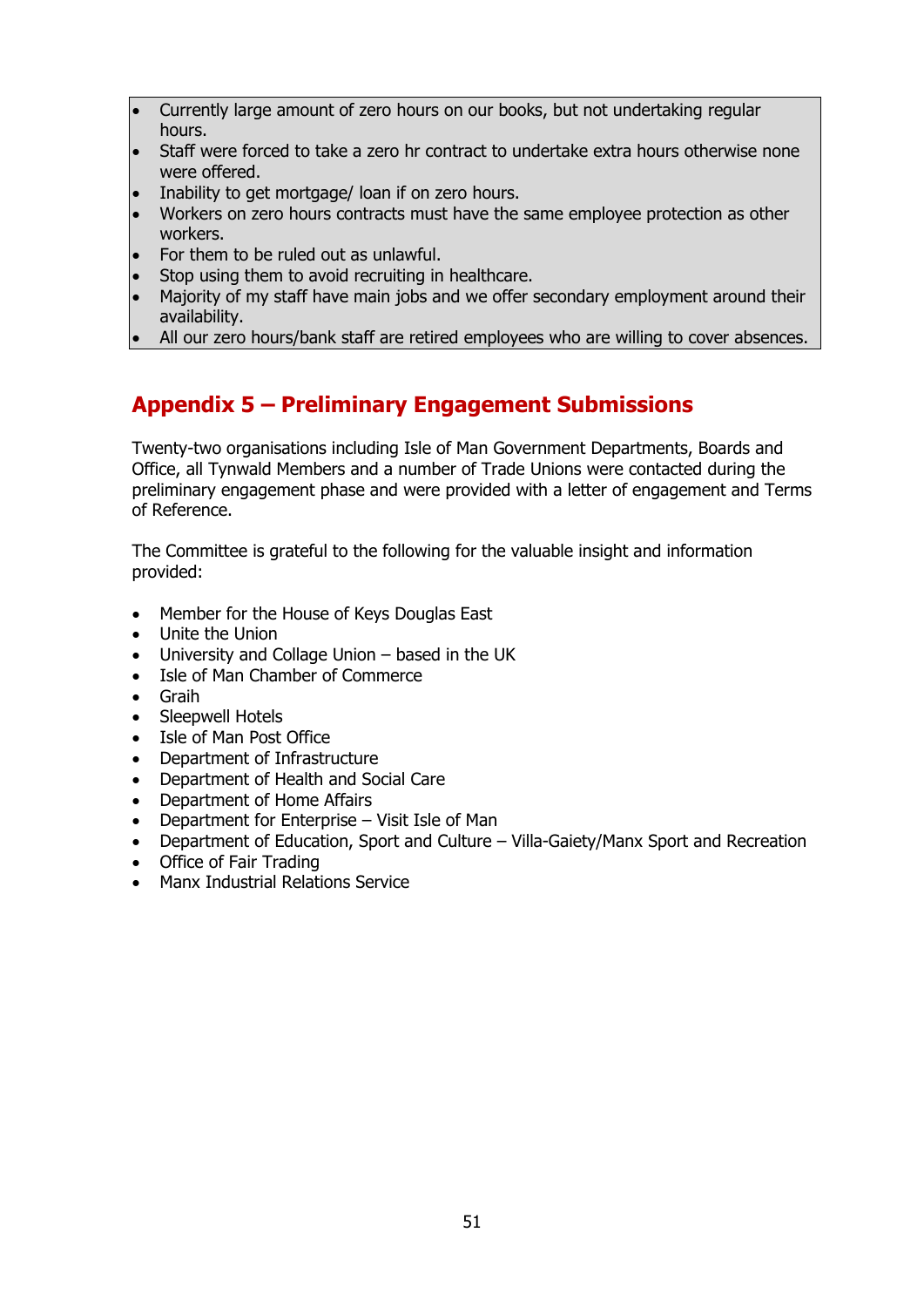# <span id="page-51-0"></span>**Appendix 6 – Best Practice<sup>7</sup>**

### **Appropriate use**

Zero hours contracts are useful where work demands are irregular or where there is not a constant demand for staff. Zero hours contracts can also provide a level of flexibility for the individual, which allows them to work around other commitments such as study or childcare.

Some types of work are driven by external factors that are out of the employer's control and this can happen in a range of sectors including, for example, hospitality, leisure and catering. The following are all examples of when a zero hours contract might be appropriate, but it is not an exhaustive list. There are also other employment choices available to employers in these situations.

#### **New businesses**

When a new business starts up it might need to build up a customer base to undertake work so, at first, they may need to employ people on zero hours contracts in addition to any permanent staff to manage fluctuating and unpredictable demands.

### **Seasonal work**

Seasonal work can be affected by peaks in demand, where it is known that for short periods of time additional staff are needed to manage surges in demand such as retail sales at Christmas time or providing a cleaning service for example, following a festival or a New Year celebration.

### **Unexpected sickness**

Employers may need to be ready to cover periods of unexpected staff sickness and be able to call on experienced staff, for example, a pharmacist in a chemist or a lifeguard at a leisure centre.

### **Special events**

A wedding venue, restaurant or a bar may need to be able to call on trained and experienced staff when a wedding or function is booked.

#### **Testing a service**

A company may be considering testing a new service they are thinking about providing, but need to hire staff on an ad hoc basis before they can make a decision about rolling out the service.

#### **Inappropriate use**

-

Zero hours contracts allow flexibility for both employers and individuals. However, they should not be considered as an alternative to proper business planning and should not be used as a permanent arrangement if not justifiable.

Zero hours contracts might not be appropriate if the job offered will mean the individual will work regular hours over a continuous period of time. For example, if an individual is asked to work from 9am to 1pm, Monday to Wednesday for a 12 month period, it may be

<sup>&</sup>lt;sup>7</sup> Guidance adapted to comply with IOM legislation from: https://www.gov.uk/government/publications/zero [hours-contracts-guidance-for-employers/zero hours-contracts-guidance-for-employers](https://www.gov.uk/government/publications/zero-hours-contracts-guidance-for-employers/zero-hours-contracts-guidance-for-employers)